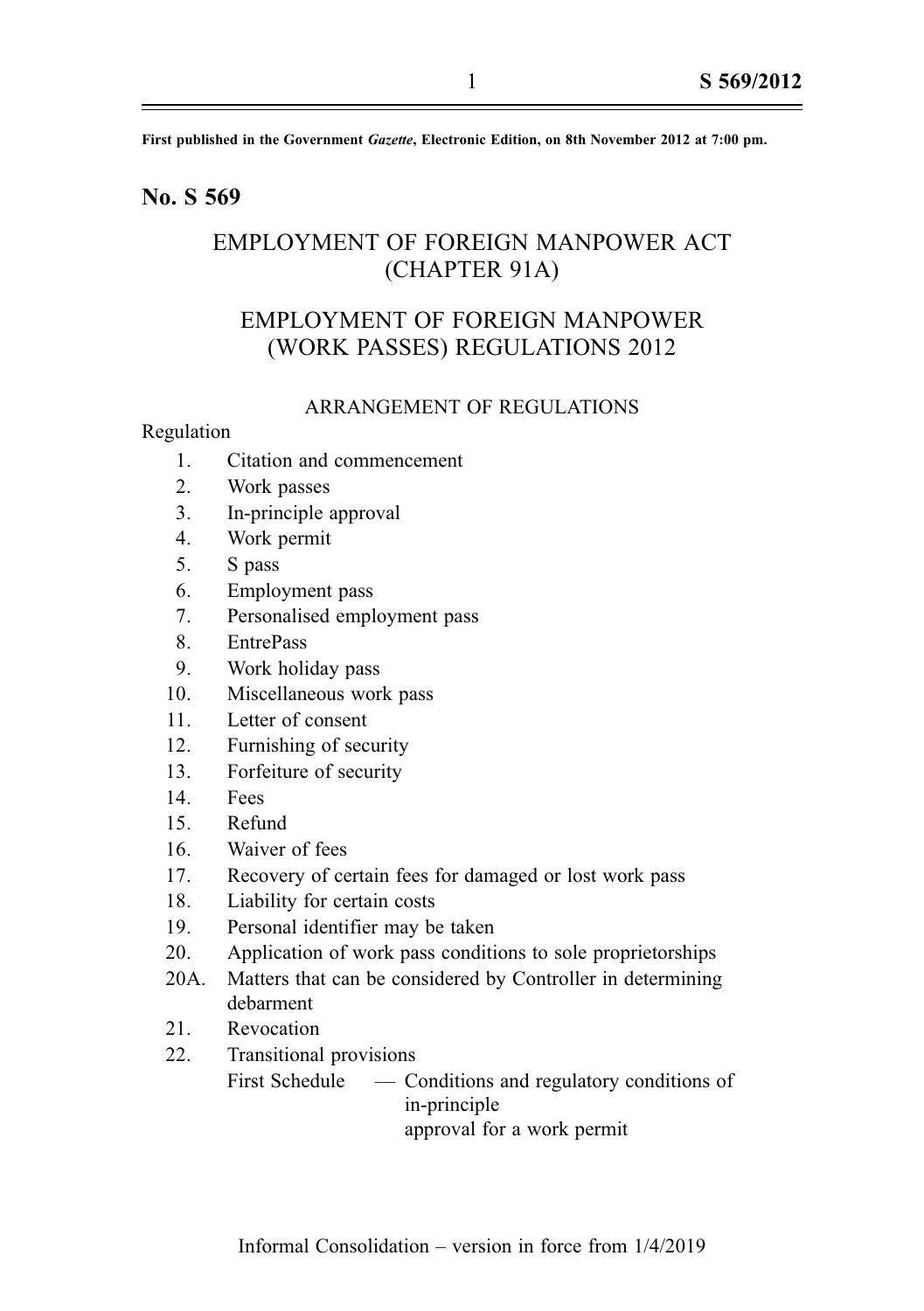Regulation

|                                         | Second Schedule $-$ Conditions and regulatory conditions of<br>in-principle              |
|-----------------------------------------|------------------------------------------------------------------------------------------|
|                                         | approval for S pass                                                                      |
|                                         | Third Schedule $\qquad$ - Conditions of in-principle approval for<br>employment pass     |
|                                         | Fourth Schedule $-$ Conditions and regulatory conditions of<br>work permit               |
|                                         | Fifth Schedule $\quad$ — Conditions and regulatory conditions of S<br>pass               |
|                                         | Sixth Schedule $\quad$ $\sim$ Conditions and regulatory conditions of<br>employment pass |
| Seventh Schedule— Fees<br>The Schedules |                                                                                          |

In exercise of the powers conferred by section 29 of the Employment of Foreign Manpower Act, Mr Tan Chuan-Jin, Senior Minister of State, charged with the responsibility of the Minister for Manpower, hereby makes the following Regulations:

## Citation and commencement

1. These Regulations may be cited as the Employment of Foreign Manpower (Work Passes) Regulations 2012 and shall come into operation on 9th November 2012.

## Work passes

2.—(1) The following categories of work passes may be issued by the Controller:

- (a) work permit (including a training work permit);
- (b) S pass;
- (c) employment pass (including a training employment pass);
- (*d*) personalised employment pass;
- (e) EntrePass;
- (f) work holiday pass;
- (g) miscellaneous work pass; and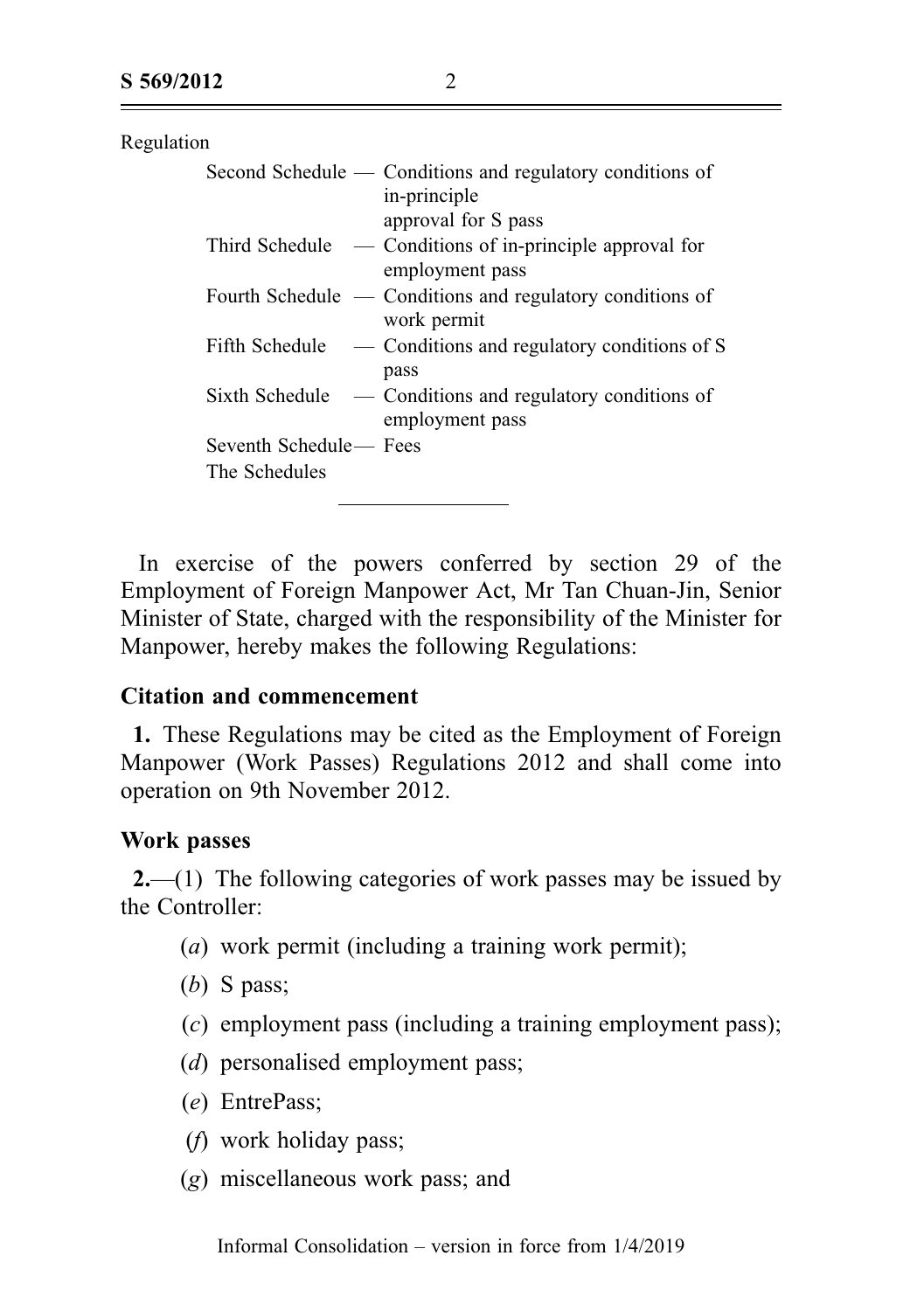- (h) letter of consent.
- (2) A work pass may be  $-$ 
	- (a) in the form of a card;
	- (b) an endorsement made in the passport or other travel document of the work pass holder; or
	- (c) in such other form as the Controller may determine.

(3) Where any pass issued to a foreigner by the Controller of Immigration under the Immigration Act (Cap. 133) expires and is not renewed or is cancelled, and the foreigner is the holder of an inprinciple approval or a work pass, the in-principle approval or work pass issued to the foreigner shall by the operation of this regulation also cease to be valid.

# In-principle approval

3.—(1) Every in-principle approval of an application for a work permit issued to a foreign employee whose occupation as stated in the application is "domestic worker" shall be subject to the conditions set out in Part I of the First Schedule and the regulatory conditions set out in Part II of the First Schedule, being conditions and regulatory conditions to be complied with by the employer of the foreign employee.

(2) Every in-principle approval of an application for a work permit issued to a foreign employee whose occupation as stated in the application is other than "domestic worker" shall be subject to the conditions set out in Part III of the First Schedule and the regulatory conditions set out in Part IV of the First Schedule, being conditions and regulatory conditions to be complied with by the employer of the foreign employee.

(3) Every in-principle approval of an application for an S pass issued to a foreign employee shall be subject to the conditions set out in Part I of the Second Schedule and the regulatory conditions set out in Part II of the Second Schedule, being conditions and regulatory conditions to be complied with by the employer of the foreign employee.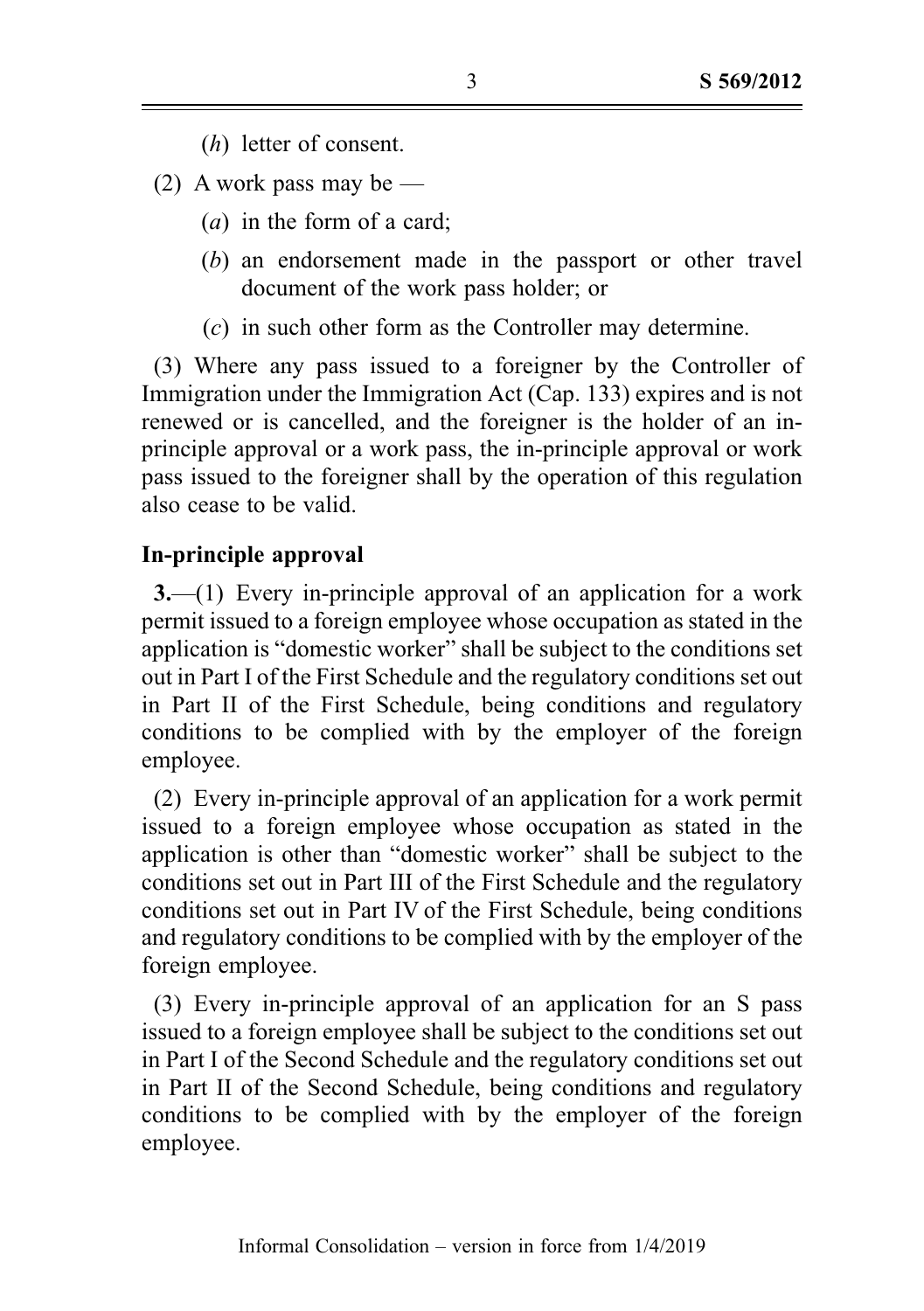(4) Every in-principle approval of an application for an employment pass issued to a foreign employee shall be subject to the conditions set out in Part I of the Third Schedule, being conditions to be complied with by the employer of the foreign employee.

(5) An in-principle approval of an application for a work pass issued to a foreign employee shall lapse and cease to be valid immediately upon the work pass being issued to the foreign employee by the Controller.

# Work permit

4.—(1) Every application for a work permit to be issued to a foreign employee shall —

(*a*) be made —

- (i) by the foreign employee; and
- (ii) by the employer of the foreign employee, or on behalf of that employer by a person authorised by the employer;
- (b) be made in such form as the Controller may determine; and
- (c) be supported by such information, statements and documents as the Controller may require.

(2) Every work permit issued to a foreign employee whose occupation on the work permit as stated is "domestic worker" shall be subject to the conditions set out in Part I of the Fourth Schedule and the regulatory conditions set out in Part II of the Fourth Schedule, being conditions and regulatory conditions to be complied with by the employer of the foreign employee.

(3) Every work permit issued to a foreign employee whose occupation on the work permit as stated is other than "domestic worker" shall be subject to the conditions set out in Part III of the Fourth Schedule and the regulatory conditions set out in Part IVof the Fourth Schedule, being conditions and regulatory conditions to be complied with by the employer of the foreign employee.

(4) Every work permit issued to a foreign employee whose occupation on the work permit is stated as a "construction worker"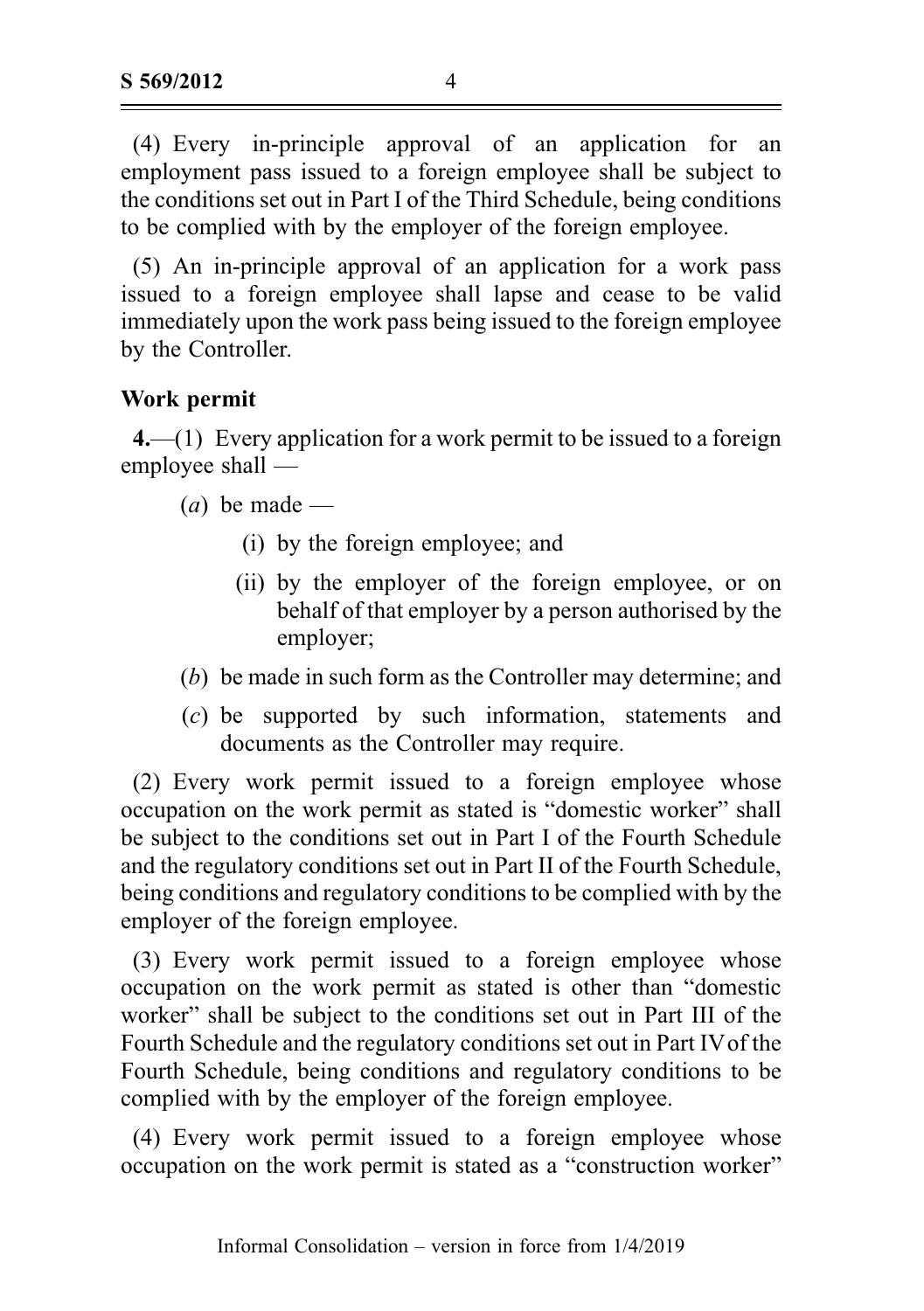or "construction worker-cum-driver" shall be subject, in addition to the conditions set out in Part III of the Fourth Schedule and the regulatory conditions set out in Part IV of the Fourth Schedule, to the regulatory conditions set out in Part V of the Fourth Schedule, being regulatory conditions to be complied with by the employer of the foreign employee.

### [S 333/2015 wef 01/06/2015]

(5) Every work permit issued to a foreign employee shall be subject to the conditions set out in Part VI of the Fourth Schedule and the regulatory conditions set out in Part VII of the Fourth Schedule, being conditions and regulatory conditions to be complied with by the foreign employee.

### [S 563/2013 wef 03/09/2013]

(6) The Controller may issue a work permit, which shall be known as a training work permit, to a foreigner who is receiving or is about to receive training in connection with the occupation, trade or business of the employer of that foreigner.

(7) A work permit issued to a foreign employee may be cancelled on an application to the Controller made —

- (a) by the employer of the foreign employee, or on behalf of that employer by a person authorised by the employer; and
- (b) in such form and manner as the Controller may determine.

# S pass

5.—(1) Every application for an S pass to be issued to a foreign employee shall —

 $(a)$  be made —

- (i) by the foreign employee; and
- (ii) by the employer of the foreign employee, or on behalf of the employer by a person authorised by the employer;
- (b) be made in such form as the Controller may determine;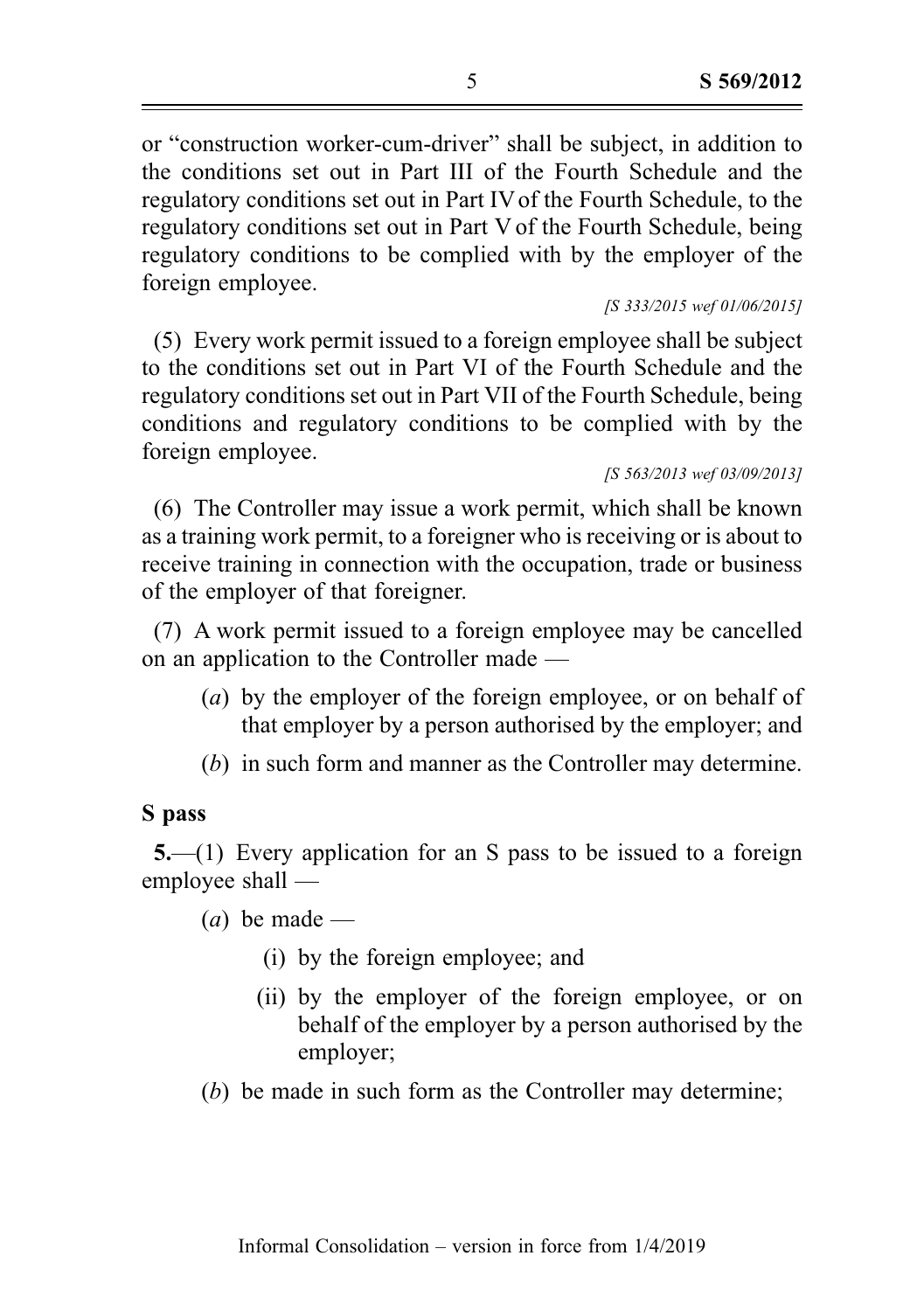- (c) be accompanied by an undertaking from the employer or a sponsor of the foreign employee in such terms as the Controller may determine; and
- (d) be supported by such information, statements and documents as the Controller may require.

(2) An S pass issued to a foreign employee may be cancelled on an application to the Controller made —

- (a) by the employer of the foreign employee, or on behalf of that employer by a person authorised by the employer; and
- (b) in such form and manner as the Controller may determine.
- (3) Every S pass issued to a foreign employee shall be subject to
	- (a) the conditions set out in Part I of the Fifth Schedule and the regulatory conditions set out in Part II of the Fifth Schedule, being conditions and regulatory conditions to be complied with by his employer; and
	- (b) the conditions set out in Part III of the Fifth Schedule and the regulatory conditions set out in Part IV of the Fifth Schedule, being conditions and regulatory conditions to be complied with by the foreign employee.

[S 563/2013 wef 03/09/2013]

## Employment pass

 $6-(1)$  Every application for an employment pass to be issued to a foreign employee shall —

- $(a)$  be made
	- (i) by the foreign employee; and
	- (ii) by the employer of the foreign employee, or on behalf of the employer by a person authorised by the employer;
- (b) be made in such form as the Controller may determine;
- (c) be accompanied by an undertaking from the employer or a sponsor of the foreign employee in such terms as the Controller may determine; and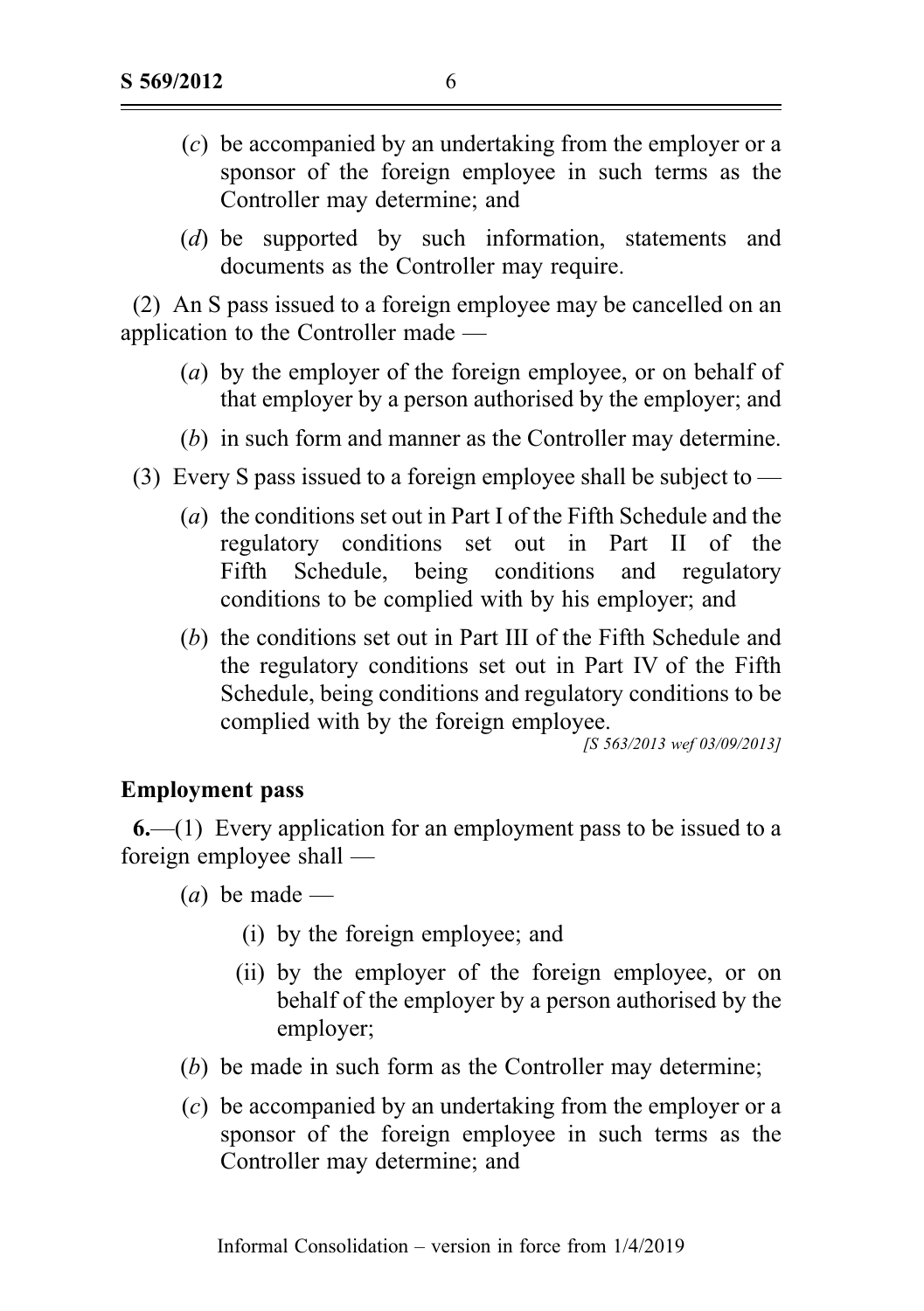(d) be supported by such information, statements and documents as the Controller may require.

(2) The Controller may issue an employment pass, which shall be known as a training employment pass, to a foreigner who is receiving or is about to receive training in connection with the occupation, trade or business of his employer.

(3) Every employment pass issued to a foreign employee shall be subject to —

- (a) the conditions set out in Part I of the Sixth Schedule and the regulatory conditions set out in Part II of the Sixth Schedule, being conditions and regulatory conditions to be complied with by his employer; and
- (b) the conditions set out in Part III of the Sixth Schedule, being conditions to be complied with by the foreign employee.

(4) An employment pass issued to a foreign employee may be cancelled on an application to the Controller made —

- (a) by the employer of the foreign employee, or on behalf of that employer by a person authorised by the employer; and
- (b) in such form and manner as the Controller may determine.

# Personalised employment pass

7.—(1) Every application for a personalised employment pass shall be submitted by a foreign employee and shall —

- (a) be made in such form as the Controller may determine;
- (b) be accompanied by an undertaking from the foreign employee in such terms as the Controller may determine; and
- (c) be supported by such information, statements and documents as the Controller may require.

(2) Every personalised employment pass issued to a foreign employee shall be subject to the condition that during the validity period of the personalised employment pass, the personalised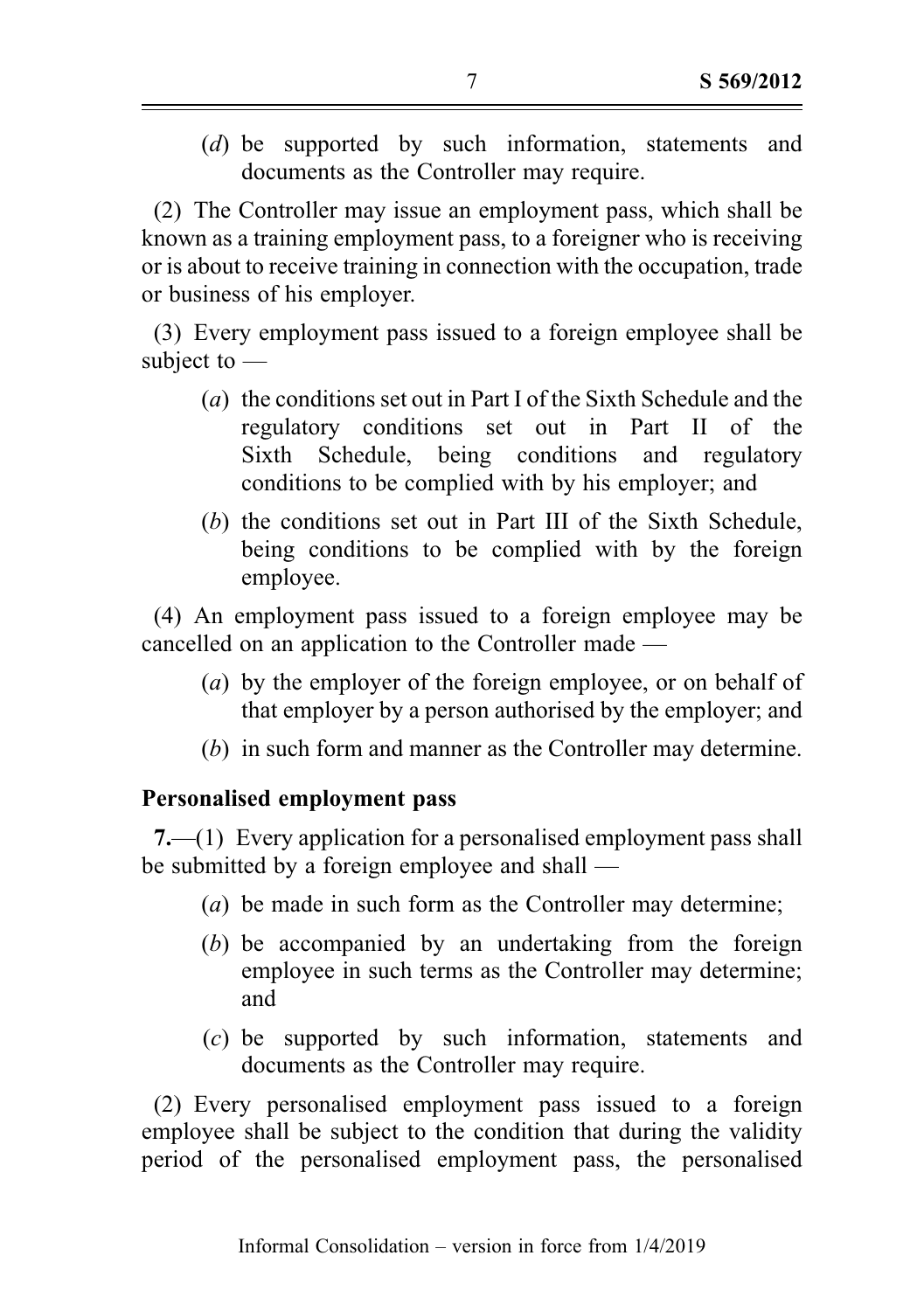employment pass holder shall notify the Controller, in such form and manner as the Controller may determine, of —

- (a) any change of his employer, or in his employment status, in Singapore within 7 days after the change;
- (b) any change in his contact details, including his residential and work place addresses, within 14 days after the change;
- (c) any change of the person (specified by the holder) who may be contacted by the Controller for any purpose in relation to his personalised employment pass (referred to in this regulation as the contact person) within 7 days after the change;
- (d) any change in the contact details, including residential address, of the contact person within 7 days after the foreign employee becomes aware of the change; and
- (e) his annual salary at the end of each calendar year within 30 days after the end of the calendar year.

(3) Every personalised employment pass issued to a foreign employee shall be subject to the condition that during the validity of the personalised employment pass, the foreign employee shall —

- (a) engage only in the trade, occupation or type of employment specified in the personalised employment pass; and
- (b) obtain the prior consent of the Controller at least 7 days before engaging in any trade, occupation or type of employment or a vocation, profession or any activity not specified in the personalised employment pass.

(4) Every personalised employment pass issued to a foreign employee and which is applicable to the employer of the holder of the personalised employment pass shall be subject to the additional condition that the employer shall notify the Controller, in such form as the Controller may determine, of the commencement and cessation of the holder's employment with that employer within 7 days after the commencement and cessation, respectively.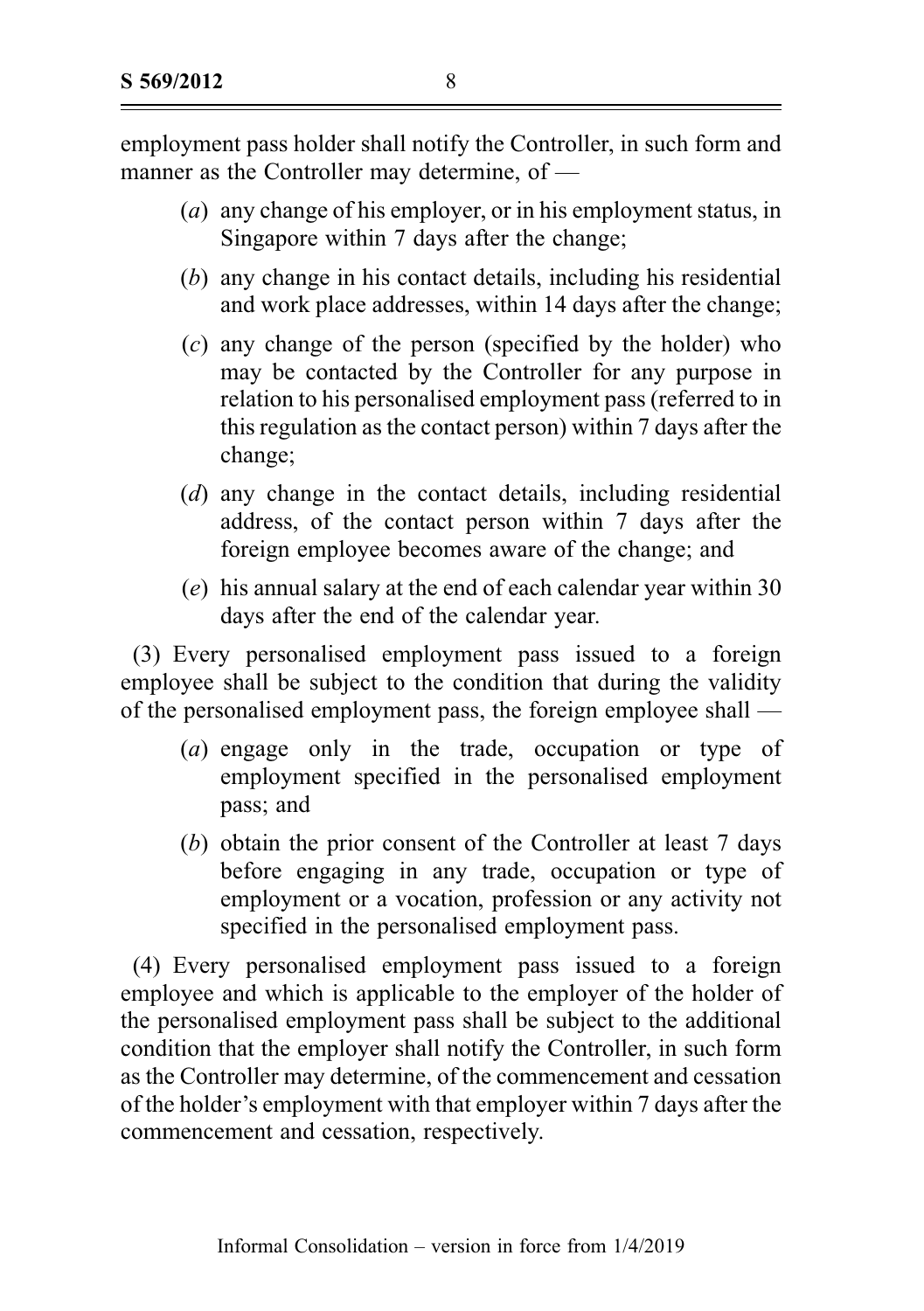(5) A personalised employment pass issued to a foreign employee may be cancelled on an application to the Controller made by the holder thereof (or the holder's personal representative) and in such form and manner as the Controller may determine.

# **EntrePass**

8.—(1) The Controller may issue an EntrePass to a foreigner if the Controller is satisfied that the foreigner plans to set up, or operate a business in Singapore, whether in the form of —

- (a) a body corporate incorporated under the Companies Act (Cap. 50);
- (b) a sole proprietorship or a firm registered under the Business Names Registration Act 2014 (Act 29 of 2014); or

```
[S 143/2017 wef 03/01/2016]
```
(c) a limited liability partnership registered under the Limited Liability Partnerships Act (Cap. 163A),

or otherwise.

(2) Every application for an EntrePass shall be submitted by the foreigner and shall —

- (a) be made in such form as the Controller may determine;
- (*b*) be accompanied by
	- (i) an undertaking from the foreigner on such terms as the Controller may determine; or
	- (ii) an undertaking from his sponsor which must be a body corporate incorporated under the Companies Act on such terms as the Controller may determine; and
- (c) be supported by such information, statements and documents as the Controller may require.

(3) Every EntrePass issued to a foreigner shall be subject to the condition that during the validity of the EntrePass, the foreigner shall —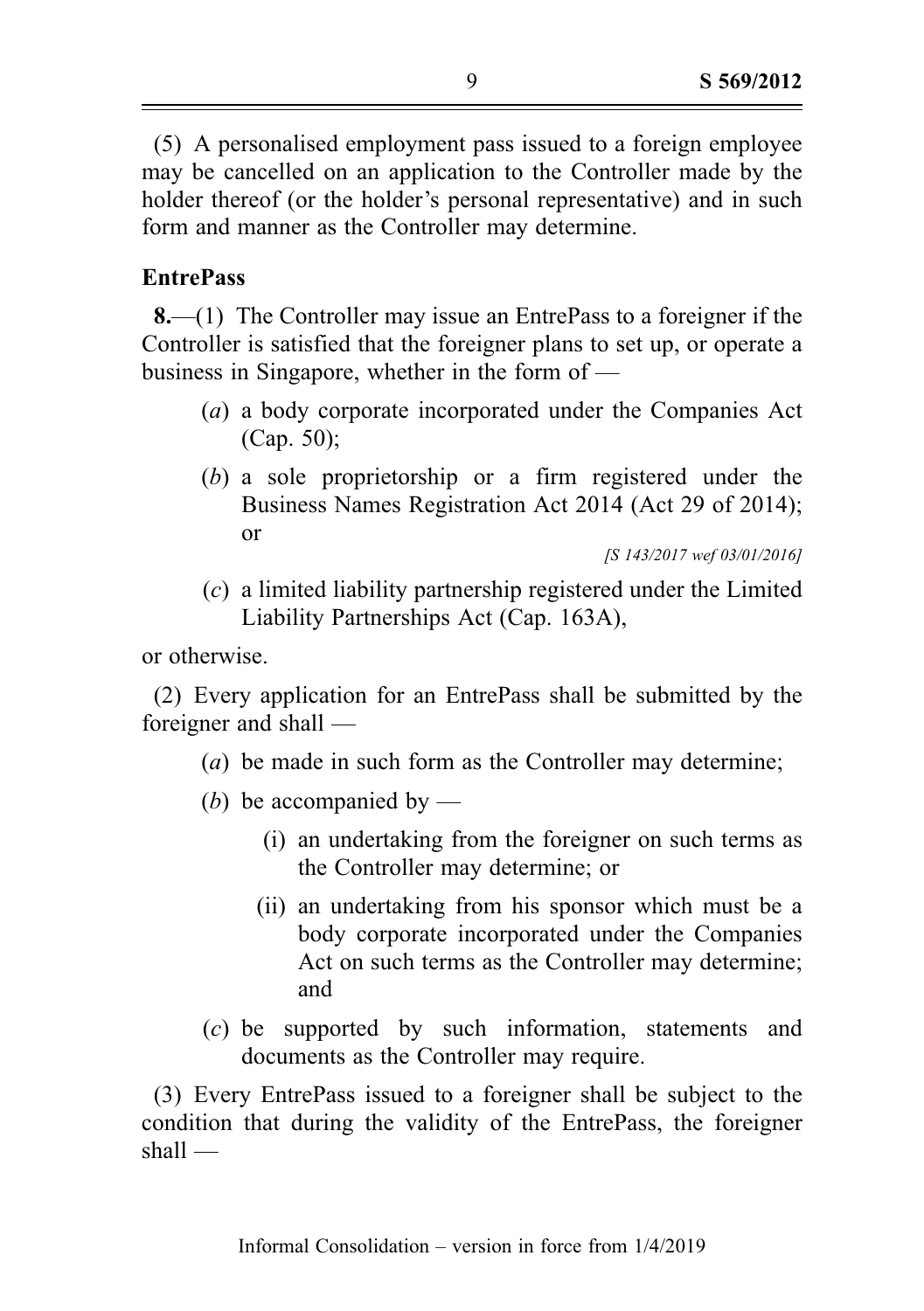- (a) engage only in the trade, vocation, profession or activity specified in the EntrePass (unless sub-paragraph (b) applies);
- (b) obtain the prior consent of the Controller at least 7 days before engaging in any trade, occupation or type of employment or a vocation, profession or any activity not specified in the foreigner's EntrePass;
- (c) notify the Controller, in such form and manner as the Controller may determine, of any change in contact details, including the foreigner's residential and work place addresses, within 14 days after the change; and
- (d) apply to the Controller to cancel the EntrePass within 7 days after the cessation of the business in respect of which the EntrePass was issued.

(4) An EntrePass issued to a foreigner may be cancelled on an application to the Controller made by the holder thereof (or the holder's personal representative) and in such form and manner as the Controller may determine.

# Work holiday pass

9.—(1) Every application for a work holiday pass shall be submitted by a foreigner and shall —

- (a) be made in such form as the Controller may determine;
- (b) be accompanied by an undertaking from the foreigner in such terms as the Controller may determine; and
- (c) be supported by such information, statements and documents as the Controller may require.

(2) A work holiday pass issued to a foreigner may be cancelled on an application to the Controller made by the holder thereof (or his personal representative) and in such form and manner as the Controller may determine.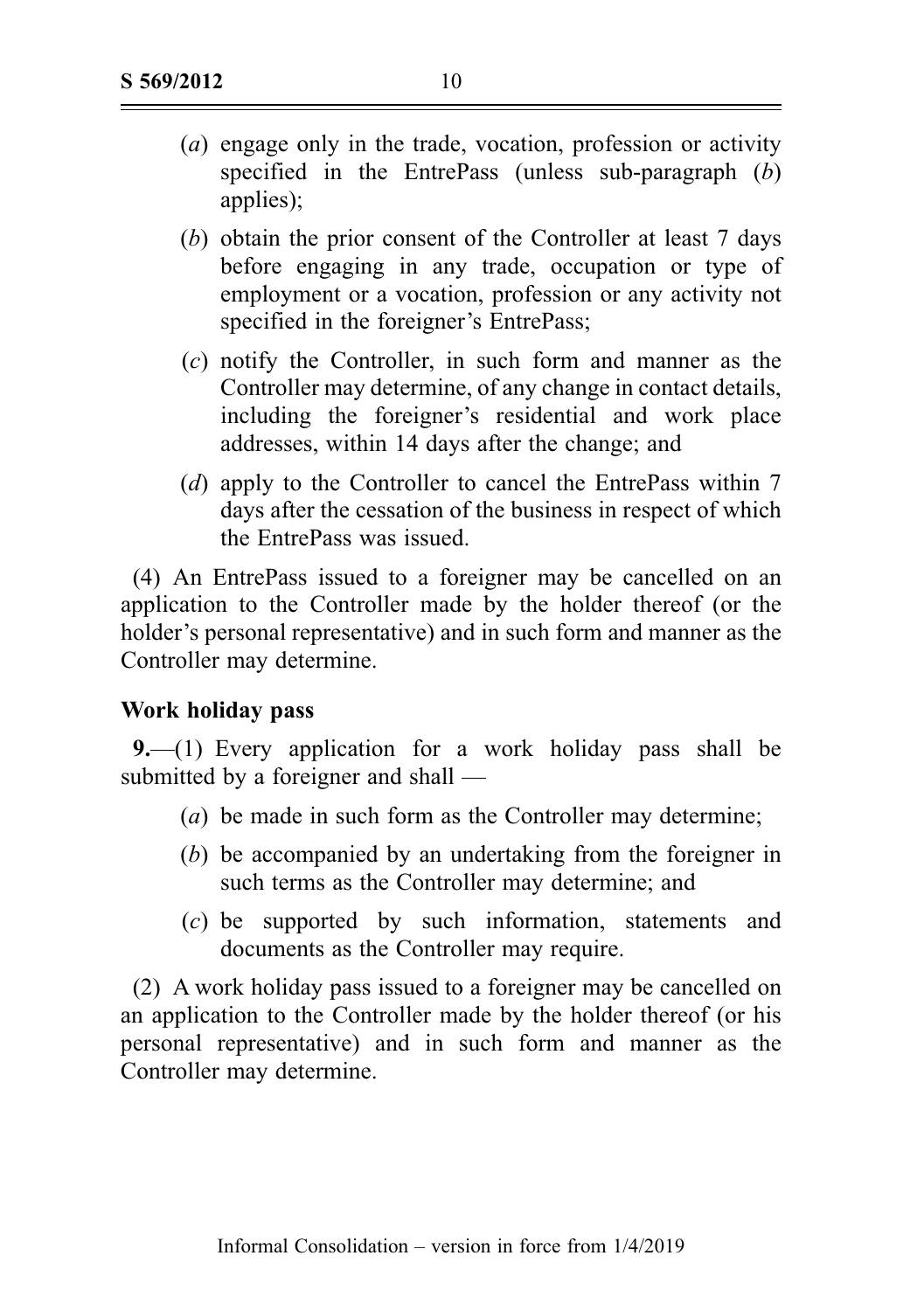# Miscellaneous work pass

 $10$ .—(1) Every application for a miscellaneous work pass to be issued to a foreigner shall be —

- (*a*) made by his sponsor which must be
	- (i) a body corporate incorporated under the Companies Act (Cap. 50);
	- (ii) a religious group in Singapore; or
	- (iii) a school registered under the Education Act (Cap. 87);
- (b) made in such form as the Controller may determine;
- (c) accompanied by an undertaking from the sponsor of the foreigner in such terms as the Controller may determine; and
- (*d*) supported by such information, statements and documents as the Controller may require.

(2) A miscellaneous work pass issued to a foreigner may be cancelled on an application to the Controller made by the sponsor of the foreigner and in such form and manner as the Controller may determine.

(3) In this regulation, "religious group" includes  $-$ 

- (a) any company or other body corporate incorporated under the Companies Act or any other written law for the purpose of promoting any religion, religious worship or dealing with religious affairs or practising, conducting, teaching or propagating any religious belief; and
- (b) any body of persons, whether or not registered as a society under the Societies Act (Cap. 311), whose object is the promotion of any religion, religious worship or the practice, conduct, teaching or propagating of any religious belief.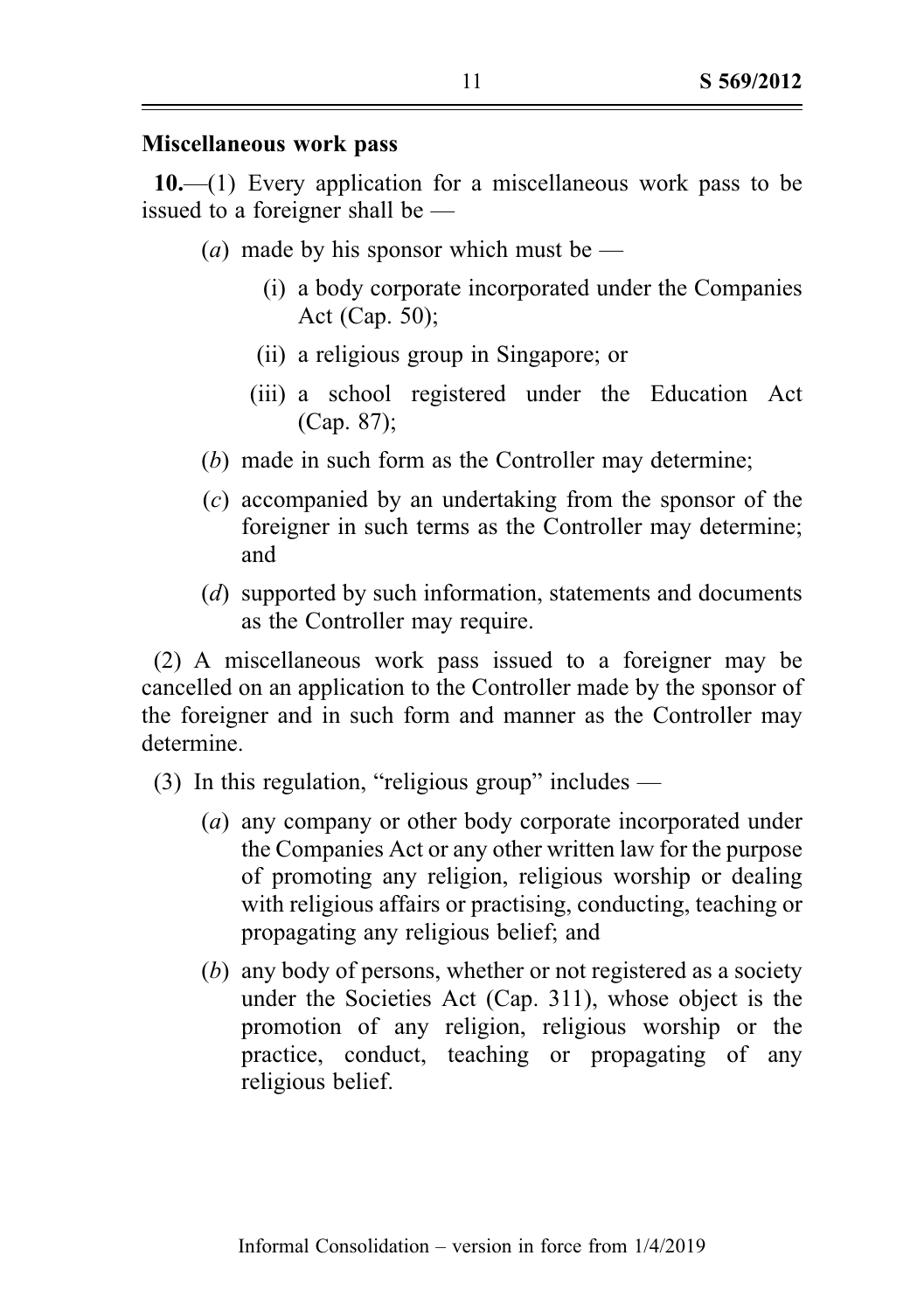# Letter of consent

11.—(1) The Controller may issue a letter of consent to the holder of any pass issued by the Controller of Immigration under the Immigration Regulations (Cap. 133, Rg 1) (referred to in this regulation as an immigration pass) to allow him to engage in any form of paid employment, or in any business, profession or occupation in Singapore for a duration corresponding to the validity of his immigration pass.

(2) Every letter of consent issued to a foreigner shall during the validity of the letter of consent be subject to the condition that the foreigner shall —

- (a) engage only in the trade, occupation or type of employment or a vocation, profession or any activity specified in the letter of consent (unless sub-paragraph (b) applies); and
- (b) obtain the prior consent of the Controller before engaging in any trade, occupation or type of employment or a vocation, profession or any activity not specified in the letter of consent.

(3) Every letter of consent issued to a foreigner shall be subject to the condition that the foreigner shall, within 7 days after —

- (a) the termination or completion (without renewal) of the employment which is the subject of the letter of consent; or
- (b) the cancellation or expiry without renewal of the foreigner's immigration pass,

inform the Controller of such termination or completion of employment, or such cancellation or expiry of the immigration pass, as the case may be.

# Furnishing of security

12.—(1) The Controller may require such security as the Controller thinks necessary to be furnished —

(a) by or on behalf of a work pass holder, for the purpose of ensuring the work pass holder's compliance with the Act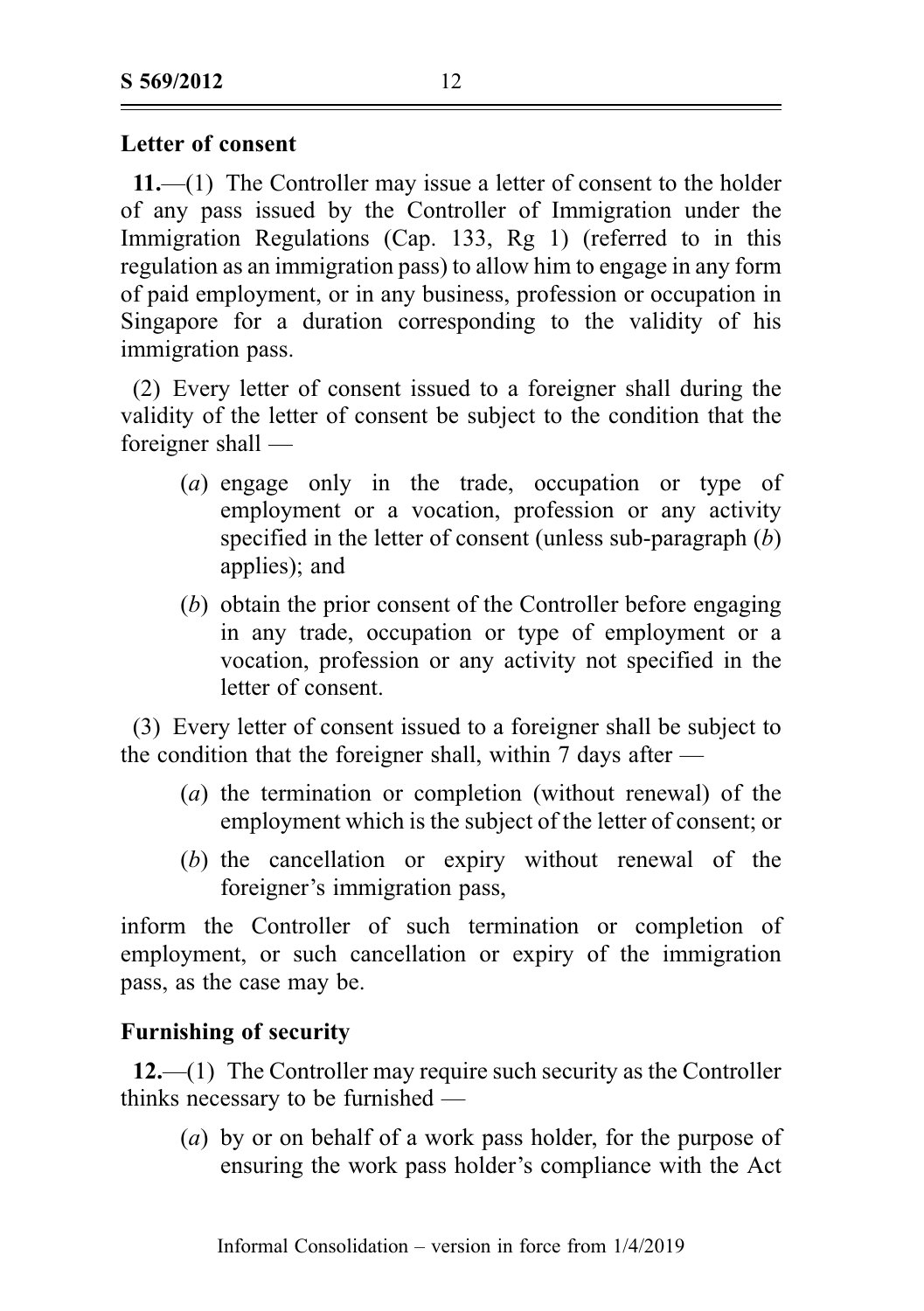and with any condition of his work pass or any other requirement imposed on the work pass holder under the Act; or

- (b) by or on behalf of  $-$ 
	- (i) an employer of the work pass holder or any group or class of work pass holders; or
	- (ii) a sponsor of the work pass holder or any group or class of work pass holders,

for the purpose of ensuring compliance with any undertaking given by or requirement imposed upon the employer or sponsor of the work pass holder or any group or class of work pass holders, as the case may be.

(2) A security shall be furnished in such form and manner as the Controller may determine and may be by bond, guarantee, cash deposit or any other method, or by any 2 or more different methods.

(3) Where a security is furnished under this regulation, the work pass holder, the employer or sponsor of the work pass holder or any group or class of work pass holders, as the case may be, shall comply with the conditions specified in the security.

# Forfeiture of security

13.—(1) If the Controller is satisfied that a work pass holder, an employer or sponsor of a work pass holder or any group or class of work pass holders, as the case may be, has failed to comply with any condition specified in respect of any security furnished under regulation 12, the Controller may direct the forfeiture of the security or any part thereof.

(2) The forfeiture of any security under this regulation shall be without prejudice to the taking of proceedings against any person for any offence or prescribed infringement under the Act or these Regulations.

(3) Notice of the forfeiture of any security or any part thereof shall be given to the work pass holder, the employer or sponsor of the work pass holder or any group or class of work pass holders, as the case may be.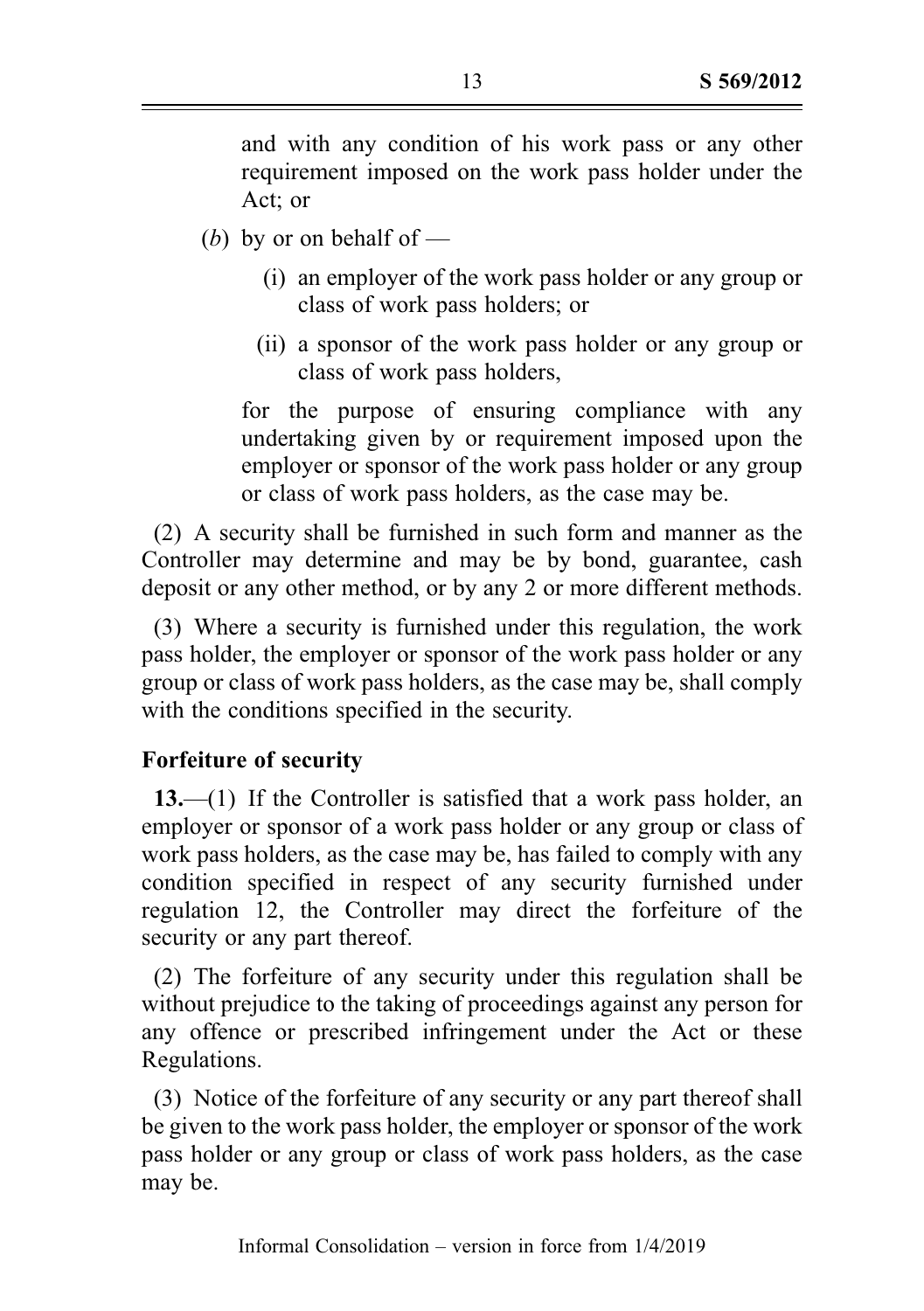# Fees

14.—(1) There shall be payable to the Controller in respect of any matter set out in the first column of the Seventh Schedule the respective fee specified in the second column thereof.

(2) The fees shall be payable in such manner as the Controller may specify or require.

# Refund

15.—(1) Subject to paragraph (2), it shall be lawful for the Controller, if it is proved to his satisfaction that any money has been overpaid or erroneously paid as a fee, to order the refund of the money so overpaid or erroneously paid.

(2) No such refund shall be allowed unless a claim in respect thereof is made by or on behalf of the payer concerned in writing within 3 months after the overpayment or erroneous payment was made.

# Waiver of fees

16. The Controller may, in his discretion, waive wholly or in part the payment of any of the fees specified in the Seventh Schedule.

# Recovery of certain fees for damaged or lost work pass

17. For the purposes of section  $25(6)(a)$  of the Act, the Controller permits an employer to recover —

- (a) fees specified in item  $1(e)$  and (f) of the Seventh Schedule from a foreign employee whose occupation as stated in the work permit is "domestic worker" if the damage to or loss of the foreign employee's work permit was caused by the negligence of the foreign employee;
- (b) fees specified in items  $1(e)$  and  $(f)$ ,  $6(c)$  and  $(d)$  and  $10(e)$ and (f) of the Seventh Schedule from a foreign employee whose occupation as stated in the work permit is other than "domestic worker" if the damage to or loss of the foreign employee's work permit was caused by the negligence of the foreign employee;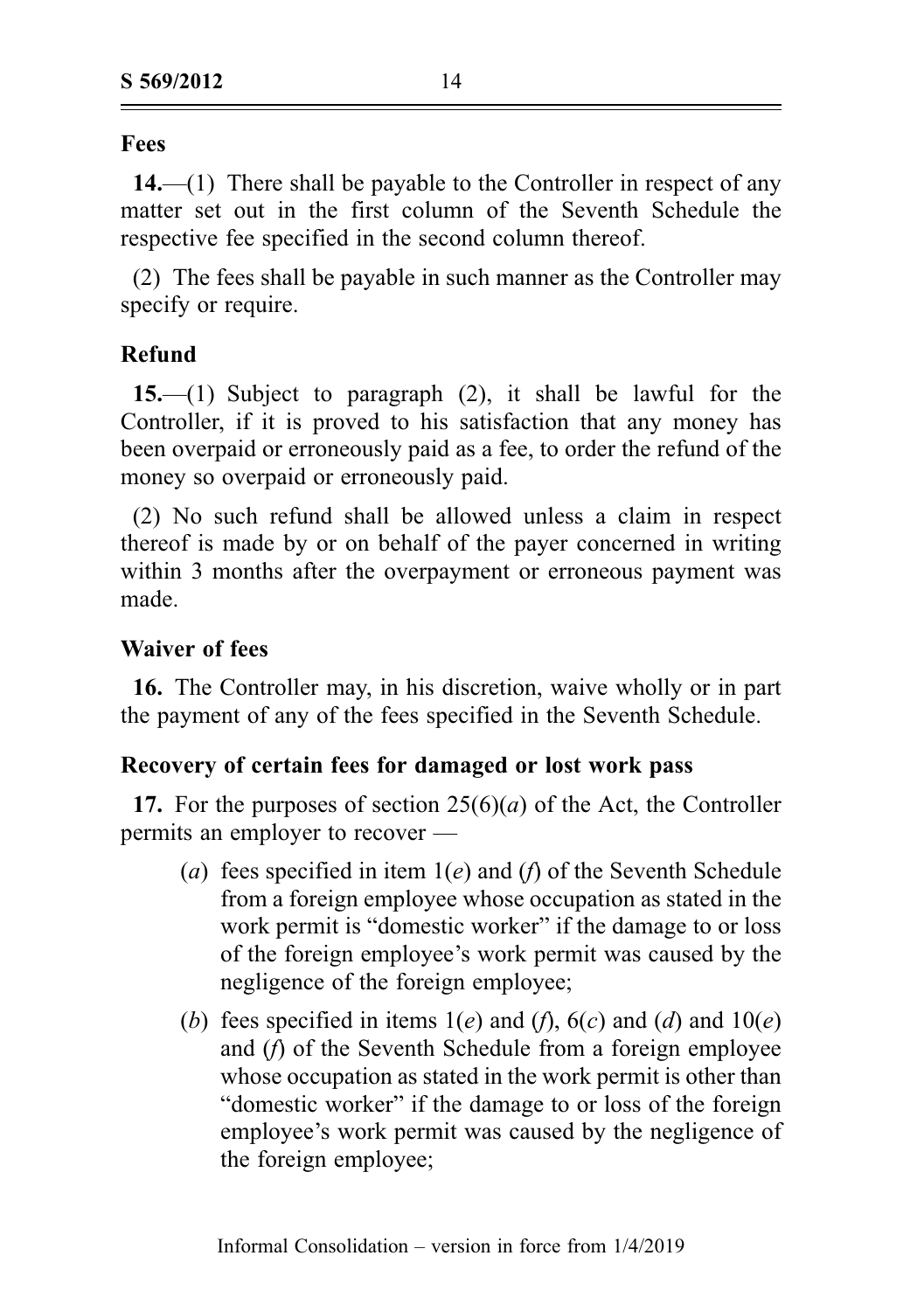- (c) fees specified in item  $2(d)$  and (e) of the Seventh Schedule from a foreign employee issued with an S pass if the damage to or loss of the foreign employee's S pass was caused by the negligence of the foreign employee;
- (d) fees specified in items  $3(d)$  and (e), and  $7(c)$  and (d) of the Seventh Schedule from a foreign employee issued with an employment pass if the damage to or loss of the foreign employee's employment pass was caused by the negligence of the foreign employee;
- (e) fees specified in item  $4(c)$  and (d) of the Seventh Schedule from a foreign employee issued with a personalised employment pass if the damage to or loss of the foreign employee's personalised employment pass was caused by the negligence of the foreign employee; and
- (f) fees specified in item  $8(b)$  and (c) of the Seventh Schedule from a foreign employee issued with a work holiday pass if the damage to or loss of the foreign employee's work holiday pass was caused by the negligence of the foreign employee.

# Liability for certain costs

18.—(1) Without prejudice to any written law, for the purposes of section 25(6)(f) of the Act, an employer of a foreign employee issued with an S pass, employment pass, personalised employment pass, work holiday pass or miscellaneous work pass shall bear and be liable for costs associated with training the foreign employee where the training is required by the employer except the Controller permits the foreign employee bearing such costs if the foreign employee consents in writing to bear such costs.

(2) For the purposes of section  $25(6)(g)$  of the Act, an employer of a foreign employee issued with an S pass, employment pass, personalised employment pass, work holiday pass or miscellaneous work pass shall bear and be liable for any costs associated with repatriating the foreign employee except the Controller permits the foreign employee bearing such costs if the foreign employee consents in writing to bear such costs.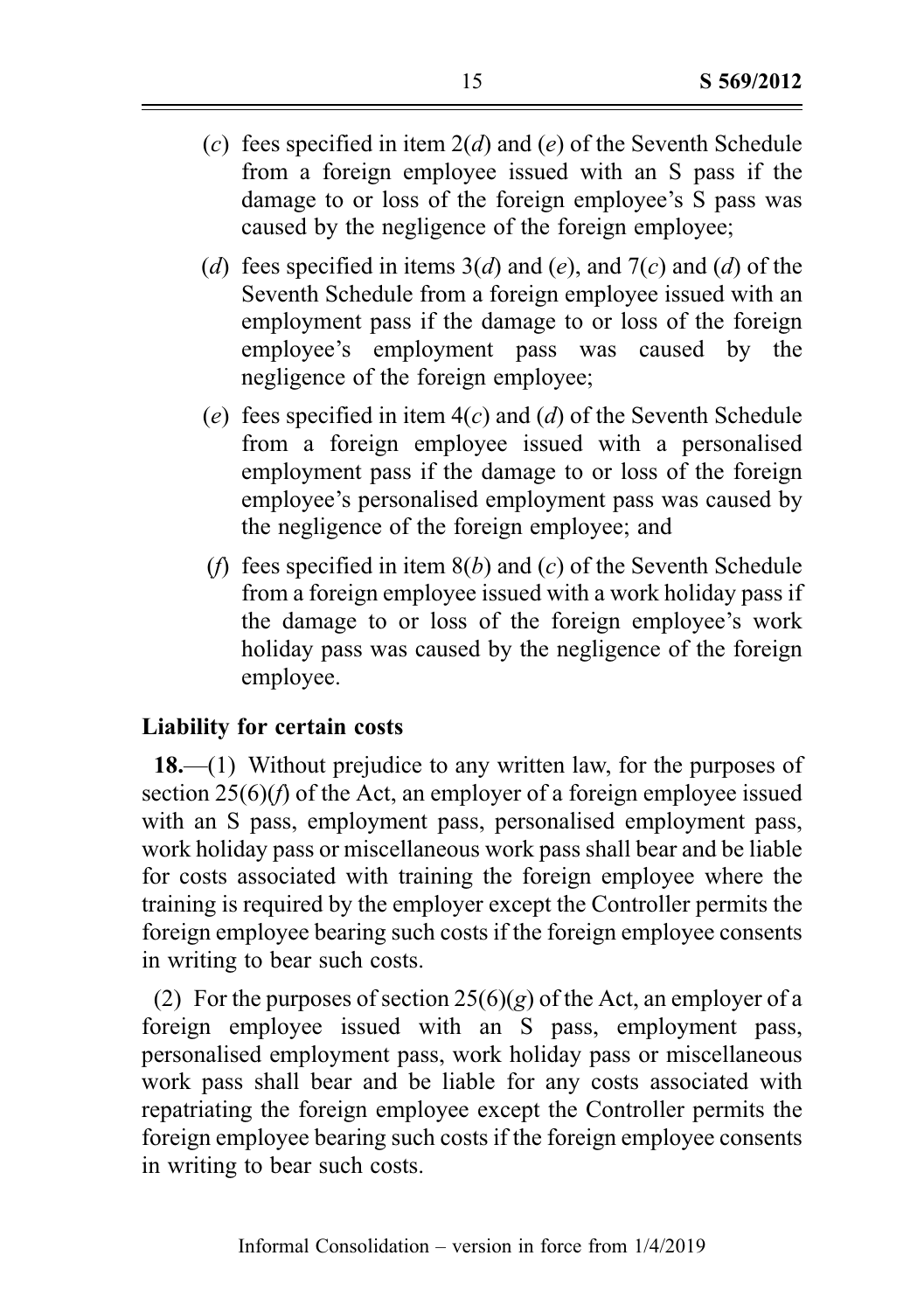# Personal identifier may be taken

19.—(1) The Controller, an employment inspector or any person duly authorised by the Controller may take the personal identifier  $of -$ 

- (a) any person who applies for or has been issued with a work pass; or
- (b) any person suspected or has been convicted of an offence under the Act.
- (2) The Controller may
	- (*a*) upon the request in writing of  $-$ 
		- (i) the Commissioner of Police or a police officer authorised in writing by the Commissioner; or
		- (ii) a head of department of any law enforcement agency or an officer of such agency authorised in writing by the head of department; and
	- (b) for such purpose, as stated in the request, which the Controller thinks appropriate,

authorise the dissemination of any record of the personal identifiers obtained under paragraph (1) to the person making the request.

# Application of work pass conditions to sole proprietorships

- $20 (1)$  Where
	- (a) a registered business which is a sole proprietorship is to be transferred on or after 1st February 2011 from one person (referred to as transferor) to another person (referred to as transferee); and
	- (b) the contract of employment between a foreign employee and the transferor does not terminate because of the transfer but has effect as if originally made between the foreign employee and the transferee,

that transferee shall, not less than 30 days before the transfer of the registered business to him, apply to the Controller to vary the work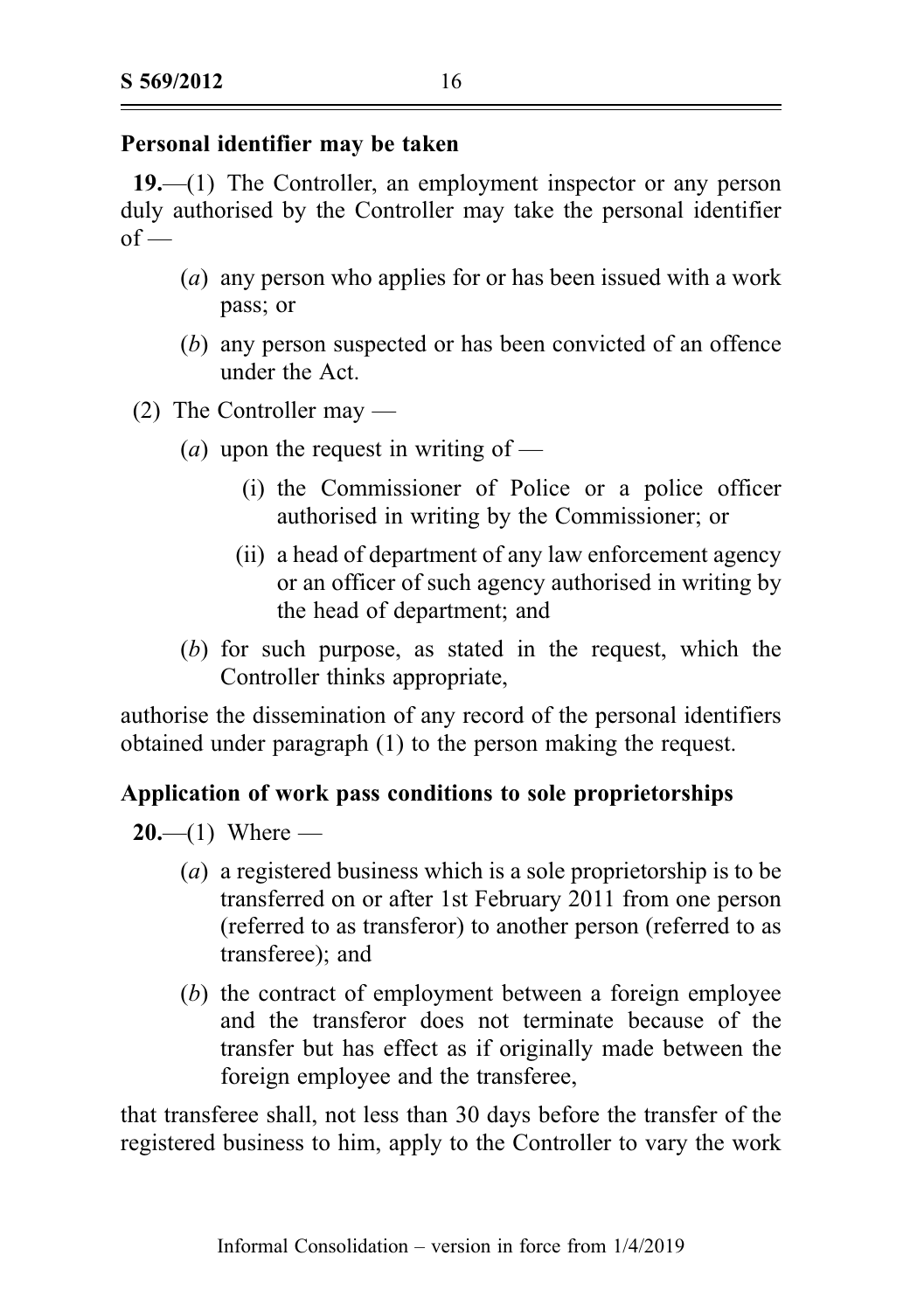permit issued to the foreign employee so that the transferee is registered as the employer of the foreign employee.

(2) Where any transferee fails to comply with any requirement of paragraph (1), the Controller may impose on the transferee a financial penalty of such amount, not exceeding \$10,000, as the Controller may determine.

(3) The transferee shall be deemed to be the employer of the foreign employee from the date the Controller approves an application made to the Controller under paragraph (1).

(4) Unless the Controller otherwise approves in writing, an employer who is a sole proprietor shall employ a foreign employee to perform work only for the business of the sole proprietor for which the work pass application was made and approved, and no other.

# Matters that can be considered by Controller in determining debarment

20A. In determining whether a person should be debarred under section 7(4)(*d*) of the Act from applying for or being issued with a work pass, the Controller may have regard (but is not limited) to  $-$ 

- (a) whether the person has contravened any provision in the Act, the Employment Act (Cap. 91), the Employment Agencies Act (Cap. 92), the Work Injury Compensation Act (Cap. 354) or the Workplace Safety and Health Act (Cap. 354A) which in the opinion of the Controller affects the suitability of the person as an employer; and
- (b) whether the person has made reasonable efforts to provide fair employment opportunities to citizens of Singapore, including efforts to attract and consider such citizens for employment or to train them and develop their careers and potential in the workforce.

[S 563/2013 wef 03/09/2013]

# Revocation

21. The Employment of Foreign Manpower (Work Passes) Regulations (Rg 2) are revoked.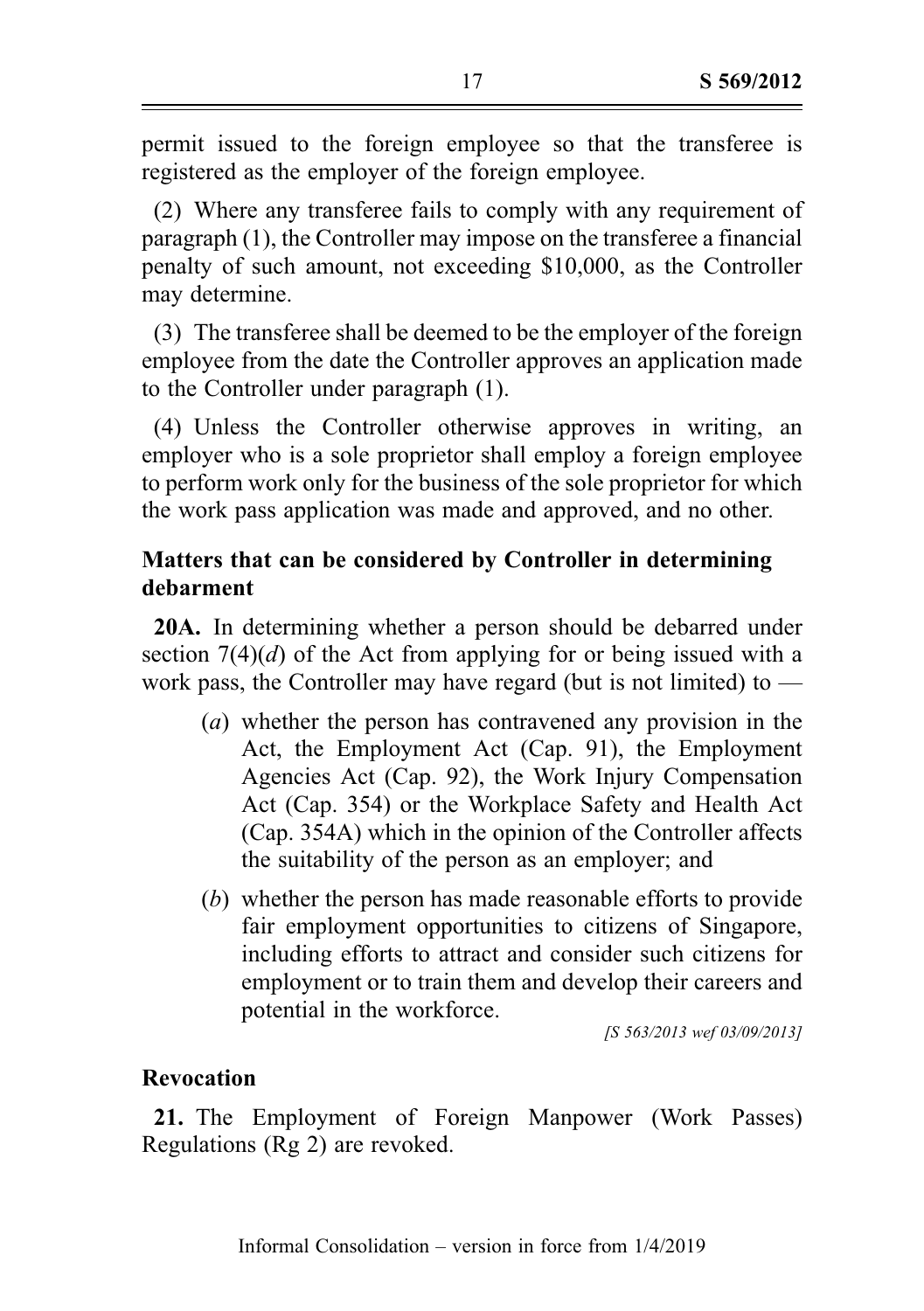### Transitional provisions

22.—(1) Any work pass which is in force immediately before 9th November 2012 shall be deemed to be a work pass issued under these Regulations.

(2) Where an application for a work pass has been made to the Controller before 9th November 2012, no work pass has been issued in respect of such application by that date and the application is not withdrawn, the application shall be dealt with by the Controller of Work Passes as if it were an application for a work pass made under these Regulations.

(3) Where an appeal has been made to the Minister in connection with any work pass issued under the revoked Employment of Foreign Manpower (Work Passes) Regulations before 9th November 2012, the appeal has not been dealt with or disposed of by that date and the appeal is not withdrawn, the appeal shall continue to be dealt with in accordance with the revoked Regulations as if these Regulations had not been enacted.

(4) These Regulations shall not apply to any inquiry, investigation or other proceeding commenced before 9th November 2012 and the revoked Employment of Foreign Manpower (Work Passes) Regulations shall continue to apply to that inquiry, investigation or proceeding as if these Regulations had not been enacted.

(5) Nothing in this regulation shall be taken as prejudicing section 16 of the Interpretation Act (Cap. 1).

### FIRST SCHEDULE

Regulation 3(1) and (2)

### CONDITIONS AND REGULATORY CONDITIONS OF IN-PRINCIPLE APPROVAL FOR A WORK PERMIT

#### PART I

## CONDITIONS TO BE COMPLIED WITH BY EMPLOYER OF FOREIGN EMPLOYEE WHO IS DOMESTIC WORKER ISSUED WITH IN-PRINCIPLE APPROVAL FOR WORK PERMIT

1. Except as the Controller specifies otherwise in writing, the employer is responsible for —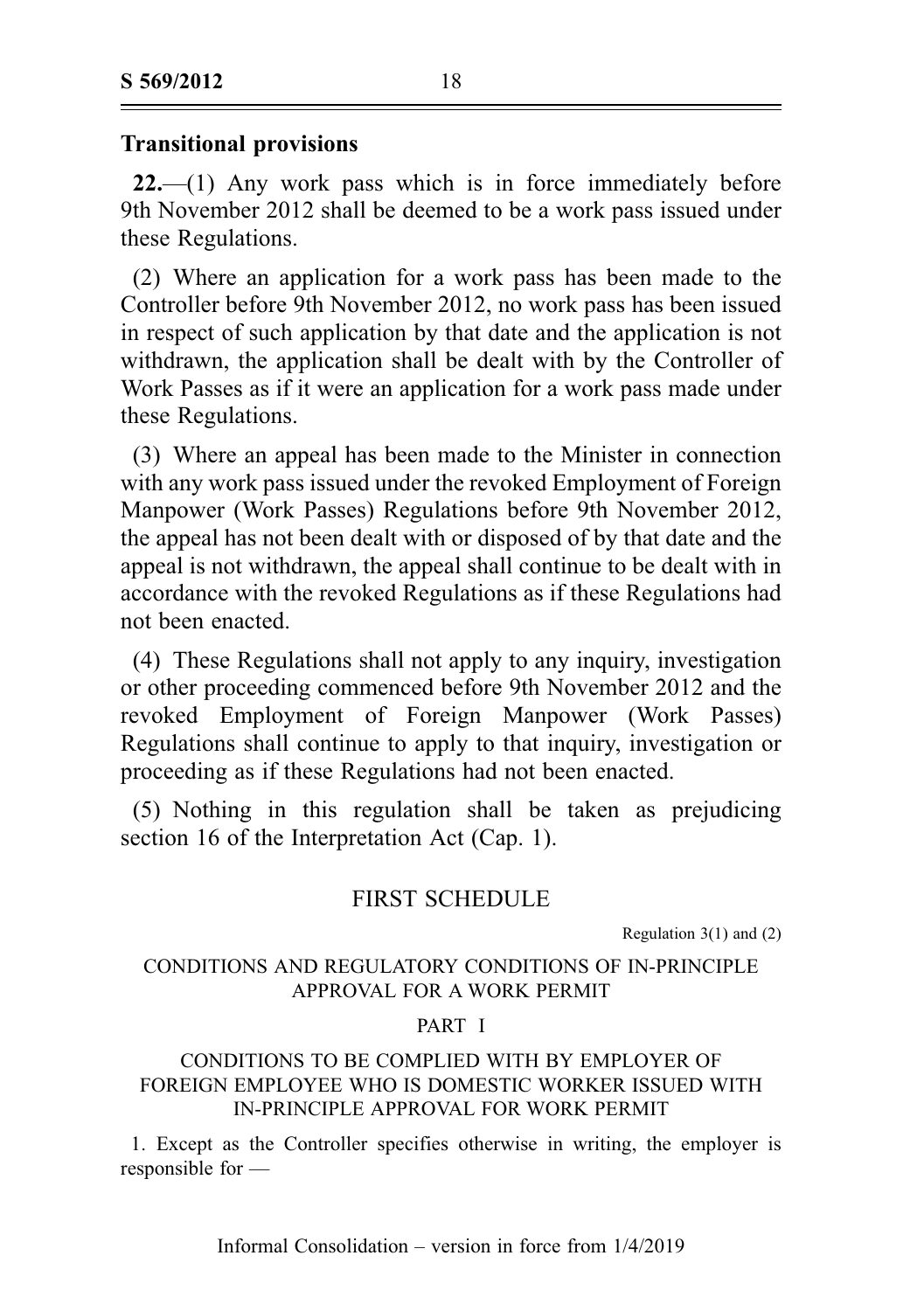- (a) the upkeep and maintenance of the foreign employee in Singapore, including the provision of adequate food and medical treatment; and
- (b) bearing the costs of such upkeep and maintenance.

[S 143/2017 wef 01/04/2017]

2. The employer shall ensure that the foreign employee has acceptable accommodation. Such accommodation must be consistent with any written law, directive, guideline, circular or other similar instrument issued by any competent authority.

```
[S 563/2013 wef 03/09/2013]
```
3. The employer shall bear any medical expenses incurred by the foreign employee for any medical examination required by the Controller.

4. The employer shall not cause or knowingly permit the foreign employee to be engaged in any illegal, immoral or undesirable conduct or activity.

5. An employer shall not demand or receive any sum or other benefit from any employment agency or person in connection with the employment or change in employment of the foreign employee.

6. If the foreign employee dies while in Singapore, the employer shall —

- (*a*) bear the cost of either
	- (i) burial of the body in Singapore;
	- (ii) cremation of the body in Singapore and return of the ashes to the country of origin; or
	- (iii) return of the body to the country of origin,

with the foreign employee's family deciding on burial, cremation or return of the body;

- (b) bear the cost of returning the foreign employee's belongings to the foreign employee's family; and
- (c) pay to the administrators of the foreign employee's estate any outstanding salaries or moneys due from the employer to the foreign employee.

7. Subject to paragraph 8, the employer shall repatriate the foreign employee to the international port of entry within the foreign employee's home country that affords reasonable access to the foreign employee's hometown if the in-principle approval for the foreign employee expires or is cancelled or revoked and if the employee is not earlier employed by another employer. In the event of any dispute about the international port of entry to which the foreign employee shall be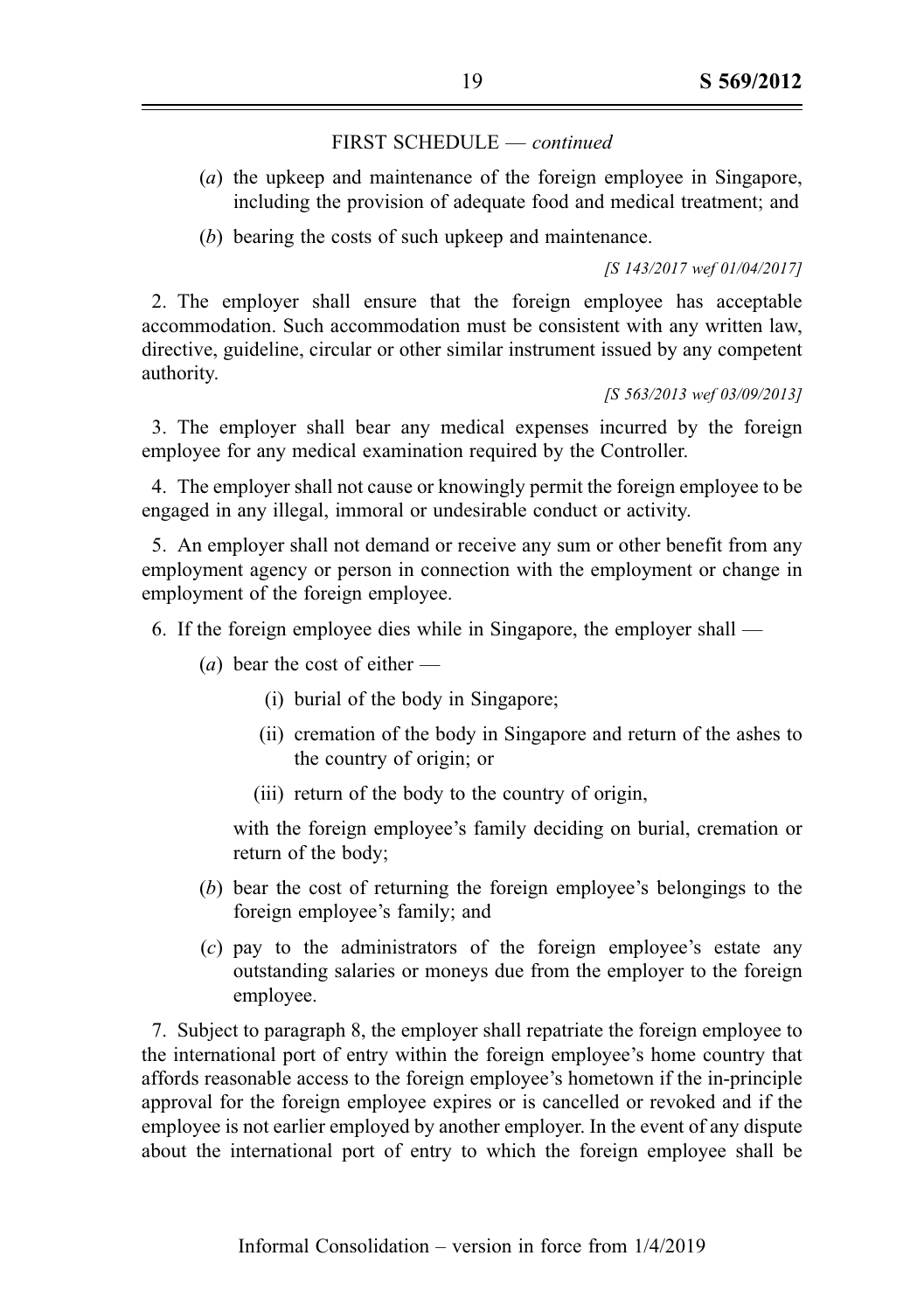repatriated, the dispute shall be referred to the Controller, whose decision shall be final.

[S 902/2018 wef 01/01/2019]

8. The employer may repatriate the foreign employee to a destination other than that specified in paragraph 7 —

- (a) if the foreign employee so requests, and the Controller is informed by the employer of the employer's intention to do so, before the repatriation occurs; or
- (b) if the Controller so determines.

9. The employer shall bear the costs associated with repatriating the foreign employee at any time except where the Controller permits otherwise. The employer shall ensure that all outstanding salaries or moneys due from the employer to the foreign employee have been paid before the foreign employee's repatriation.

## PART II

### REGULATORY CONDITIONS TO BE COMPLIED WITH BY EMPLOYER OF FOREIGN EMPLOYEE WHO IS DOMESTIC WORKER ISSUED WITH IN-PRINCIPLE APPROVAL FOR WORK PERMIT

1. The employer shall take all necessary steps to ensure that the foreign employee's copy of the in-principle approval letter, in its entirety as furnished by the Ministry of Manpower, is sent to the foreign employee within a reasonable time prior to the foreign employee's departure for Singapore. The employer will be regarded to have taken all necessary steps -

- (a) where the employer does not engage the service of an employment agency, if the employer can provide sufficient evidence that the foreign employee's copy of the in-principle approval letter, in its entirety as furnished by the Ministry of Manpower, has been sent to the foreign employee; or
- (b) where the employer engages the services of an employment agent, if the employer can provide sufficient evidence that —
	- (i) the employer instructed the employment agency to send the foreign employee's copy of the in-principle approval letter, in its entirety as furnished by the Ministry of Manpower, has been sent to the foreign employee; or
	- (ii) the employment agency informed him that the employment agency will send the foreign employee's copy of the in-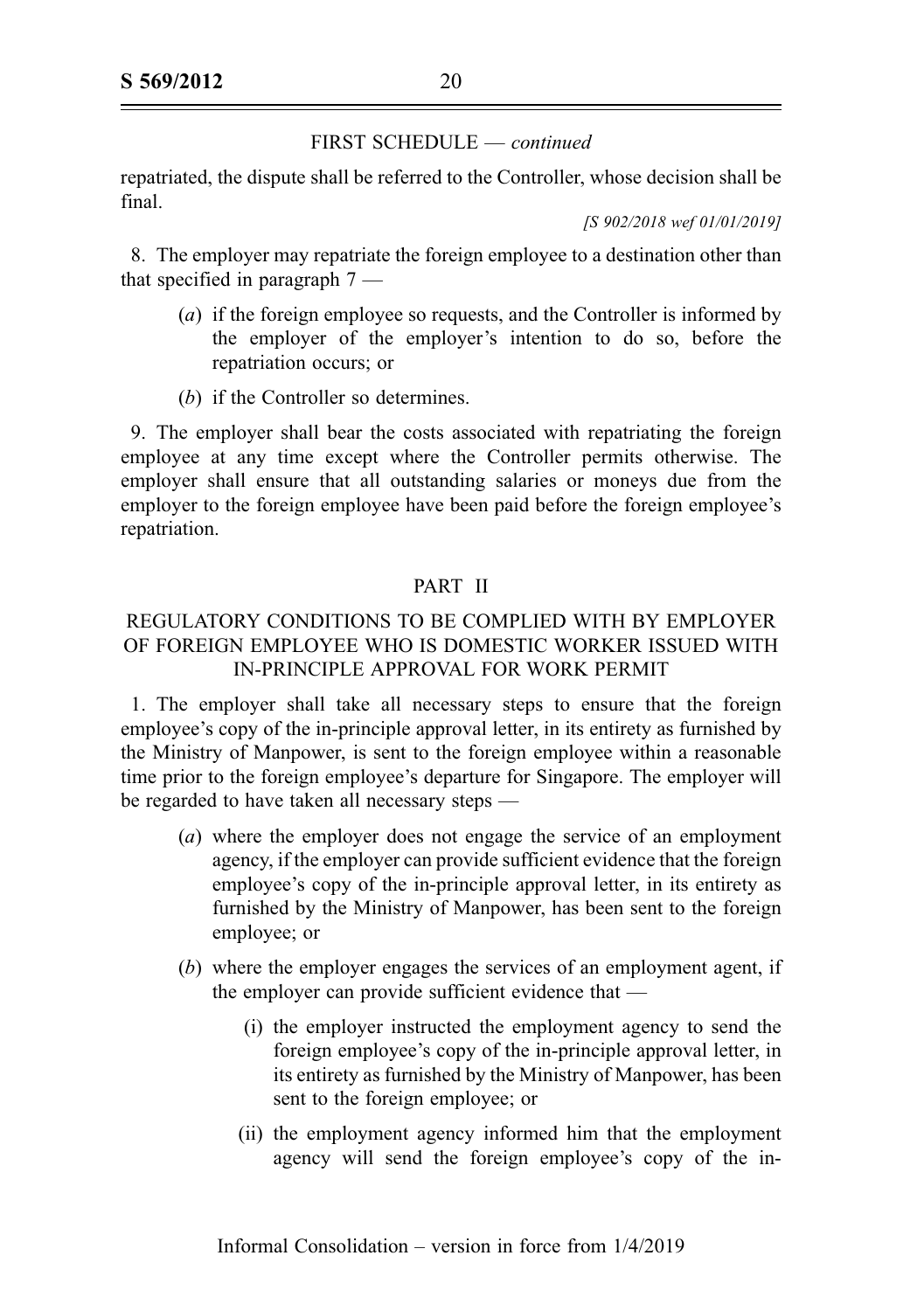principle approval letter, in its entirety as furnished by the Ministry of Manpower, to the foreign employee.

2. The employer shall purchase and maintain medical insurance with coverage of at least \$15,000 per 12-month period of the foreign employee's employment (or for such shorter period where the foreign employee's period of employment is less than 12 months) for the foreign employee's in-patient care and day surgery except as the Controller may otherwise provide by notification in writing.

2A. Except as the Controller specifies otherwise in writing, where an application for a work permit is made on or after 1 October 2017 in respect of a foreign employee, the employer must —

- (a) purchase and maintain personal accident insurance  $-$ 
	- (i) to cover permanent disability, or death, by accident to the foreign employee (called in this paragraph and paragraph 2B the insured foreign employee);
	- (ii) with coverage of at least \$60,000; and
	- (iii) to cover the period of the insured foreign employee's employment with the employer, until the insured foreign employee is repatriated or is employed by another employer; and
- (b) make a claim on behalf of the insured foreign employee in the event of such an accident within 30 days after the date of the accident.

[S 547/2017 wef 01/10/2017]

2B. In paragraph 2A, "accident" means a sudden, unforeseen and unexpected event, whether or not arising out of or in the course of employment, and whether or not in Singapore, but does not include —

- (a) any pre-existing medical condition suffered by the insured foreign employee;
- (b) any psychiatric or nervous or mental disorder suffered by the insured foreign employee;
- (c) any sexually-transmitted disease, AIDS (Acquired Immune Deficiency Syndrome) or ARC (AIDS Related Complex) or other communicable disease, suffered by the insured foreign employee;
- (d) any pregnancy, childbirth, miscarriage, abortion, sterilisation, menopause, or any complication arising from any of these conditions, suffered by the insured foreign employee;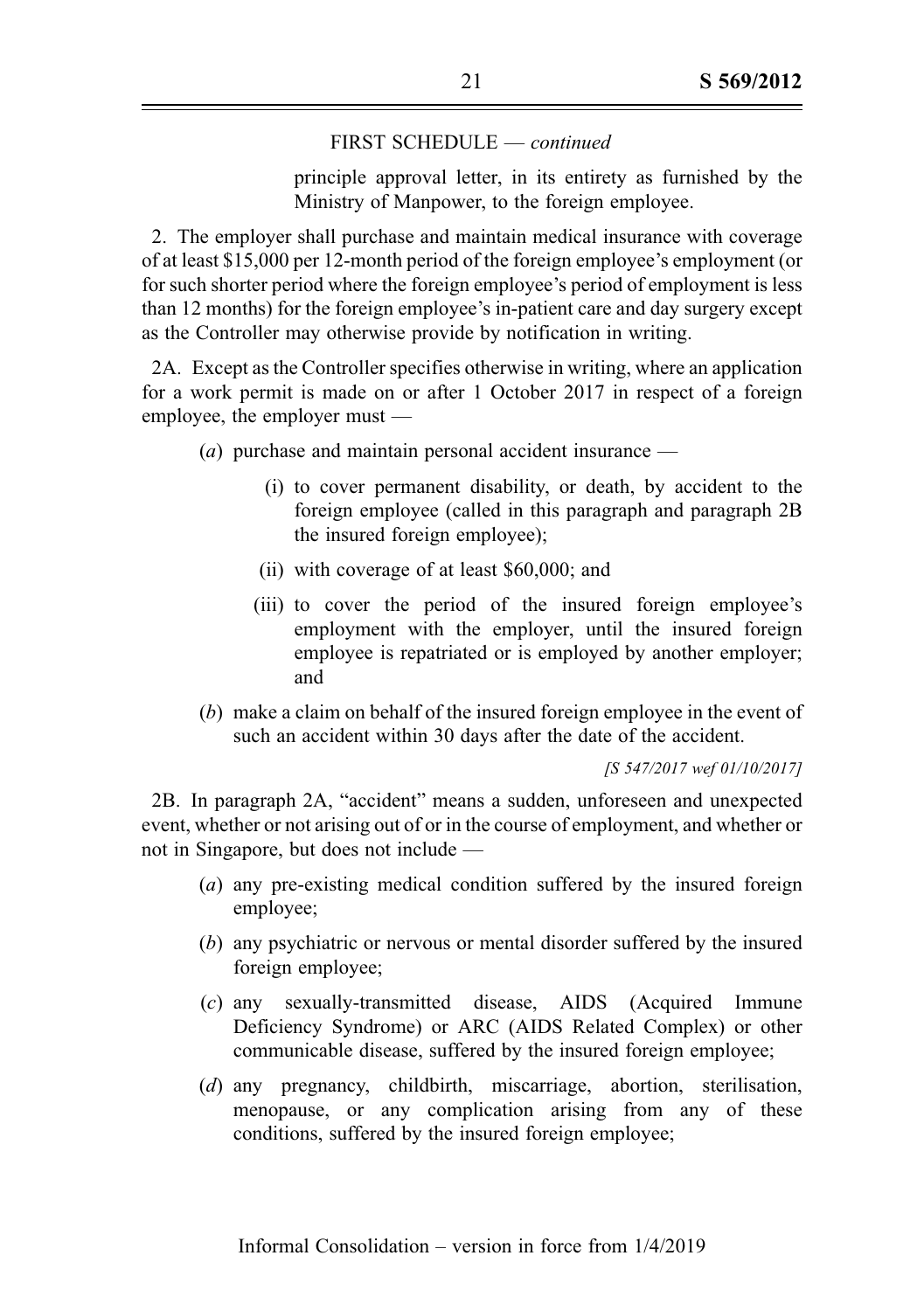- (e) the effect or influence of any alcohol or drug on the insured foreign employee (other than when administered according to a prescription of a registered medical practitioner);
- (f) any ionising radiation or contamination by radioactivity from the combustion of nuclear fuel or nuclear waste or similar activity, suffered by the insured foreign employee;
- (g) any hazardous sport engaged in by the insured foreign employee, including any winter sport (such as skiing or snowboarding), underwater activity (such as snorkelling or scuba diving), aerial activity (such as taking a helicopter tour or para-gliding) or motor sport (such as motorcycle racing or motor car racing);
- (h) any unlawful act of, or wilful exposure to danger (other than in an attempt to save human life) by, the insured foreign employee;
- $(i)$  any suicide, attempted suicide or any self-inflicted injury by the insured foreign employee, or any attempt by the insured foreign employee to cause self-inflicted injury;
- (j) any war, war-like situation, civil war, mutiny, rebellion, revolution or act of terrorism; or
- (k) any foreseeable strike, riot or civil commotion.

[S 547/2017 wef 01/10/2017]

3. The employer shall send the foreign employee for a medical examination by a medical practitioner registered under the Medical Registration Act (Cap. 174) as and when directed by the Controller.

4. If the foreign employee goes missing, the employer shall inform the Controller within 7 days after the employer becomes aware of the foreign employee going missing.

5. If the foreign employee dies while in Singapore, the employer shall inform the Controller within 12 hours after the employer becomes aware of the foreign employee's death.

## PART III

### CONDITIONS TO BE COMPLIED WITH BY EMPLOYER OF FOREIGN EMPLOYEE WHO IS NOT DOMESTIC WORKER, WHO IS ISSUED WITH IN-PRINCIPLE APPROVAL FOR WORK PERMIT

1. Except as the Controller specifies otherwise in writing, the employer is responsible for —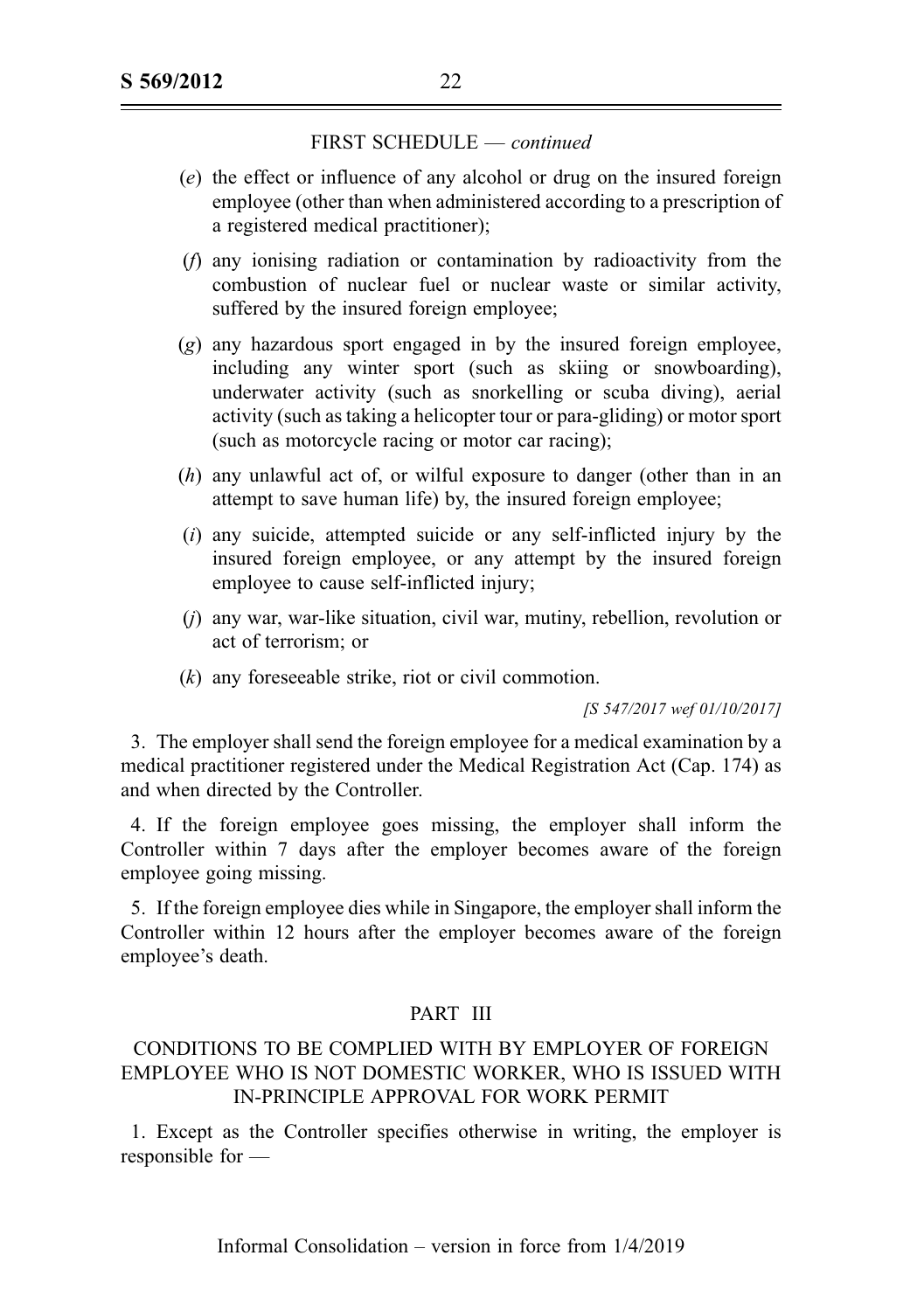- (a) the upkeep and maintenance of the foreign employee in Singapore, including the provision of adequate food and medical treatment; and
- (b) bearing the costs of such upkeep and maintenance.

[S 143/2017 wef 01/04/2017]

2. The employer shall also bear any medical expenses incurred by the foreign employee for any medical examination required by the Controller.

3. The employer shall register or update the foreign employee's accommodation address in such form or manner as the Controller may determine prior to issuance of the work permit.

4. The employer shall ensure that the foreign employee has acceptable accommodation. Such accommodation must be consistent with any written law, directive, guideline, circular or other similar instrument issued by any competent authority.

#### [S 563/2013 wef 03/09/2013]

5. An employer shall not demand or receive any sum or other benefit from an employment agency or any other person in connection with the employment or change in employment of a foreign employee.

- 6. If the foreign employee dies while in Singapore, the employer shall
	- (*a*) bear the cost of either
		- (i) burial of the body in Singapore;
		- (ii) cremation of the body in Singapore and return of the ashes to the country of origin; or
		- (iii) return of the body to the country of origin,

with the foreign employee's family deciding on burial, cremation or return of the body;

- (b) bear the cost of returning the foreign employee's belongings to the foreign employee's family; and
- (c) pay to the administrators of the foreign employee's estate any outstanding salaries or moneys due from the employer to the foreign employee.

7. Subject to paragraph 8, the employer shall repatriate the foreign employee to the international port of entry within the foreign employee's home country that affords reasonable access to the foreign employee's hometown if the in-principle approval for the foreign employee expires or is cancelled or revoked and if the employee is not earlier employed by another employer. In the event of any dispute about the international port of entry to which the foreign employee shall be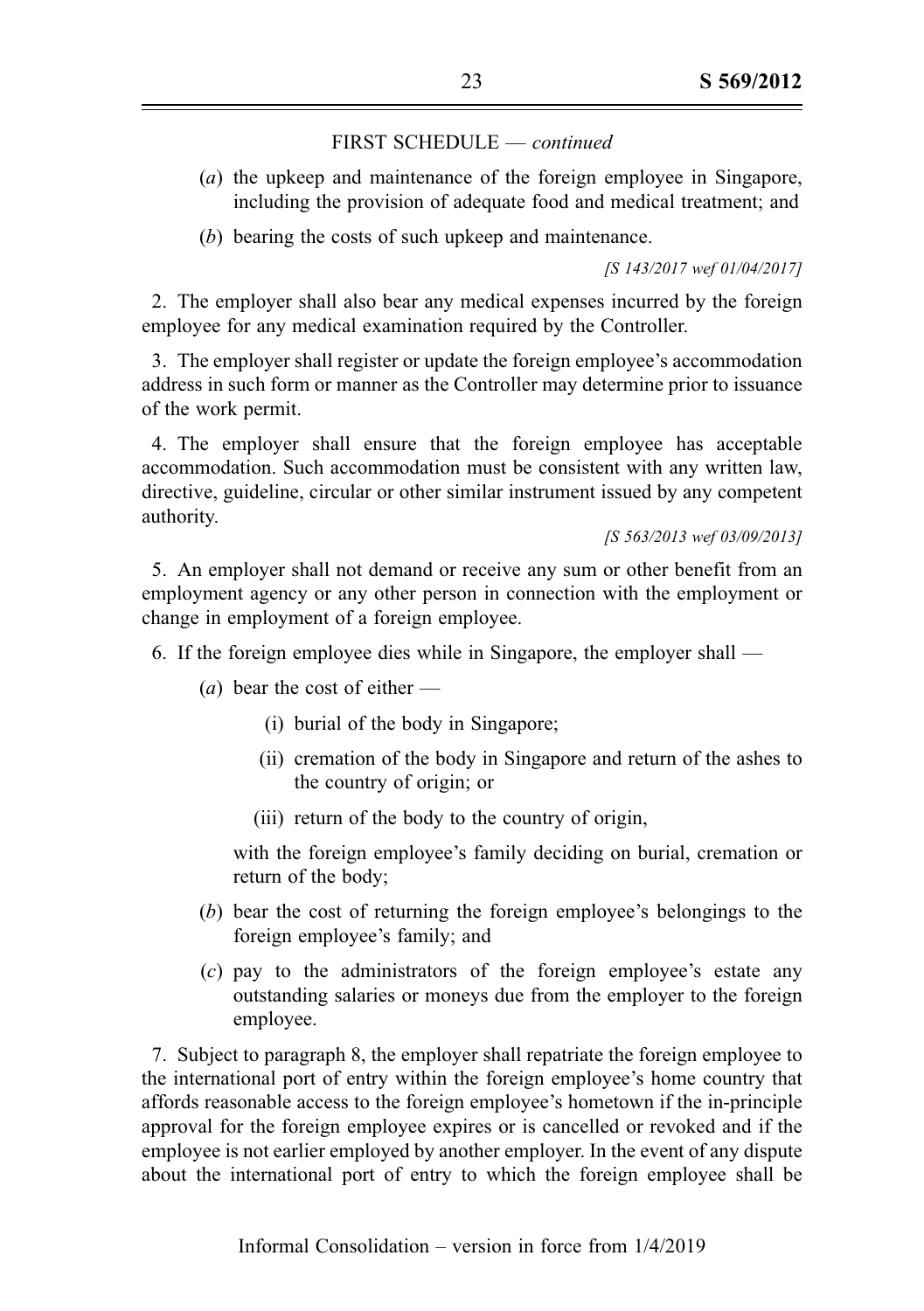repatriated, the dispute shall be referred to the Controller, whose decision shall be final.

[S 902/2018 wef 01/01/2019]

8. The employer may repatriate the foreign employee to a destination other than that specified in paragraph 7 —

- (a) if the foreign employee so requests, and the Controller is informed by the employer of the employer's intention to do so, before the repatriation occurs; or
- (b) if the Controller so determines.

9. The employer shall bear the costs associated with repatriating the foreign employee at any time except where the Controller permits otherwise. The employer shall ensure that all outstanding salaries or moneys due from the employer to the foreign employee have been paid before the foreign employee's repatriation.

## PART IV

### REGULATORY CONDITIONS TO BE COMPLIED WITH BY EMPLOYER OF FOREIGN EMPLOYEE WHO IS NOT DOMESTIC WORKER, WHO IS ISSUED WITH IN-PRINCIPLE APPROVAL FOR WORK PERMIT

1. The employer shall take all necessary steps to ensure that the foreign employee's copy of the in-principle approval letter, in its entirety as furnished by the Ministry of Manpower, is sent to the foreign employee within a reasonable time prior to the foreign employee's departure for Singapore or if the foreign employee is already in Singapore, as soon as practicable after receiving the copy of the in-principle approval letter. The employer will be regarded to have taken all necessary steps —

- (a) where the employer does not engage the service of an employment agency, if the employer can provide sufficient evidence that the foreign employee's copy of the in-principle approval letter, in its entirety as furnished by the Ministry of Manpower, has been sent to the foreign employee; or
- (b) where the employer engages the services of an employment agent, if the employer can provide sufficient evidence that —
	- (i) the employer instructed the employment agency to send the foreign employee's copy of the in-principle approval letter, in its entirety as furnished by the Ministry of Manpower, has been sent to the foreign employee; or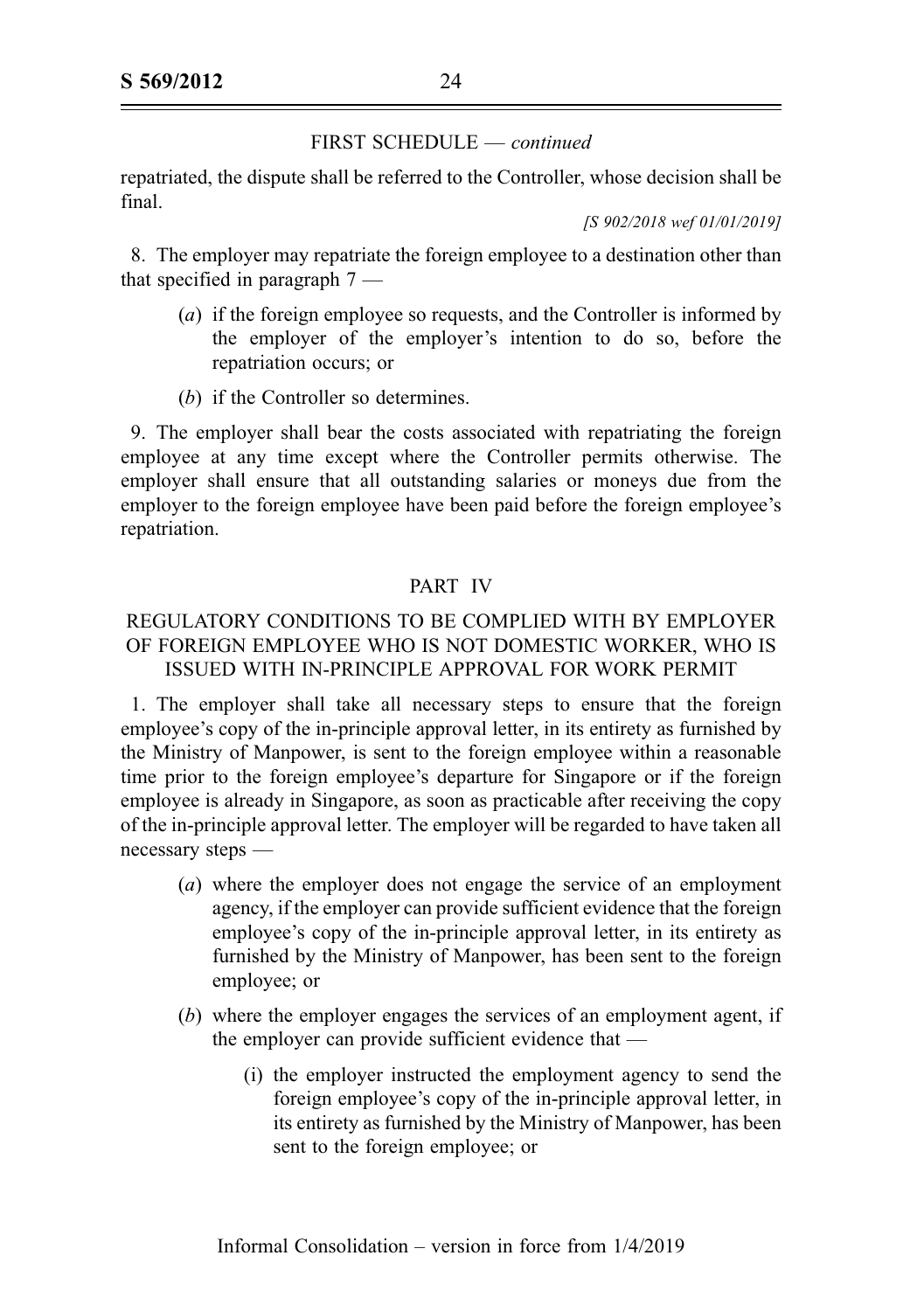(ii) the employment agency informed him that the employment agency will send the foreign employee's copy of the inprinciple approval letter, in its entirety as furnished by the Ministry of Manpower, to the foreign employee.

[S 143/2017 wef 01/04/2017]

2. The employer shall purchase and maintain medical insurance with coverage of at least \$15,000 per 12-month period of the foreign employee's employment (or for such shorter period where the foreign employee's period of employment is less than 12 months) for the foreign employee's in-patient care and day surgery except as the Controller may otherwise provide by notification in writing. Where the employer purchases group medical insurance policy for his foreign employees, the employer shall not be considered to have satisfied the obligation under this condition unless the terms of the employer's group medical insurance policy are such that each and every individual foreign employee is concurrently covered to the extent required under the conditions in this Part.

3. The employer shall send the foreign employee for a medical examination by a medical practitioner registered under the Medical Registration Act (Cap. 174) as and when directed by the Controller.

4. If the foreign employee goes missing, the employer shall inform the Controller within 7 days after the employer becomes aware of the foreign employee going missing.

5. If the foreign employee dies while in Singapore, the employer shall inform the Controller within 12 hours after the employer becomes aware of the foreign employee's death.

# SECOND SCHEDULE

Regulation 3(3)

### CONDITIONS AND REGULATORY CONDITIONS OF IN-PRINCIPLE APPROVAL FOR S PASS

#### PART I

### CONDITIONS TO BE COMPLIED WITH BY EMPLOYER OF FOREIGN EMPLOYEE ISSUED WITH IN-PRINCIPLE APPROVAL FOR S PASS

1. Except as the Controller specifies otherwise in writing, the employer is responsible for and must bear the costs of the foreign employee's medical treatment in Singapore.

[S 143/2017 wef 01/04/2017]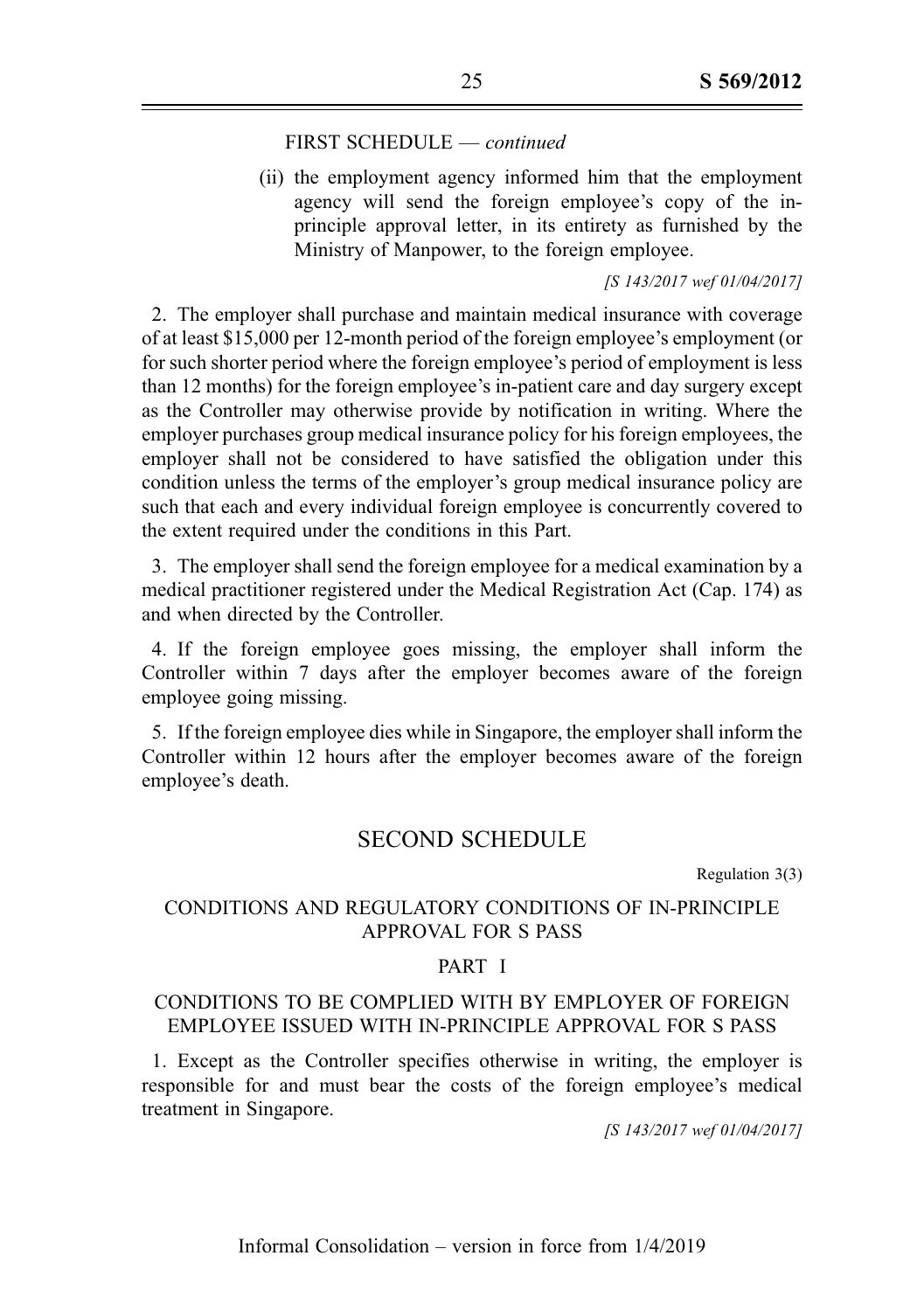#### SECOND SCHEDULE — continued

2. The employer shall bear any medical expenses incurred by the foreign employee for any medical examination required by the Controller.

3. The employer shall not demand or receive any sum or other benefit from an employment agency or any other person in connection with the employment or change in employment of a foreign employee.

#### PART II

### REGULATORY CONDITIONS TO BE COMPLIED WITH BY EMPLOYER OF FOREIGN EMPLOYEE ISSUED WITH IN-PRINCIPLE APPROVAL FOR S PASS

1. The employer shall purchase and maintain medical insurance with coverage of at least \$15,000 per 12-month period of the foreign employee's employment (or for such shorter period where the foreign employee's period of employment is less than 12 months) for the foreign employee's in-patient care and day surgery except as the Controller may otherwise provide by notification in writing. Where the employer purchases group medical insurance policy for his foreign employees, the employer shall not be considered to have satisfied the obligation under this condition unless the terms of the group medical insurance policy are such that each and every individual foreign employee is concurrently covered to the extent required under the conditions in this Part.

2. The employer shall send the foreign employee for a medical examination by a medical practitioner registered under the Medical Registration Act (Cap. 174) as and when directed by the Controller.

3. If the foreign employee goes missing, the employer shall inform the Controller within 7 days after the employer becomes aware of the foreign employee going missing.

4. If the foreign employee dies while in Singapore, the employer shall inform the Controller within 12 hours after the employer becomes aware of the foreign employee's death.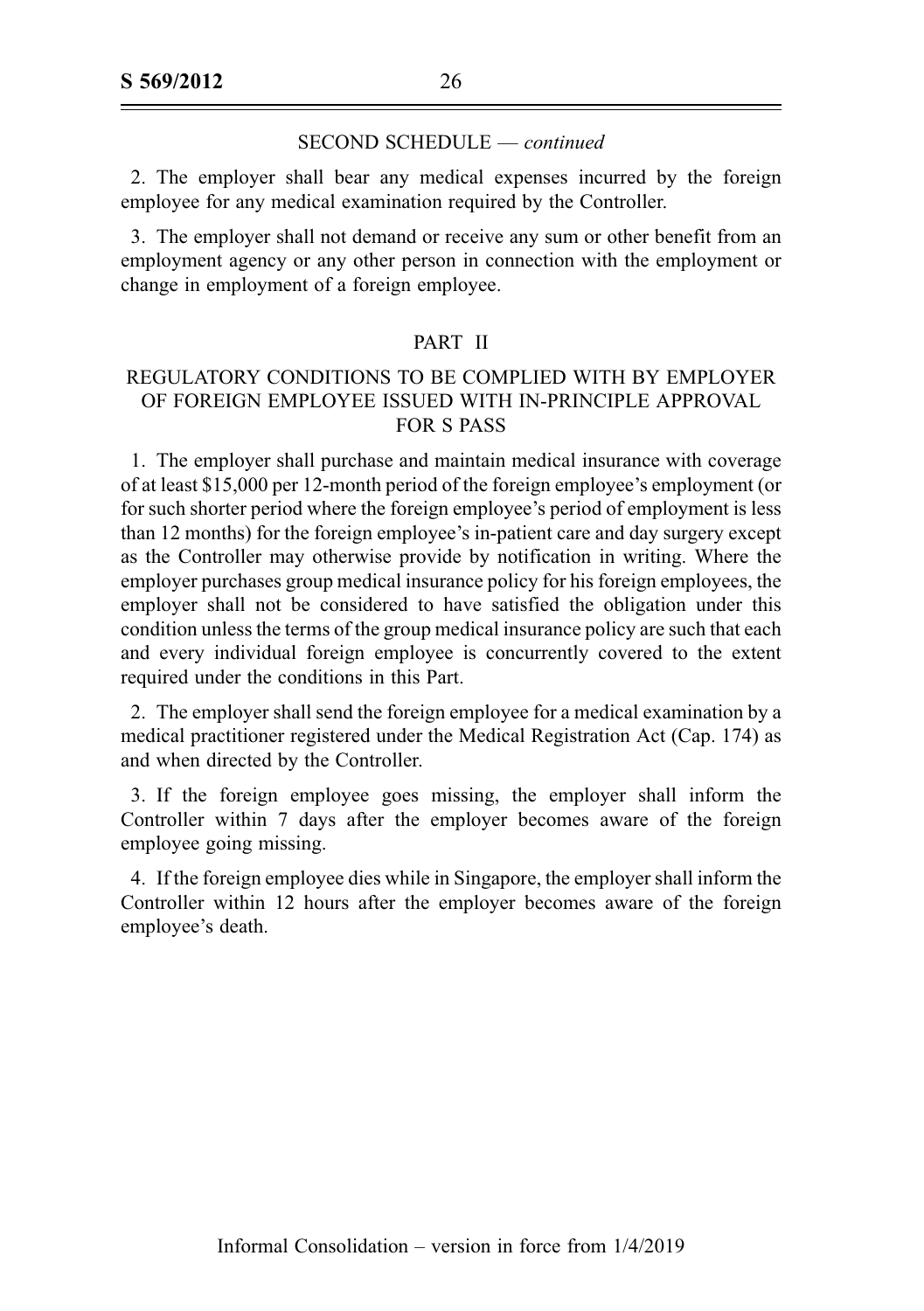# THIRD SCHEDULE

Regulation 3(4)

#### CONDITIONS OF IN-PRINCIPLE APPROVAL FOR EMPLOYMENT PASS

### PART I

# CONDITIONS TO BE COMPLIED WITH BY EMPLOYER OF FOREIGN EMPLOYEE ISSUED WITH IN-PRINCIPLE APPROVAL FOR EMPLOYMENT PASS

1. The employer shall not demand or receive any sum or other benefit from an employment agency or any other person in connection with the employment or change in employment of a foreign employee.

# FOURTH SCHEDULE

Regulation 4(2) to (5)

#### CONDITIONS AND REGULATORY CONDITIONS OF WORK PERMIT

### PART I

# CONDITIONS TO BE COMPLIED WITH BY EMPLOYER OF FOREIGN EMPLOYEE WHO IS DOMESTIC WORKER ISSUED WITH WORK PERMIT

1. Except as the Controller specifies otherwise in writing, the employer is responsible for —

- (a) the upkeep and maintenance of the foreign employee in Singapore, including the provision of adequate food and medical treatment; and
- (b) bearing the costs of such upkeep and maintenance.

[S 143/2017 wef 01/04/2017]

2. The employer shall provide safe working conditions and take such measures as are necessary to ensure the safety and health of the foreign employee at work. This includes —

- (a) not permitting the foreign employee to clean the outward facing side of any window not located on the ground level or not facing a common corridor if the window is not fitted with a grille securing against any adult extending any part of his body beyond the window ledge except his arms; and
- (b) in the case of a window referred to in sub-paragraph  $(a)$  fitted with a grille of the description specified in that sub-paragraph, not permitting the foreign employee to clean the outward facing side of the window unless at all times during the cleaning process —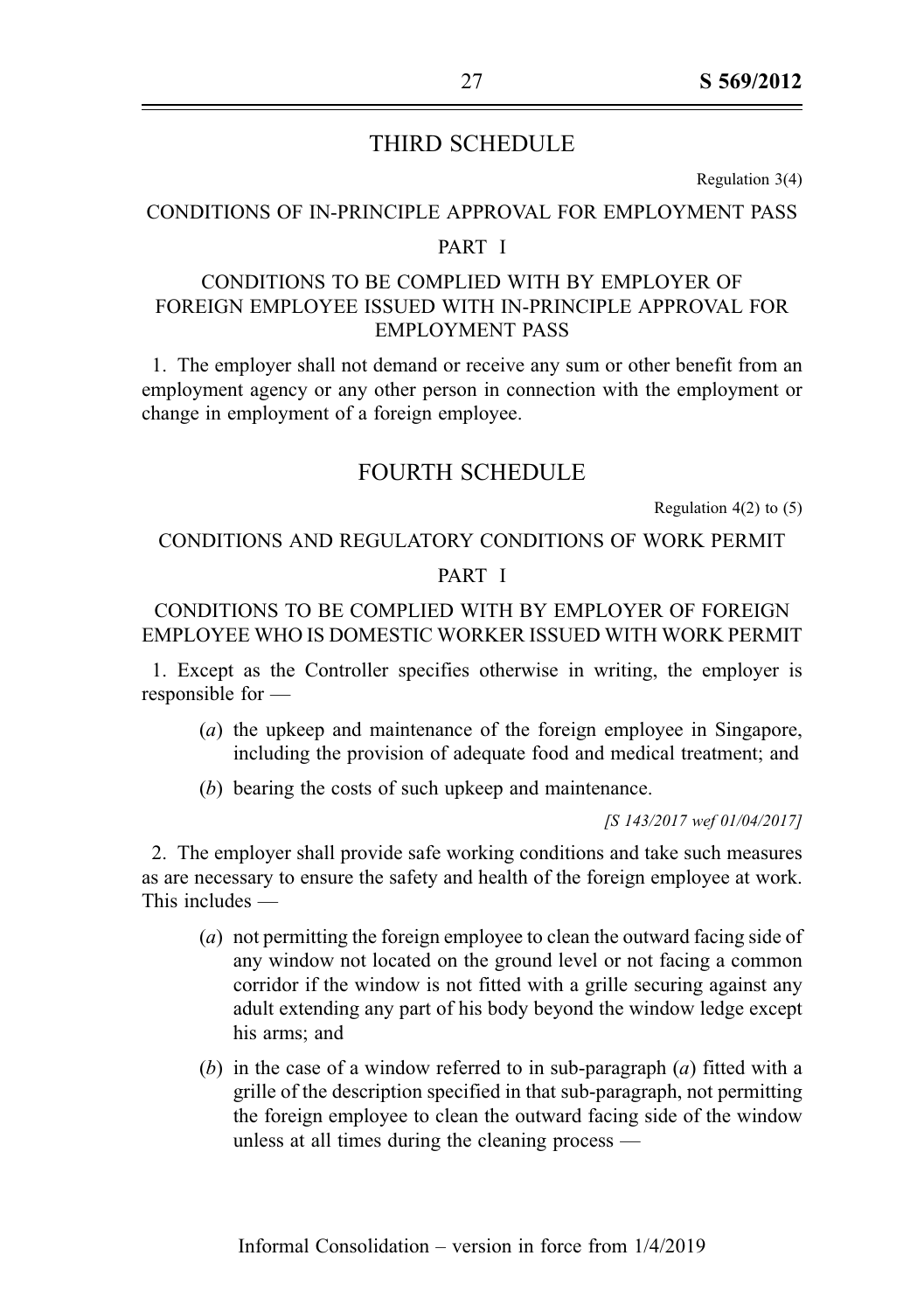- (i) the grille is locked or secured in a manner that prevents the grille from being opened;
- (ii) the foreign employee remains inside the room;
- (iii) no part of the foreign employee's body extends beyond the window ledge except the arms; and
- (iv) the foreign employee is supervised by the employer, or an adult representative of the employer, who is reasonably capable of conducting such supervision and is aware of the requirements in sub-paragraphs (i), (ii) and (iii).

3. Subject to paragraph 2, the employer shall, so far as is reasonably practicable, ensure that the life or personal safety of the foreign employee is not endangered during and in the course of employment, and that the foreign employee acts in a manner which is in accordance with the work practices stipulated by the Controller in its training courses and relevant safety and training materials.

4. The employer shall provide acceptable accommodation for the foreign employee. Such accommodation must be consistent with any written law, directive, guideline, circular or other similar instrument issued by any competent authority.

[S 563/2013 wef 03/09/2013]

5. The employer must ensure that the foreign employee resides only at one or more of the following addresses:

- (a) the residential address stated in the work permit;
- (b) any other residential address approved in writing by the Controller.

[S 143/2017 wef 01/04/2017]

6. The employer shall pay not less than the fixed monthly salary due to the foreign employee not later than 7 days after the last day of the salary period. Any salary period agreed between the employer and foreign employee shall not exceed one month.

[S 563/2013 wef 03/09/2013]

7. Except where the foreign employee is on no-pay leave outside Singapore, the employer shall, regardless of whether there is actual work for the foreign employee but subject to any other written law, pay the foreign employee not less than —

(a) the amount declared as the fixed monthly salary in the work pass application submitted to the Controller in relation to the foreign employee; or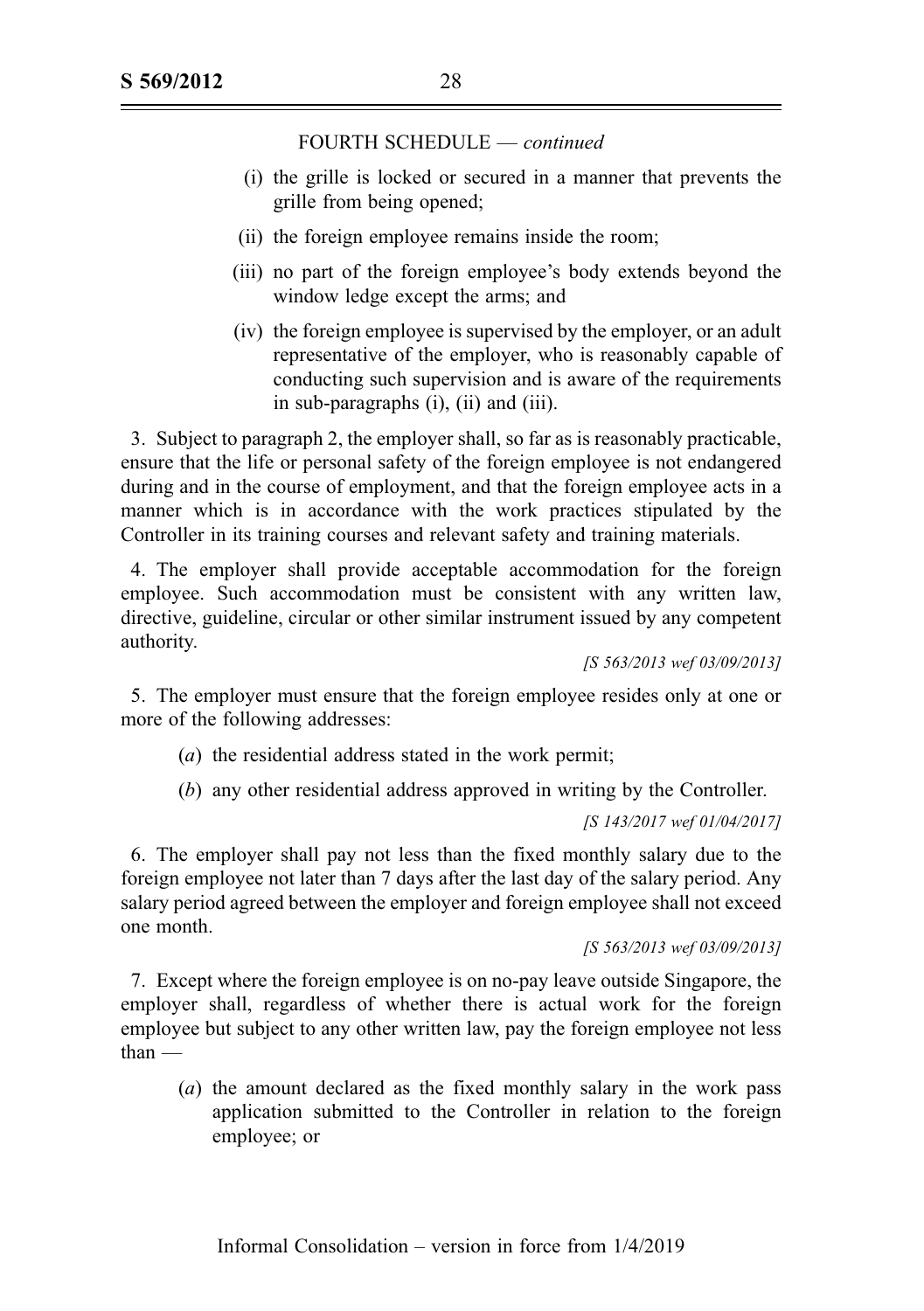(b) if the amount of fixed monthly salary is at any time subsequently revised in accordance with paragraph 5A of Part II, the last revised amount.

Such payment must be made not later than 7 days after the end of each salary period, which shall be agreed between the employer and the employee and which in no case shall exceed one month.

[S 563/2013 wef 03/09/2013]

7A. In paragraphs 6, 7 and 7B, "fixed monthly salary" means the sum of basic monthly salary and fixed monthly allowances.

[S 563/2013 wef 03/09/2013]

7B. In paragraph 7, "revised amount" means the fixed monthly salary that is revised in accordance with paragraph 5A of Part II.

[S 563/2013 wef 03/09/2013]

7C. "Basic monthly salary" means all remuneration payable monthly to a foreign employee that does not vary from month to month on any basis in respect of work done under his contract of service. However, basic monthly salary does not include —

- (a) any allowances however described;
- (b) any form of overtime payment, bonus, commission or annual wage supplements;
- (c) any in-kind payments;
- (d) any form of reimbursements, including for expenses incurred by the foreign employee in the course of his employment;
- (e) any productivity incentive payments;
- (f) any contributions payable by the employer to any pension or provident fund, including any contributions made on the foreign employee's behalf; or
- (g) any gratuity payable on the discharge, retrenchment or retirement of the foreign employee.

[S 563/2013 wef 03/09/2013]

7D. "Fixed monthly allowances" means all allowances payable monthly to a foreign employee that do not vary from month to month on any basis. However, fixed monthly allowances shall not include any payments listed in paragraph  $7C(b)$  to  $(g)$ .

[S 563/2013 wef 03/09/2013]

8. The employer shall bear any medical expenses incurred by the foreign employee for any medical examination required by the Controller.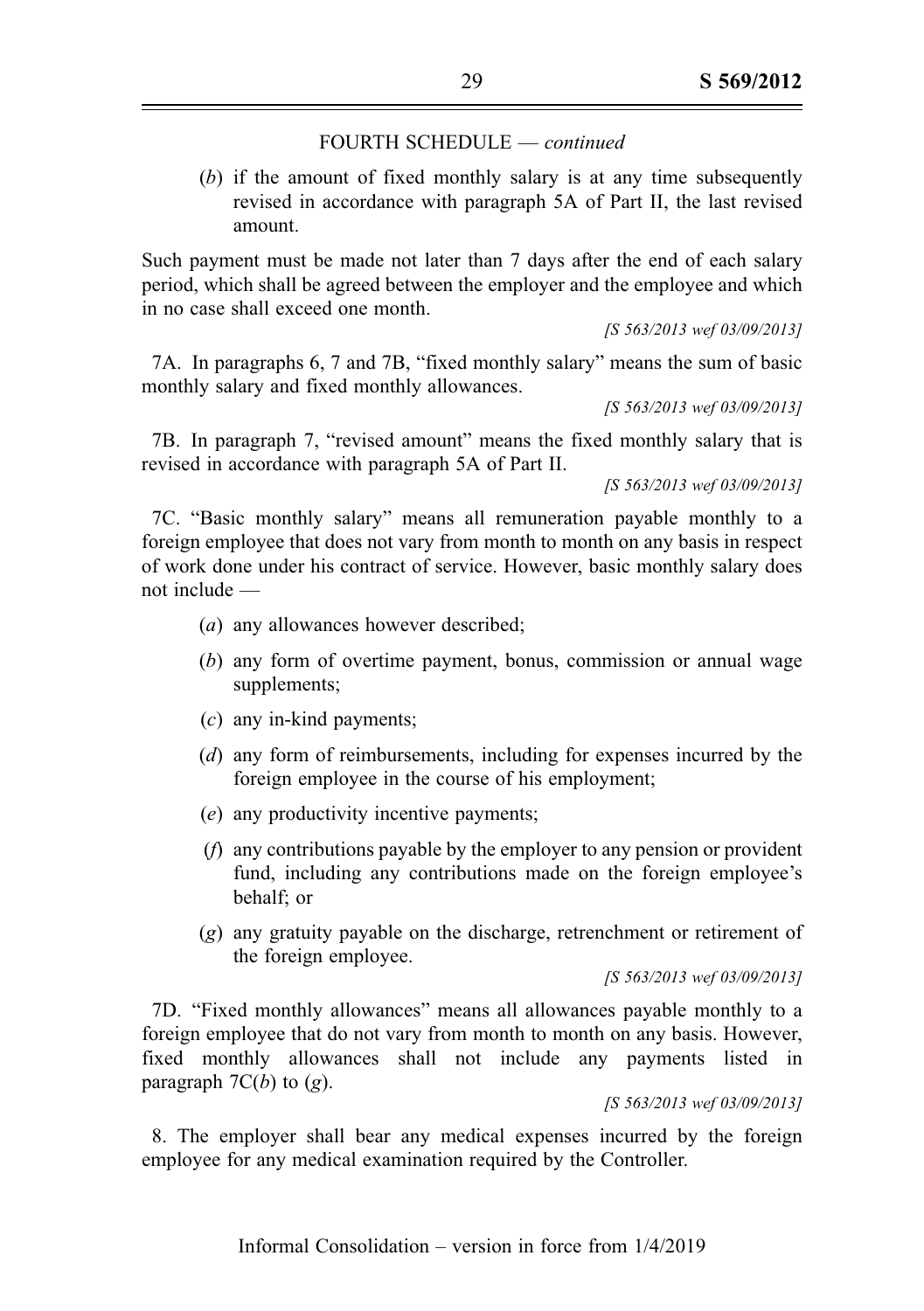9. The employer shall not ill-treat the foreign employee, and shall not cause or knowingly permit the foreign employee to be ill-treated by any other person. A foreign employee is ill-treated if —

- (a) the foreign employee is subjected to physical or sexual abuse, or to criminal intimidation;
- (b) the employer or other person does, or causes the foreign employee to do, any act which causes or is likely to cause injury to the health or safety of the foreign employee;
- (c) the employer or other person neglects or abandons the foreign employee in circumstances which cause or are likely to cause injury to the health or safety of the foreign employee; or
- (d) the employer or other person commits an act detrimental to the welfare of the foreign employee.
- 10. The employer of the foreign employee shall grant the foreign employee
	- (a) adequate rest daily; and
	- (b) where the work permit is issued or renewed before 1st January 2013, rest day(s) in accordance with the terms of the employment contract between them.

11. Paragraphs 12, 13 and 14 shall apply to any work permit issued on or after 1st January 2013 pursuant to any application for new or renewal work permit.

12. Subject to paragraph 13, the employer shall grant the foreign employee a rest day without pay for every 7-day period (including Sunday and public holidays). The rest day must be any day within the 7-day period and must be mutually agreed between the employer and the foreign employee.

13. Notwithstanding paragraph 12, the employer does not have to grant a rest day to the foreign employee if there is a prior written agreement mutually agreed between the employer and the foreign employee —

- (a) for the foreign employee to work in lieu of the rest day; and
- (b) for the foreign employee to be compensated for working in lieu of the rest day with either —
	- (i) a replacement rest day without pay. The replacement rest day must be a day within the same month as the rest day to be taken and must be mutually agreed between the employer and the foreign employee; or
	- (ii) a monetary compensation which shall not be less than the rate of pay for one day's work of the foreign employee,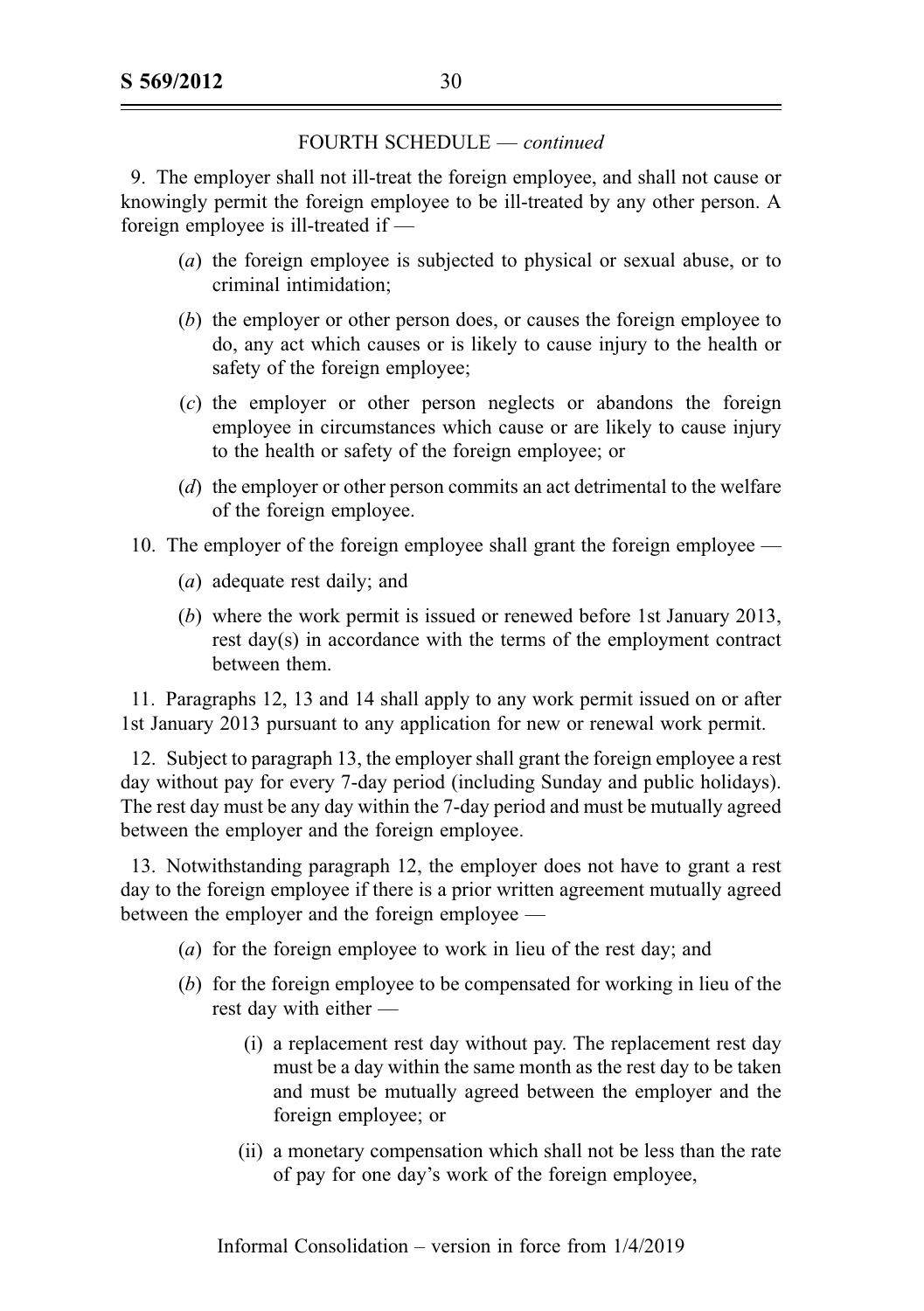and the foreign employee is compensated in accordance with the prior written agreement.

- 14. For the purposes of paragraphs 12 and 13
	- (a) a Sunday or public holiday shall be regarded as a rest day only if the employer and foreign employee mutually agree that the Sunday or public holiday is a rest day;
	- (b) if a 7-day period referred to in paragraph 12 falls between 2 months, the employer and the foreign employee shall mutually agree on a day within either of the 2 months to be the replacement rest day;
	- (c) the prior written agreement referred to in paragraph 13 must be mutually agreed between the employer and the foreign employee prior to the foreign employee working in lieu of the rest day;
	- (d) in calculating the rate of pay for one day's work under paragraph  $13(b)(ii)$ , the rate of pay for one day's work shall be the foreign employee's monthly rate of pay divided by 26; and
	- (e) any monetary compensation provided in lieu of the rest day must be paid by the employer to the foreign employee together with the next earliest monthly salary due to the foreign employee.

15. The employer shall not cause or knowingly permit the foreign employee to be engaged in any illegal, immoral or undesirable conduct or activity.

16. The employer shall not retain possession of the foreign employee's original work permit and visit pass and shall allow the foreign employee to retain possession of the foreign employee's work permit and visit pass.

17. The employer shall inform the Controller of any change to the employer's residential address stated in the work pass application form within 14 days after such a change.

18. If the foreign employee dies while in Singapore, the employer shall —

(*a*) bear the cost of either —

- (i) burial of the body in Singapore;
- (ii) cremation of the body in Singapore and return of the ashes to the country of origin; or
- (iii) return of the body to the country of origin,

with the foreign employee's family deciding on burial, cremation or return of the body;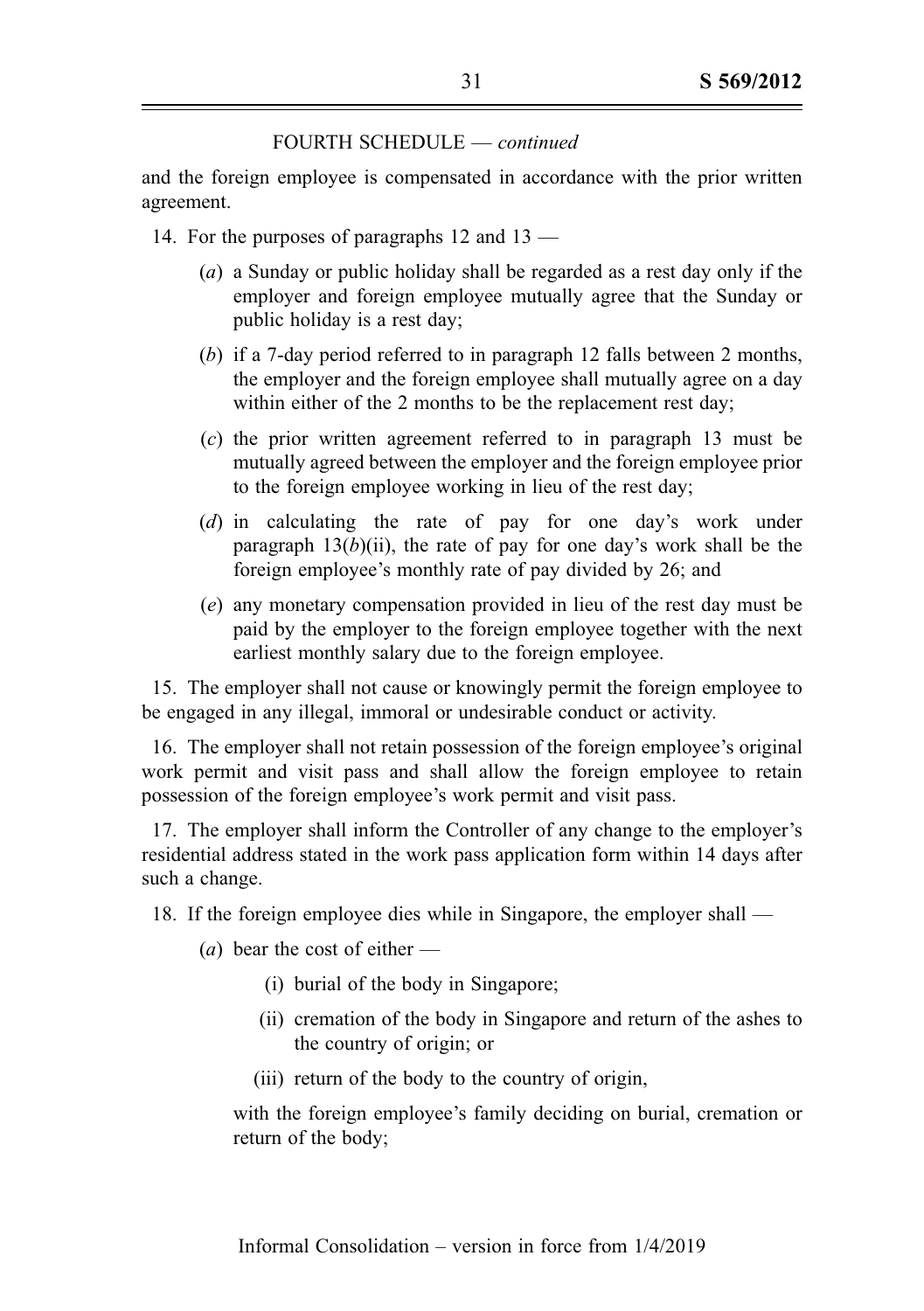- (b) bear the cost of returning the foreign employee's belongings to the foreign employee's family; and
- (c) pay to the administrators of the foreign employee's estate any outstanding salaries or moneys due from the employer to the foreign employee.

19. The employer shall not demand or receive any sum or other benefit from an employment agency or any other person in connection with the employment or change in employment of a foreign employee.

## Cancellation of work permit and visit pass and duties before or upon repatriation of foreign employee

20. The employer shall return the work permit and visit pass to the Controller within 7 days after the cancellation of the work permit.

20A. Except as the Controller specifies otherwise in writing, the employer is responsible for —

- (a) the upkeep and maintenance of the foreign employee in Singapore, including the provision of adequate food and medical treatment; and
- (b) bearing the costs of such upkeep and maintenance.

[S 143/2017 wef 01/04/2017]

20B. The employer shall ensure that the foreign employee has acceptable accommodation in Singapore. Such accommodation must be in accordance with the requirements in any written law, directive, guideline, circular or other similar instrument issued by any competent authority.

### [S 563/2013 wef 03/09/2013]

21. Subject to paragraph 22, the employer shall repatriate the foreign employee to the international port of entry within the foreign employee's home country that affords reasonable access to the foreign employee's hometown when the work permit or visit pass of the employee expires or is cancelled or revoked and if the employee is not earlier employed by another employer. In the event of any dispute about the international port of entry to which the foreign employee shall be repatriated, the dispute shall be referred to the Controller, whose decision shall be final.

### [S 902/2018 wef 01/01/2019]

22. The employer may repatriate the foreign employee to a destination other than that specified in paragraph 21 —

(a) if the foreign employee so requests, and the Controller is informed by the employer of the employer's intention to do so, before the repatriation occurs; or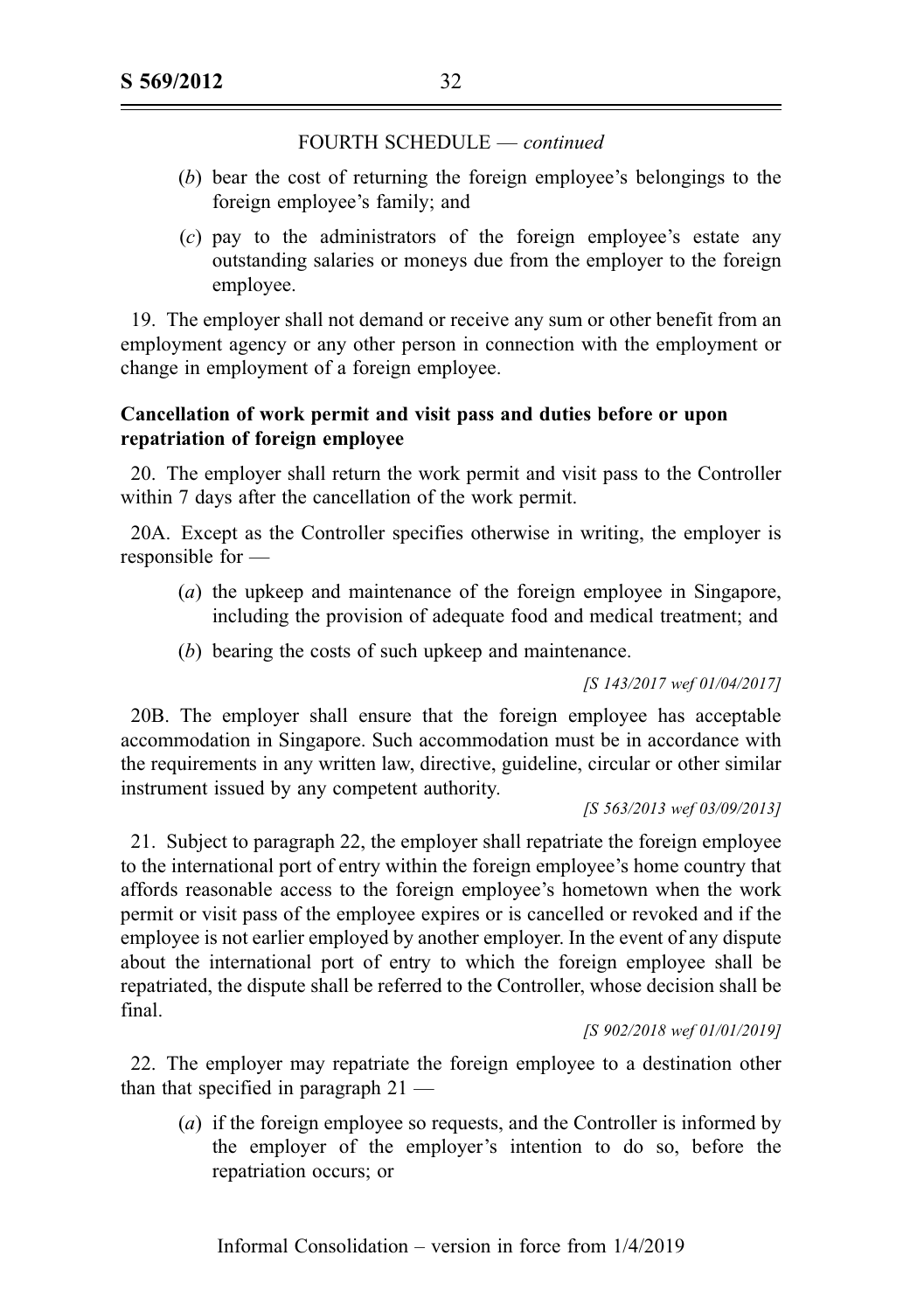(b) if the Controller so determines.

23. The employer shall bear the cost associated with repatriating the foreign employee at any time except where the Controller permits otherwise. The employer shall ensure that all outstanding salaries or moneys due from the employer to the foreign employee have been paid before the foreign employee's repatriation.

## PART II

## REGULATORY CONDITIONS TO BE COMPLIED WITH BY EMPLOYER OF FOREIGN EMPLOYEE WHO IS DOMESTIC WORKER ISSUED WITH WORK PERMIT

1. The employer shall control and supervise the foreign employee. The foreign employee shall be under the employer's direct employment.

2. The employer shall not permit the foreign employee to be employed by or contracted to any other person or business to do work for that person or business.

3. The employer must employ the foreign employee to perform only household and domestic duties at one or more of the following addresses:

(a) the residential address stated in the work permit;

(b) any other residential address approved in writing by the Controller.

#### [S 143/2017 wef 01/04/2017]

4. The employer shall purchase and maintain medical insurance with coverage of at least \$15,000 per 12-month period of the foreign employee's employment (or for such shorter period where the foreign employee's period of employment is less than 12 months) for the foreign employee's in-patient care and day surgery except as the Controller may otherwise provide by notification in writing.

4A. Except as the Controller specifies otherwise in writing, where an application for a work permit is made on or after 1 October 2017 in respect of a foreign employee, the employer must —

(a) purchase and maintain personal accident insurance —

- (i) to cover permanent disability, or death, by accident to the foreign employee (called in this paragraph and paragraph 4B the insured foreign employee);
- (ii) with coverage of at least \$60,000; and
- (iii) to cover the period of the insured foreign employee's employment with the employer, until the insured foreign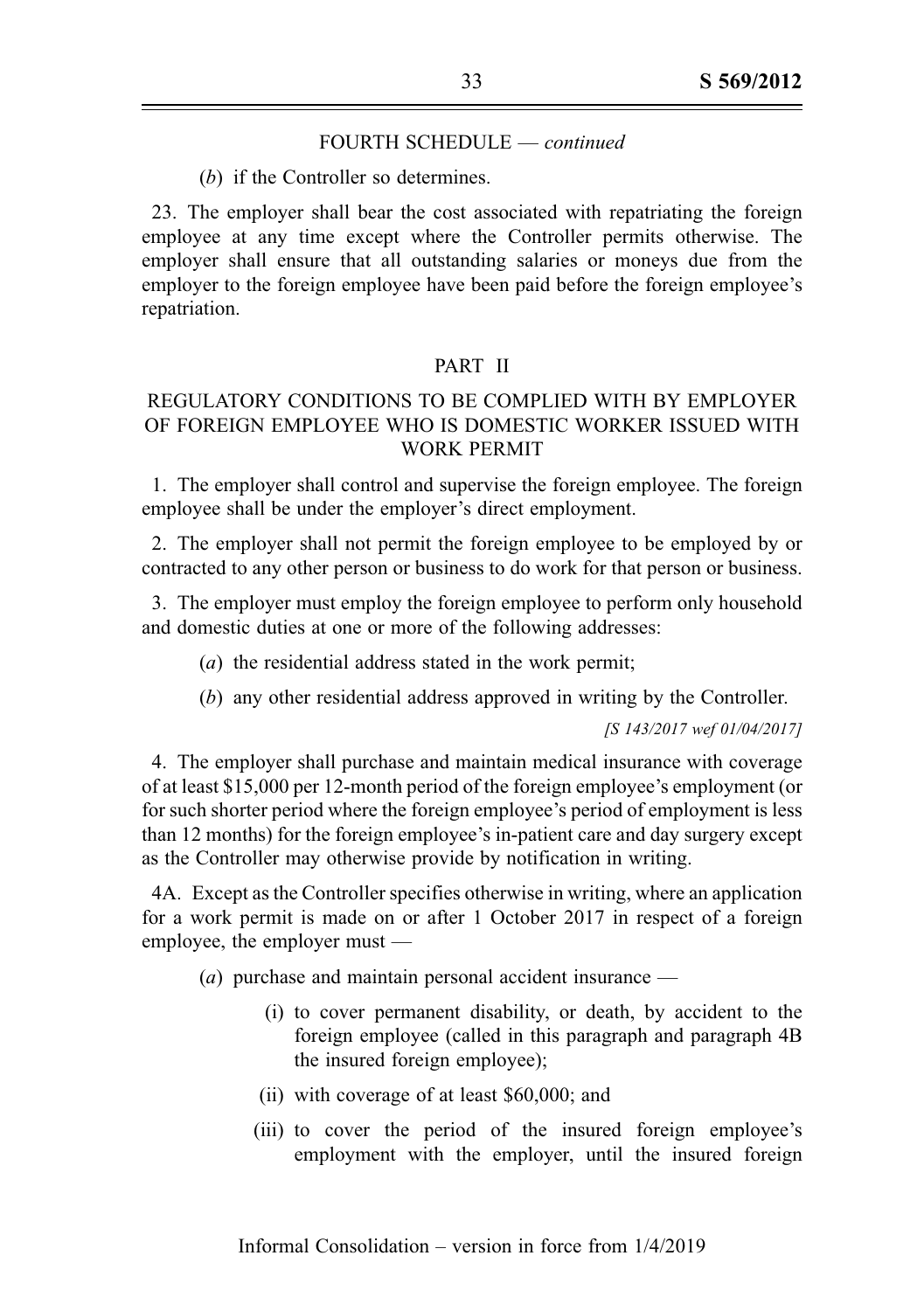employee is repatriated or is employed by another employer; and

(b) make a claim on behalf of the insured foreign employee in the event of such an accident within 30 days after the date of the accident.

[S 547/2017 wef 01/10/2017]

4B. In paragraph 4A, "accident" means a sudden, unforeseen and unexpected event, whether or not arising out of or in the course of employment, and whether or not in Singapore, but does not include —

- (a) any pre-existing medical condition suffered by the insured foreign employee;
- (b) any psychiatric or nervous or mental disorder suffered by the insured foreign employee;
- (c) any sexually-transmitted disease, AIDS (Acquired Immune Deficiency Syndrome) or ARC (AIDS Related Complex) or other communicable disease, suffered by the insured foreign employee;
- (d) any pregnancy, childbirth, miscarriage, abortion, sterilisation, menopause, or any complication arising from any of these conditions, suffered by the insured foreign employee;
- (e) the effect or influence of any alcohol or drug on the insured foreign employee (other than when administered according to a prescription of a registered medical practitioner);
- (f) any ionising radiation or contamination by radioactivity from the combustion of nuclear fuel or nuclear waste or similar activity, suffered by the insured foreign employee;
- (g) any hazardous sport engaged in by the insured foreign employee, including any winter sport (such as skiing or snowboarding), underwater activity (such as snorkelling or scuba diving), aerial activity (such as taking a helicopter tour or para-gliding) or motor sport (such as motorcycle racing or motor car racing);
- (h) any unlawful act of, or wilful exposure to danger (other than in an attempt to save human life) by, the insured foreign employee;
- $(i)$  any suicide, attempted suicide or any self-inflicted injury by the insured foreign employee, or any attempt by the insured foreign employee to cause self-inflicted injury;
- (j) any war, war-like situation, civil war, mutiny, rebellion, revolution or act of terrorism; or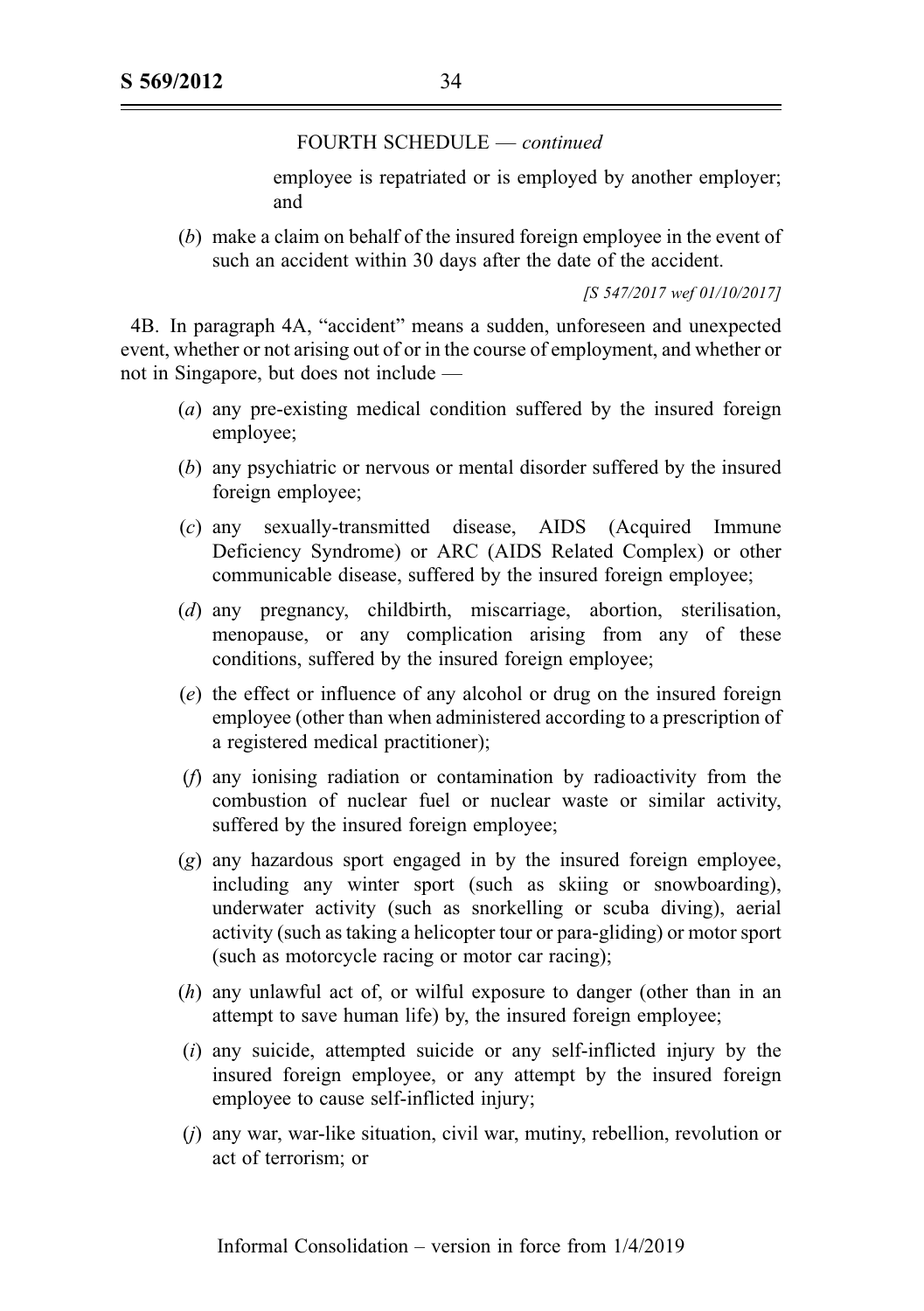(k) any foreseeable strike, riot or civil commotion.

[S 547/2017 wef 01/10/2017]

5. If the foreign employee so requests, the foreign employee's salary shall be paid through direct transfer into the foreign employee's bank account in a bank established in Singapore. The employer shall maintain a record of the monthly salary paid to the foreign employee that is accessible to the foreign employee upon request and produce the record upon request by any public officer acting in his official capacity.

 $5A$ .—(1) The employer shall not —

- (a) reduce the foreign employee's basic monthly salary or fixed monthly allowances to an amount less than that declared as such in the work pass application submitted to the Controller in relation to the foreign employee; or
- (b) increase the amount of fixed monthly deductions to more than that declared as such in the work pass application submitted to the Controller in relation to the foreign employee,

except with the foreign employee's prior written agreement.

(2) Before implementing such reduction or increase, as the case may be, the employer shall inform the Controller in writing of the proposed reduction or increase, as the case may be.

[S 563/2013 wef 03/09/2013]

5B. In paragraph 5A —

- "basic monthly salary" means all remuneration payable monthly to a foreign employee that does not vary from month to month on any basis in respect of work done under his contract of service. However, basic monthly salary does not include —
	- (a) any allowances however described;
	- (b) any form of overtime payment, bonus, commission or annual wage supplements;
	- (c) any in-kind payments;
	- (d) any form of reimbursements, including for expenses incurred by the foreign employee in the course of his employment;
	- (e) any productivity incentive payments;
	- (f) any contributions payable by the employer to any pension or provident fund, including any contributions made on the foreign employee's behalf; or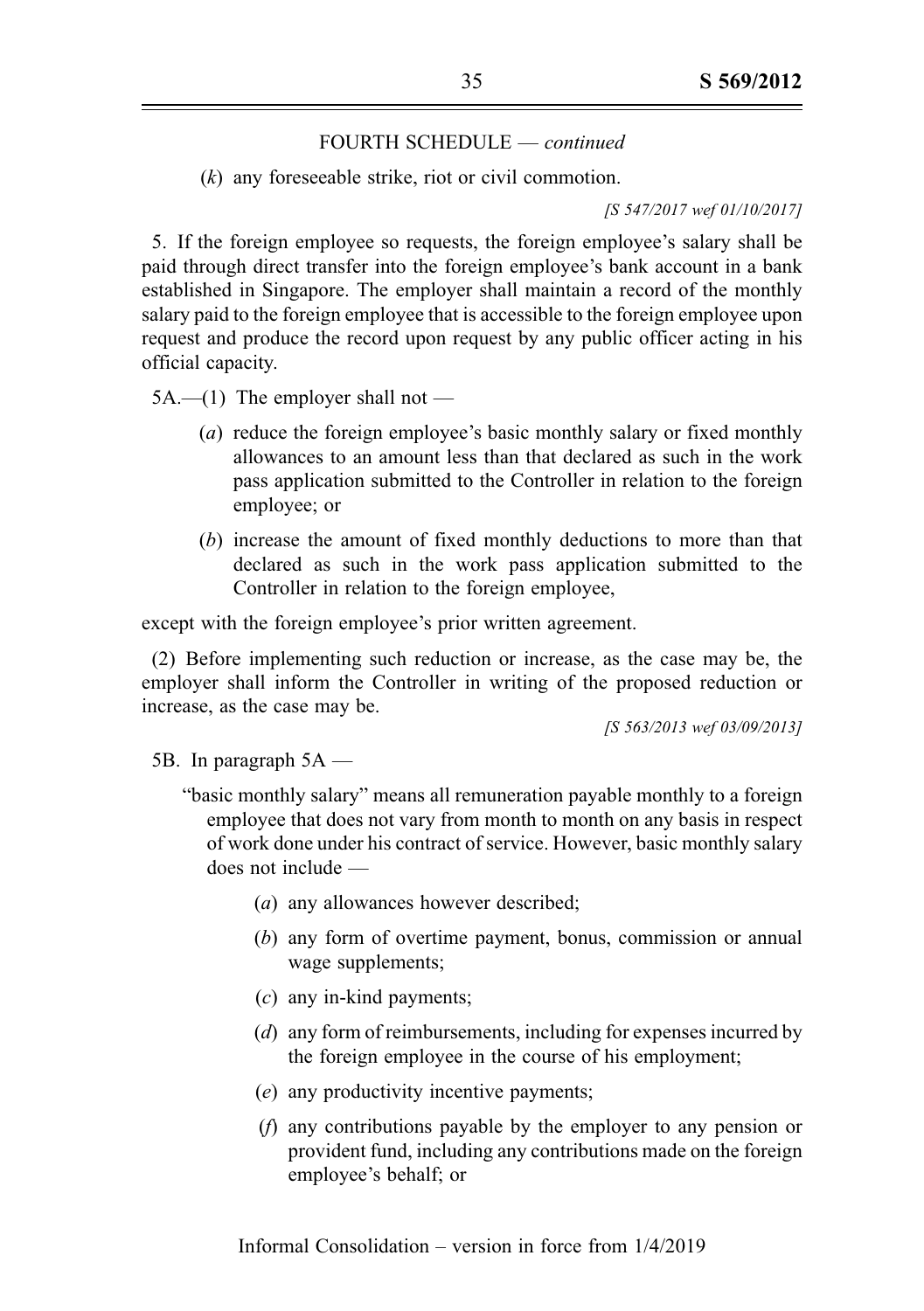(g) any gratuity payable on the discharge, retrenchment or retirement of the foreign employee;

"fixed monthly allowances" means all allowances payable monthly to a foreign employee that do not vary from month to month on any basis. However, fixed monthly allowances shall not include any payments listed in paragraphs  $(b)$  to  $(g)$  of the definition of "basic monthly salary".

[S 563/2013 wef 03/09/2013]

5C. The employer must not by any means (and with or without the assistance of another) prevent or restrict the access to or use by the foreign employee of any salary or moneys belonging to the foreign employee, regardless of any consent by the foreign employee.

[S 902/2018 wef 01/01/2019]

6. The employer shall send the foreign employee for a medical examination by a medical practitioner registered under the Medical Registration Act (Cap. 174) as and when directed by the Controller.

7. If the foreign employee contravenes any of the work permit conditions applicable to the foreign employee, and the employer has knowledge of the contravention, the employer shall inform the Controller and, if required by the Controller, apply for the cancellation of the foreign employee's work permit and visit pass and comply with any other instruction from the Controller with respect to the contravention.

8. The employer shall pay the monthly foreign employee levy through General Interbank Recurring Order (GIRO) or by such other means as may be approved by the Controller in writing.

9. If the foreign employee goes missing, the employer shall inform the Controller within 7 days after the employer becomes aware of the foreign employee going missing.

10. If the foreign employee dies while in Singapore, the employer shall inform the Controller within 12 hours after the employer becomes aware of the foreign employee's death.

### Cancellation of work permit and visit pass and duties before or upon repatriation of foreign employee

11. The employer shall apply for the cancellation of the work permit and visit pass of the foreign employee when the employment of the foreign employee ceases. The employer shall inform the Controller in writing within 7 days after such cessation of employment.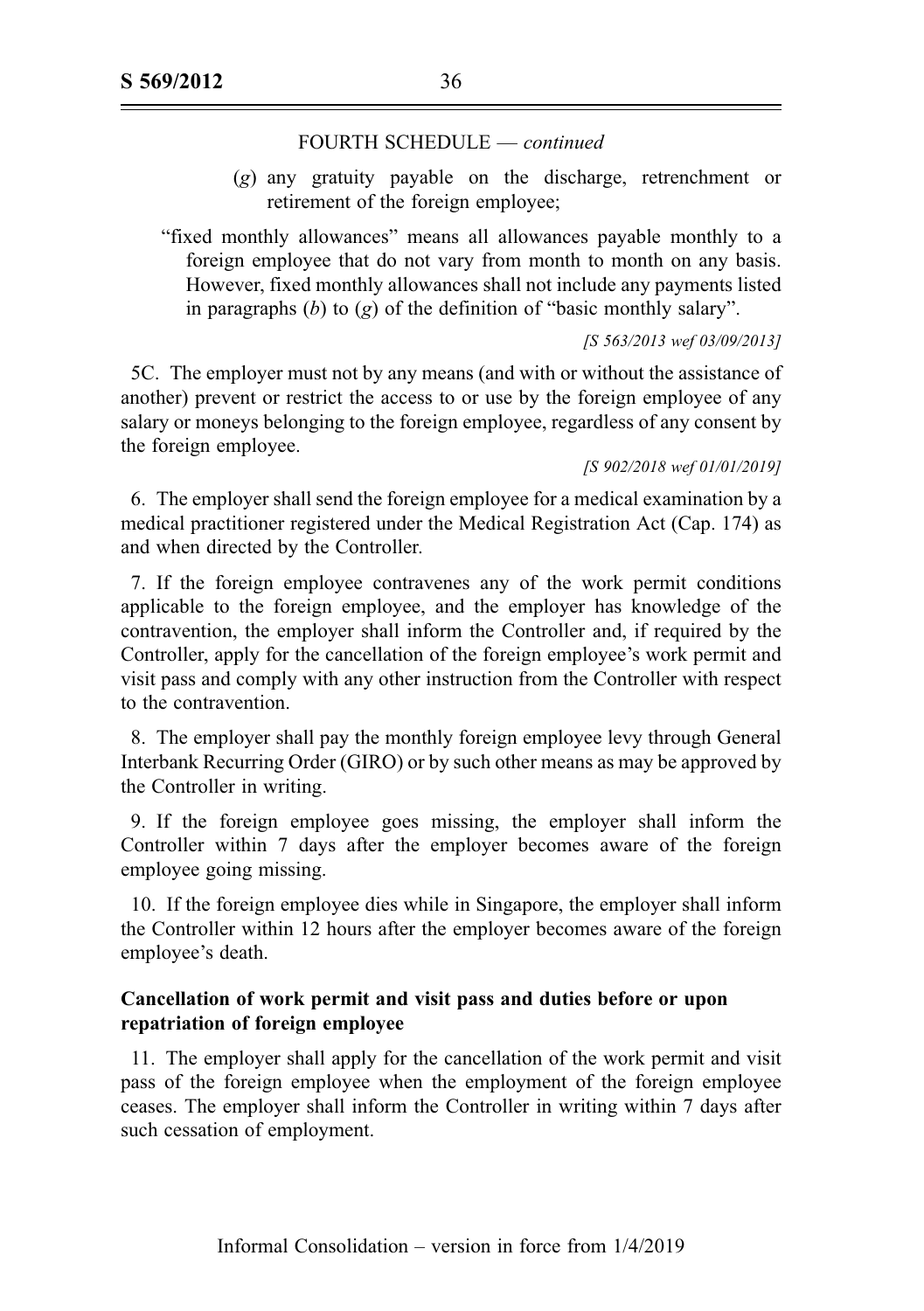12. The employer shall give the foreign employee reasonable notice of the foreign employee's repatriation.

#### PART III

### CONDITIONS TO BE COMPLIED WITH BY EMPLOYER OF FOREIGN EMPLOYEE WHO IS NOT DOMESTIC WORKER, WHO IS ISSUED WITH WORK PERMIT

#### Upkeep, maintenance and well-being

1. Except as the Controller specifies otherwise in writing, the employer is responsible for and must bear the costs of the foreign employee's upkeep (excluding the provision of food) and maintenance in Singapore. This includes the provision of medical treatment, except that and subject to paragraphs 1A and 1B, the foreign employee may be made to bear part of any medical costs in excess of the minimum mandatory coverage if —

- (a) the part of the medical costs to be paid by the foreign employee forms not more than 10% of the employee's fixed monthly salary per month;
- (b) the period for which the foreign employee has to pay part of any medical costs must not exceed an aggregate of 6 months of his period of employment with the same employer; and
- (c) the foreign employee's agreement to pay part of any medical costs is stated explicitly in the foreign employee's employment contract or collective agreement.

[S 563/2013 wef 03/09/2013] [S 143/2017 wef 01/04/2017]

1A. In the case where a foreign employee has, prior to 3rd September 2013, been made to bear part of any medical costs in excess of the minimum mandatory coverage in accordance with paragraph  $1(a)$  and  $(c)$  for an aggregate period of less than 6 months (referred to as the first period) during his employment with an employer, the foreign employee may continue to be made to bear part of such medical costs in accordance with paragraph  $1(a)$  and  $(c)$  on or after 3rd September 2013 for an aggregate period not exceeding the difference between 6 months and the first period if the foreign employee continues in the employment of the same employer.

#### [S 563/2013 wef 03/09/2013]

1B. In the case where a foreign employee has, prior to 3rd September 2013, been made to bear part of any medical costs in excess of the minimum mandatory coverage in accordance with paragraph  $1(a)$  and  $(c)$  for an aggregate period of 6 months or more during his employment with an employer, the foreign employee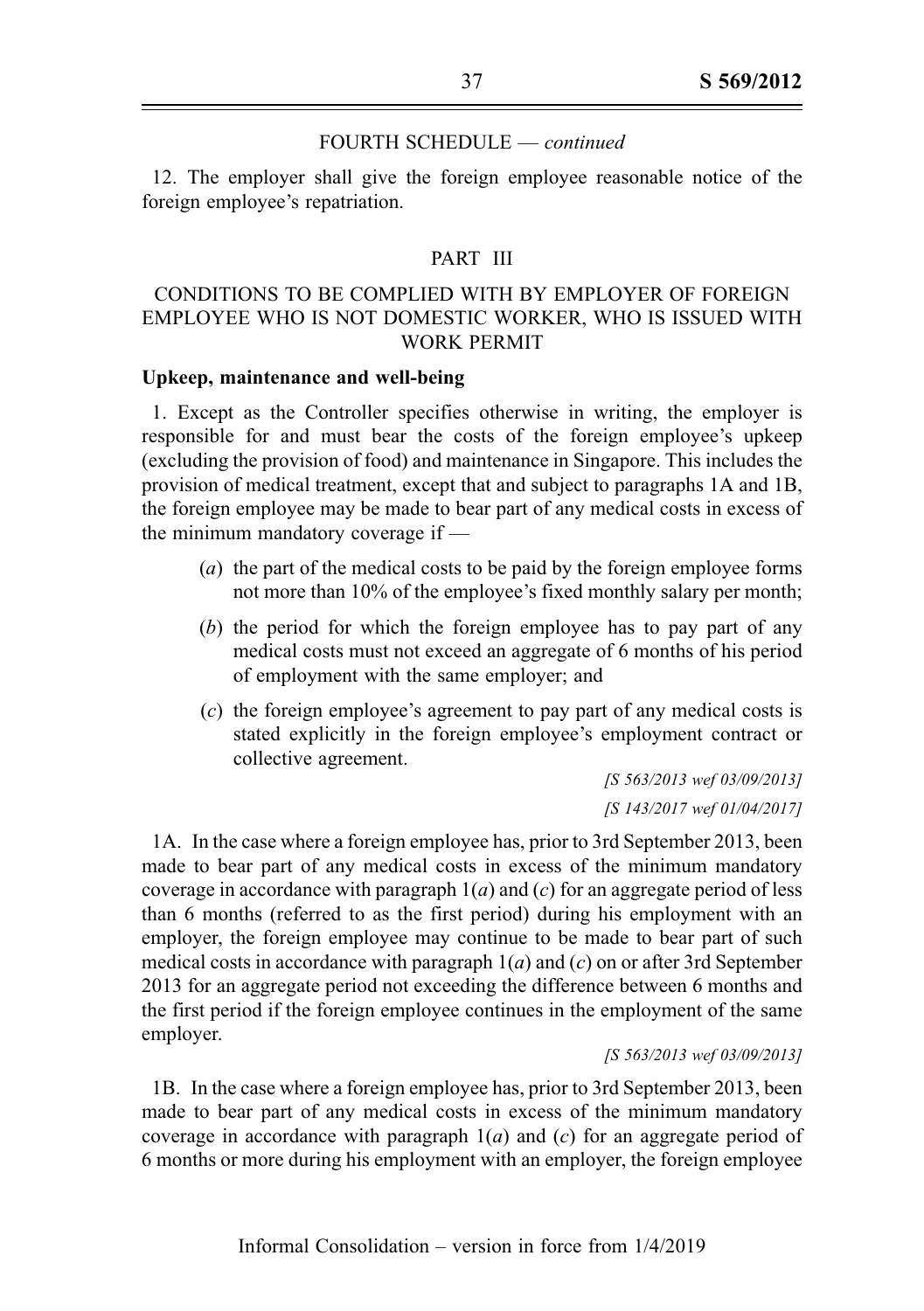shall not be made to bear any more medical costs with effect from 3rd September 2013 while he remains in the employment of the same employer.

[S 563/2013 wef 03/09/2013]

2. The employer shall provide safe working conditions and take such measures as are necessary to ensure the safety and health of the foreign employee at work. The employer shall also ensure the foreign employee has acceptable accommodation. Such accommodation must be consistent with any written law, directive, guideline, circular or other similar instrument issued by any competent authority.

[S 563/2013 wef 03/09/2013]

3. The employer shall pay not less than the fixed monthly salary due to the foreign employee not later than 7 days after the last day of the salary period. Any salary period agreed between the employer and the foreign employee shall not exceed one month.

[S 563/2013 wef 03/09/2013]

4. Except where the foreign employee is on no-pay leave outside Singapore, the employer shall, regardless of whether there is actual work for the foreign employee but subject to any other written law, pay the foreign employee not less than —

- (a) the amount declared as the fixed monthly salary in the work pass application submitted to the Controller in relation to the foreign employee; or
- (b) if the amount of fixed monthly salary is at any time subsequently revised in accordance with paragraph 6A of Part IV, the last revised amount.

Such payment must be made not later than 7 days after the end of each salary period, which shall be agreed between the employer and the employee and which in no case shall exceed one month.

[S 563/2013 wef 03/09/2013]

4A. In paragraphs 1, 3, 4 and 4B, "fixed monthly salary" means the sum of basic monthly salary and fixed monthly allowances.

[S 563/2013 wef 03/09/2013]

4B. In paragraph 4, "revised amount" means the fixed monthly salary that is revised in accordance with paragraph 6A of Part IV.

[S 563/2013 wef 03/09/2013]

4C. "Basic monthly salary" means all remuneration payable monthly to a foreign employee that does not vary from month to month on any basis in respect of work done under his contract of service. However, basic monthly salary does not include —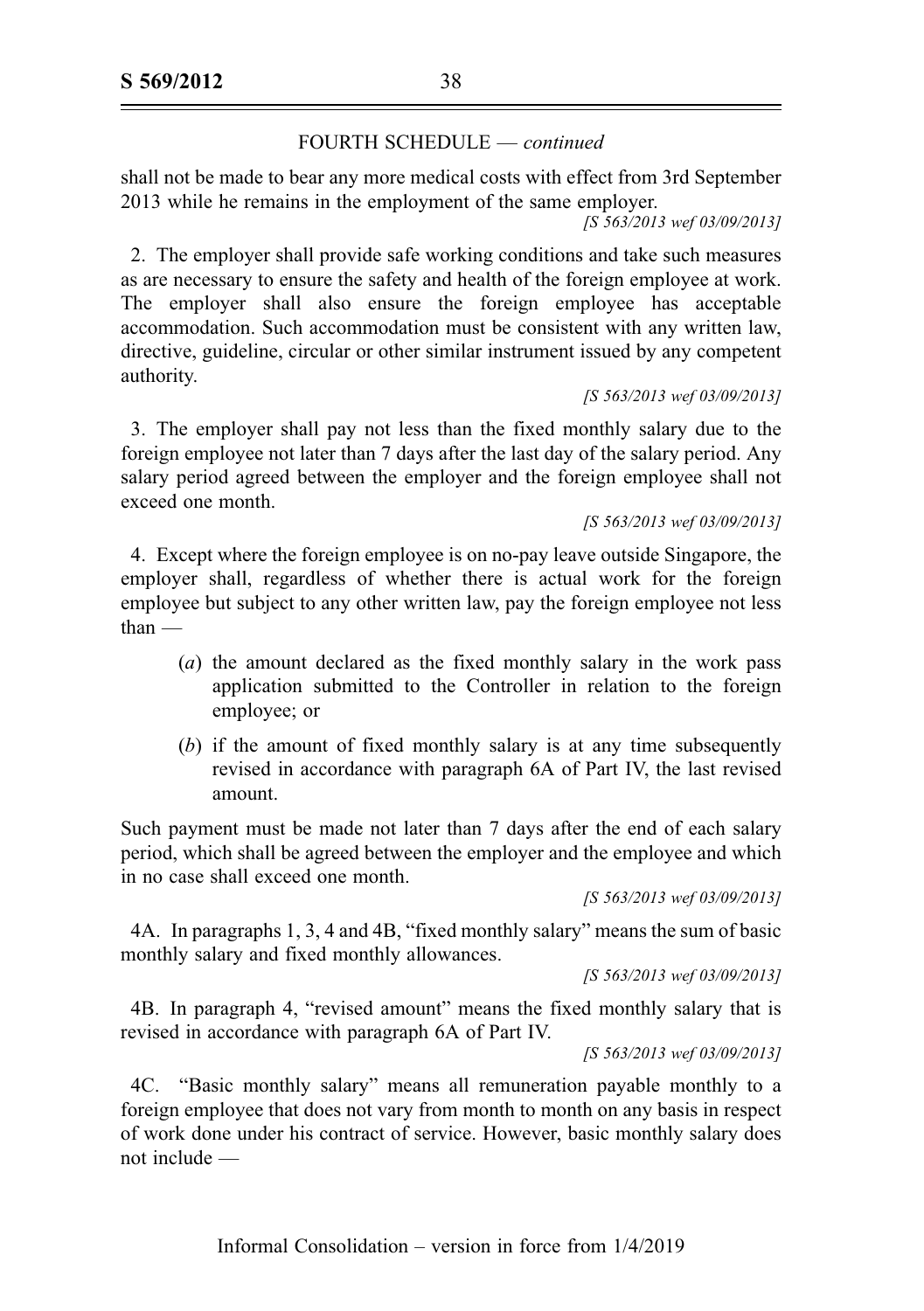- (a) any allowances however described;
- (b) any form of overtime payment, bonus, commission or annual wage supplements;
- (c) any in-kind payments;
- (d) any form of reimbursements, including for expenses incurred by the foreign employee in the course of his employment;
- (e) any productivity incentive payments;
- (f) any contributions payable by the employer to any pension or provident fund, including any contributions made on the foreign employee's behalf; or
- (g) any gratuity payable on the discharge, retrenchment or retirement of the foreign employee.

[S 563/2013 wef 03/09/2013]

4D. "Fixed monthly allowances" means all allowances payable monthly to a foreign employee that do not vary from month to month on any basis. However, fixed monthly allowances shall not include any payments listed in paragraph  $4C(b)$  to  $(g)$ .

[S 563/2013 wef 03/09/2013]

5. The employer shall bear any medical expense incurred by the foreign employee for any medical examination required by the Controller.

6. The employer shall register or update the foreign employee's accommodation address in such form or manner as the Controller may determine, within 5 days of the foreign employee moving to a new address. Unless specified, this condition applies as long as the foreign employee is not repatriated.

7. The employer shall not retain possession of the foreign employee's original work permit and visit pass and shall allow the foreign employee to retain possession of the foreign employee's work permit and visit pass.

8. The employer shall inform the Controller of any change to the business address stated in the work pass application form within 14 days after such a change.

9. If the foreign employee dies while in Singapore, the employer shall —

- (*a*) bear the cost of either
	- (i) burial of the body in Singapore;
	- (ii) cremation of the body in Singapore and return of the ashes to the country of origin; or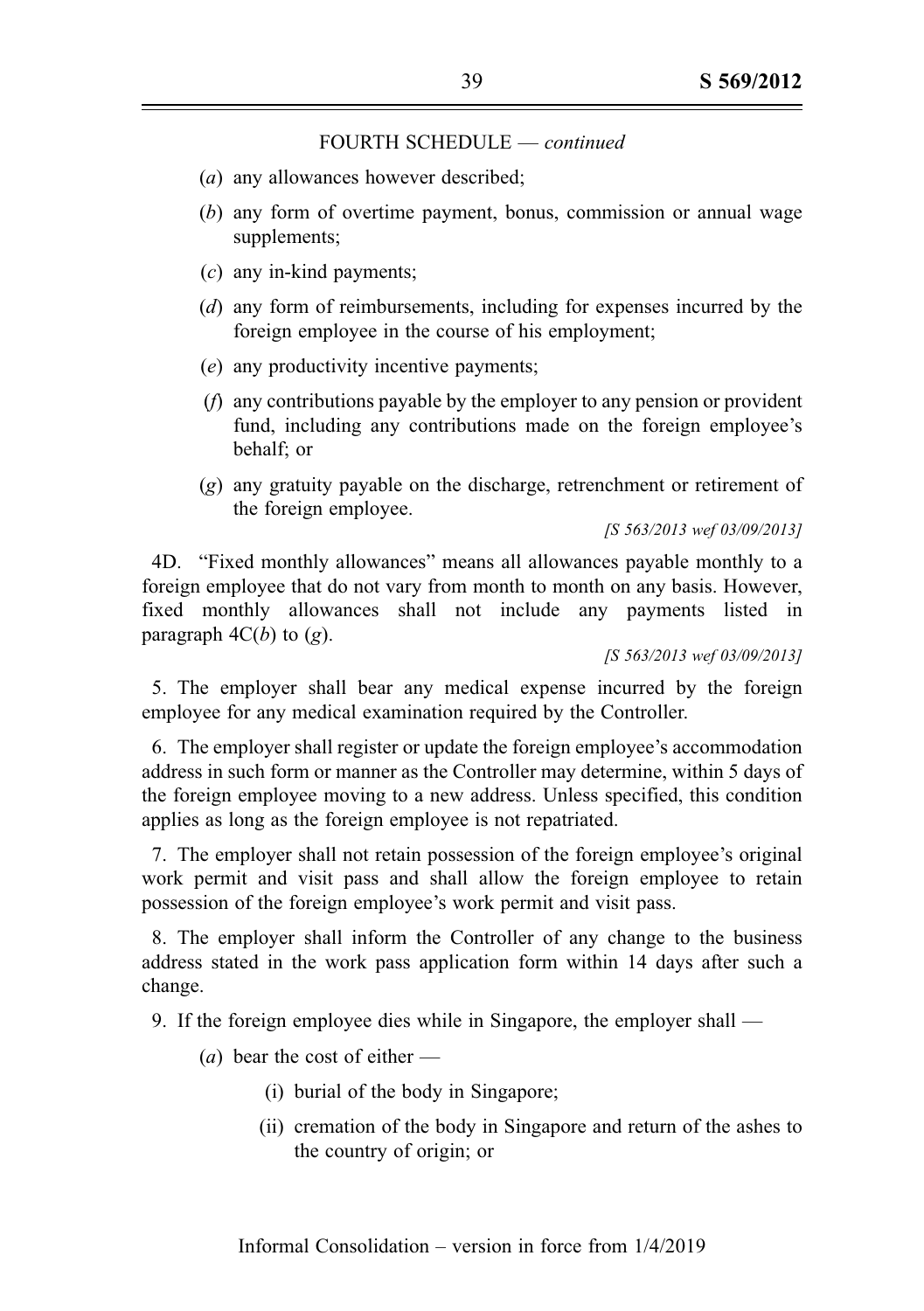(iii) return of the body to the country of origin,

with the foreign employee's family deciding on burial, cremation or return of the body;

- (b) bear the cost of returning the foreign employee's belongings to the foreign employee's family; and
- (c) pay to the administrators of the foreign employee's estate any outstanding salaries or moneys due from the employer to the foreign employee.

10. The employer shall not demand or receive any sum or other benefit from an employment agency or any other person in connection with the employment or change in employment of a foreign employee.

### Cancellation of work permit and visit pass and duties before or upon repatriation of foreign employee

11. The employer shall return the work permit and visit pass to the Controller within 7 days after the cancellation of the work permit.

11A. Except as the Controller specifies otherwise in writing, the employer is responsible for —

- (a) the upkeep and maintenance of the foreign employee in Singapore, including the provision of adequate food and medical treatment; and
- (b) bearing the costs of such upkeep and maintenance.

[S 143/2017 wef 01/04/2017]

11B. The employer shall ensure that the foreign employee has acceptable accommodation in Singapore. Such accommodation must be in accordance with the requirements in any written law, directive, guideline, circular or other similar instrument issued by any competent authority.

[S 563/2013 wef 03/09/2013]

12. Subject to paragraphs 13 and 17, the employer shall repatriate the foreign employee to the international port of entry within the foreign employee's home country that affords reasonable access to the foreign employee's hometown when the foreign employee's work permit or visit pass expires or is cancelled or revoked and if the foreign employee is not earlier employed by another employer. In the event of any dispute about the international port of entry to which the foreign employee shall be repatriated, the dispute shall be referred to the Controller, whose decision shall be final.

> [S 143/2017 wef 01/04/2017] [S 902/2018 wef 01/01/2019]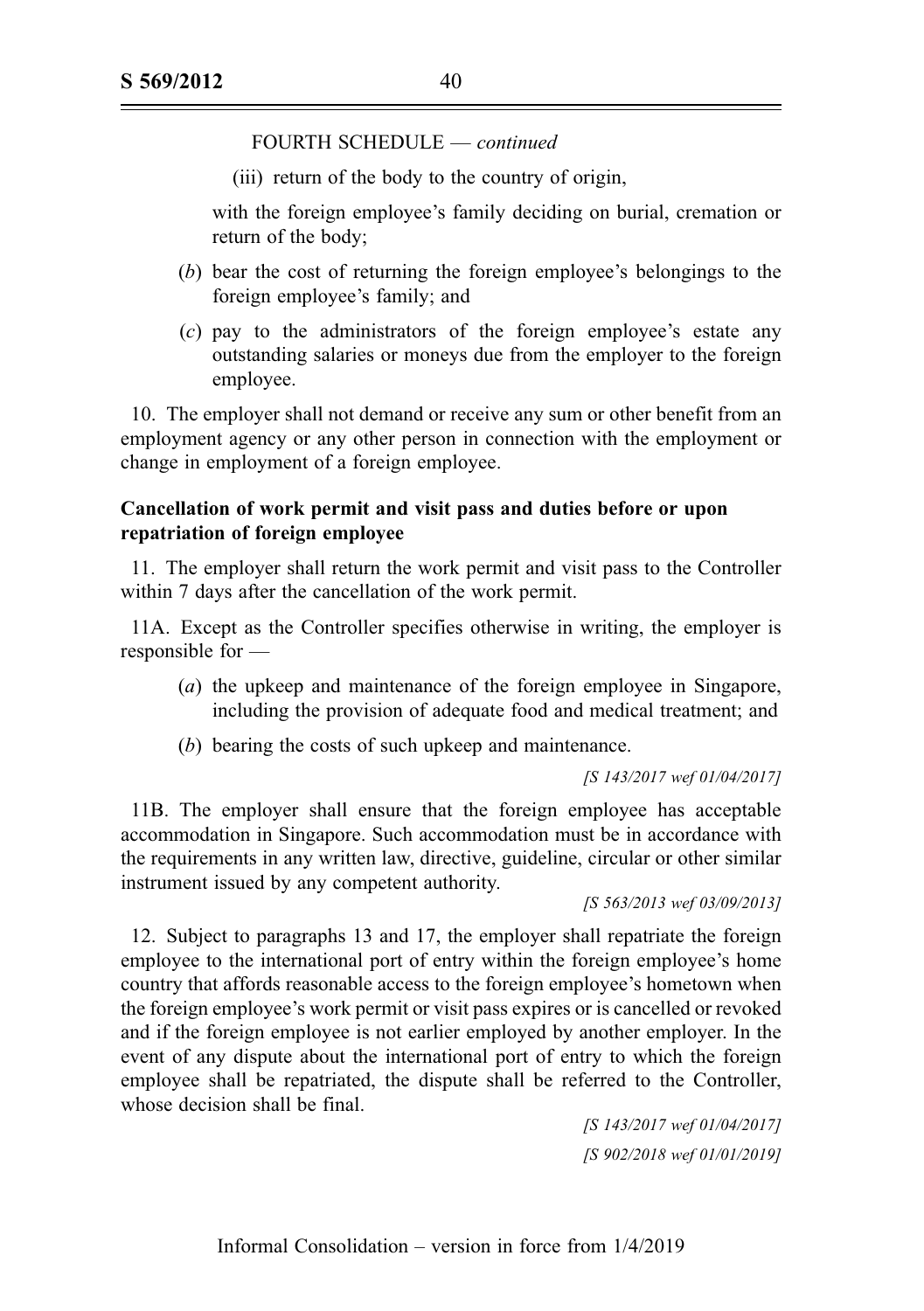13. The employer may repatriate the foreign employee to a destination other than that specified in paragraph 12 —

- (a) if the foreign employee so requests, and the Controller is informed by the employer of the employer's intention to do so, before the repatriation occurs; or
- (b) if the Controller so determines.

14. The employer shall bear the costs associated with repatriating the foreign employee at any time except where the Controller permits otherwise. The employer shall ensure that all outstanding salaries or moneys due from the employer to the foreign employee have been paid before the foreign employee's repatriation.

15. Unless requested by the Controller of Immigration or the Controller of Work Passes, the employer shall not repatriate the foreign employee when such repatriation would frustrate or deny any statutory claim that has been filed before 1 April 2017 by the foreign employee for salary arrears under the Employment Act (Cap. 91), any claim lodged or intended to be lodged by the foreign employee for salary arrears under the Employment Claims Act 2016 (Act 21 of 2016), or work injury compensation under the Work Injury Compensation Act (Cap. 354).

[S 143/2017 wef 01/04/2017]

16. Except as the Controller specifies otherwise in writing, the employer continues to be responsible for and must bear the costs of the upkeep (including the provision of food and medical treatment) and maintenance of the foreign employee in Singapore who is awaiting resolution and payment of any statutory claim filed before 1 April 2017 for salary arrears under the Employment Act, any tripartite mediation for salary arrears sought under the Industrial Relations Act (Cap. 136), any mediation request submitted or claim lodged for salary arrears under the Employment Claims Act 2016, or any claim for work injury compensation under the Work Injury Compensation Act. The employer must ensure that the foreign employee has acceptable accommodation in Singapore. Such accommodation must be in accordance with the requirements in any written law, directive, guideline, circular or other similar instrument issued by any competent authority. These responsibilities cease upon resolution and payment of the claim for salary arrears or the work injury compensation.

[S 143/2017 wef 01/04/2017]

17. Despite paragraph 12, the employer must not repatriate a foreign employee if, before the repatriation, the Controller —

(a) notifies the employer that an in-principle approval has been issued for the foreign employee to be employed by another employer (called in this Part the second-mentioned employer); and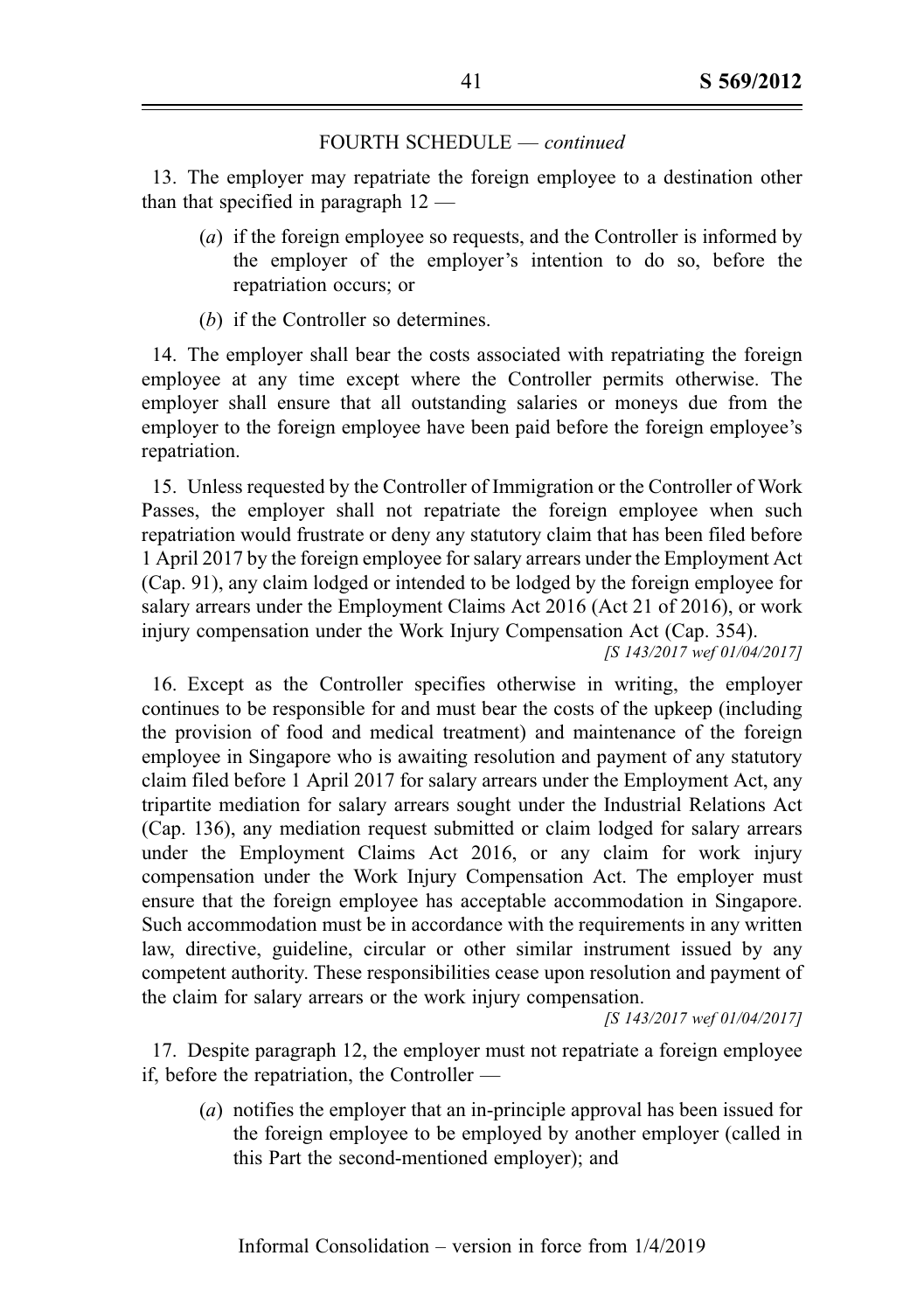(b) directs the employer not to repatriate the foreign employee, which direction has not been withdrawn.

[S 143/2017 wef 01/04/2017]

18. Where the foreign employee is not repatriated by virtue of paragraph 17, the obligations of the employer to the foreign employee under paragraphs 11A, 11B and 16 survive until —

- (a) the date of expiry of the foreign employee's work permit, or the date a work permit is issued for that foreign employee with the second-mentioned employer, whichever is earlier, unless a notice mentioned in sub-paragraph (b) is given to the employer; or
- (b) if a notice is given by the Controller to the employer before the date of expiry of the work permit requiring the employer to continue to be responsible for the foreign employee, the date stated on the notice (which date must not be later than 30 days after the date of expiry of the work permit), or the date a work permit is issued for that foreign employee with the second-mentioned employer, whichever is earlier.

[S 143/2017 wef 01/04/2017]

### PART IV

### REGULATORY CONDITIONS TO BE COMPLIED WITH BY EMPLOYER OF FOREIGN EMPLOYEE WHO IS NOT DOMESTIC WORKER, WHO IS ISSUED WITH WORK PERMIT

#### Employment

1. The employer shall control and supervise the foreign employee. Except as provided in paragraphs 6 to 12 of Part V, the foreign employee shall be under the employer's direct employment.

2. The employer shall not permit the foreign employee to be employed by or contracted to any other person or business to do work for that person or business.

3. The employer shall not employ the foreign employee in either an occupation or a sector which is different from that specified in the work permit.

4. The employer shall purchase and maintain medical insurance with coverage of at least \$15,000 per 12-month period of the foreign employee's employment (or for such shorter period where the foreign employee's period of employment is less than 12 months) for the foreign employee's in-patient care and day surgery except as the Controller may otherwise provide by notification in writing. Where the employer purchases group medical insurance policy for his foreign employees, the employer shall not be considered to have satisfied the obligation under this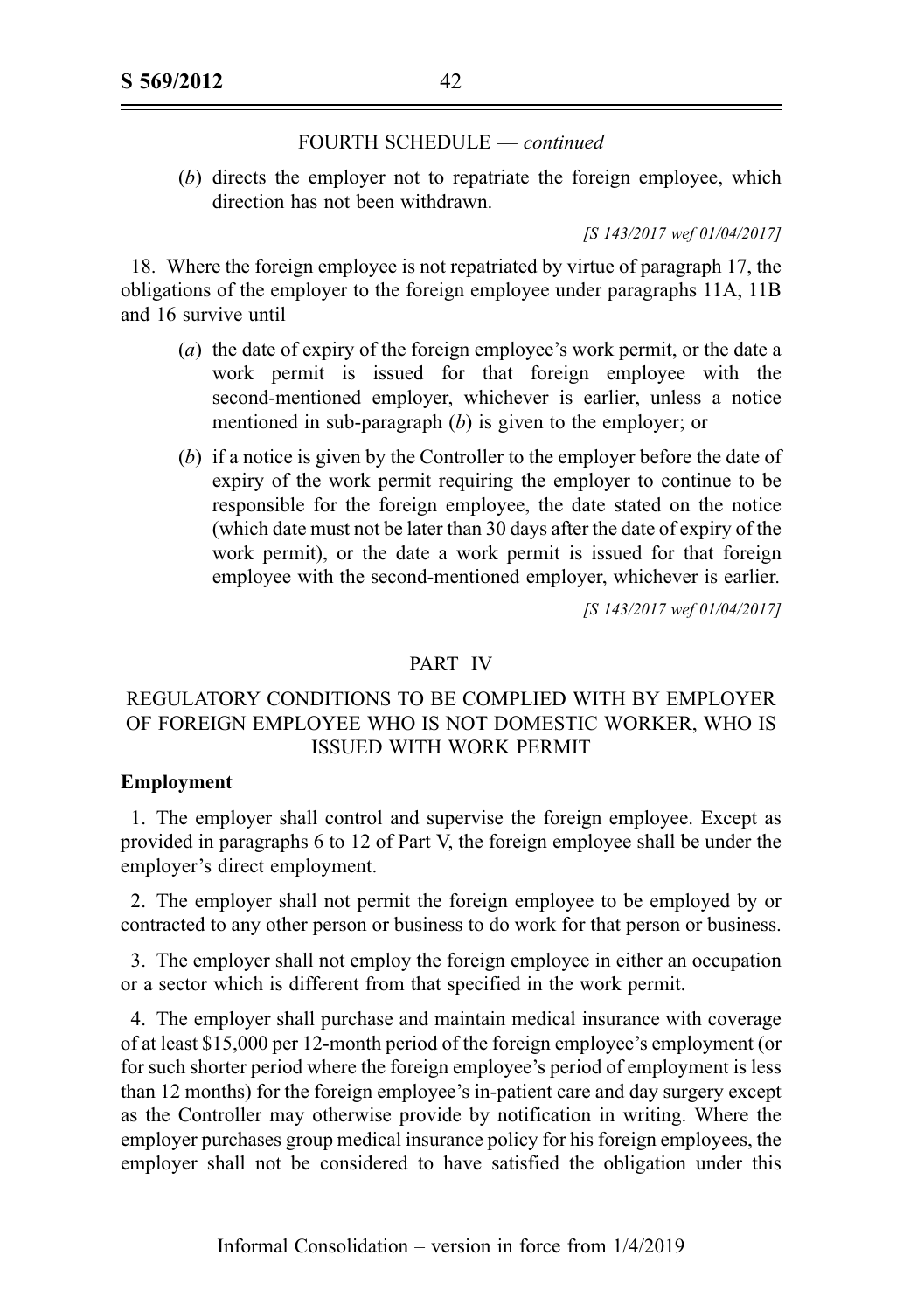condition unless the terms of the employer's group medical insurance policy are such that each and every individual foreign employee is concurrently covered to the extent required under the conditions in this Part.

5. If the foreign employee so requests, the foreign employee's salary shall be paid via direct transfer into the foreign employee's bank account in a bank established in Singapore.

6. The employer shall maintain a record of the monthly salary paid to the foreign employee and produce the record upon request by any public officer acting in his official capacity.

 $6A$ .—(1) The employer shall not —

- (a) reduce the foreign employee's basic monthly salary or fixed monthly allowances to an amount less than that declared as such in the work pass application submitted to the Controller in relation to the foreign employee; or
- (b) increase the amount of fixed monthly deductions to more than that declared as such in the work pass application submitted to the Controller in relation to the foreign employee,

except with the foreign employee's prior written agreement.

(2) Before implementing such reduction or increase, as the case may be, the employer shall inform the Controller in writing of the proposed reduction or increase, as the case may be.

[S 563/2013 wef 03/09/2013]

- 6B. In paragraph  $6A$ 
	- "basic monthly salary" means all remuneration payable monthly to a foreign employee that does not vary from month to month on any basis in respect of work done under his contract of service. However, basic monthly salary does not include —
		- (a) any allowances however described;
		- (b) any form of overtime payment, bonus, commission or annual wage supplements;
		- (c) any in-kind payments;
		- (d) any form of reimbursements, including for expenses incurred by the foreign employee in the course of his employment;
		- (e) any productivity incentive payments;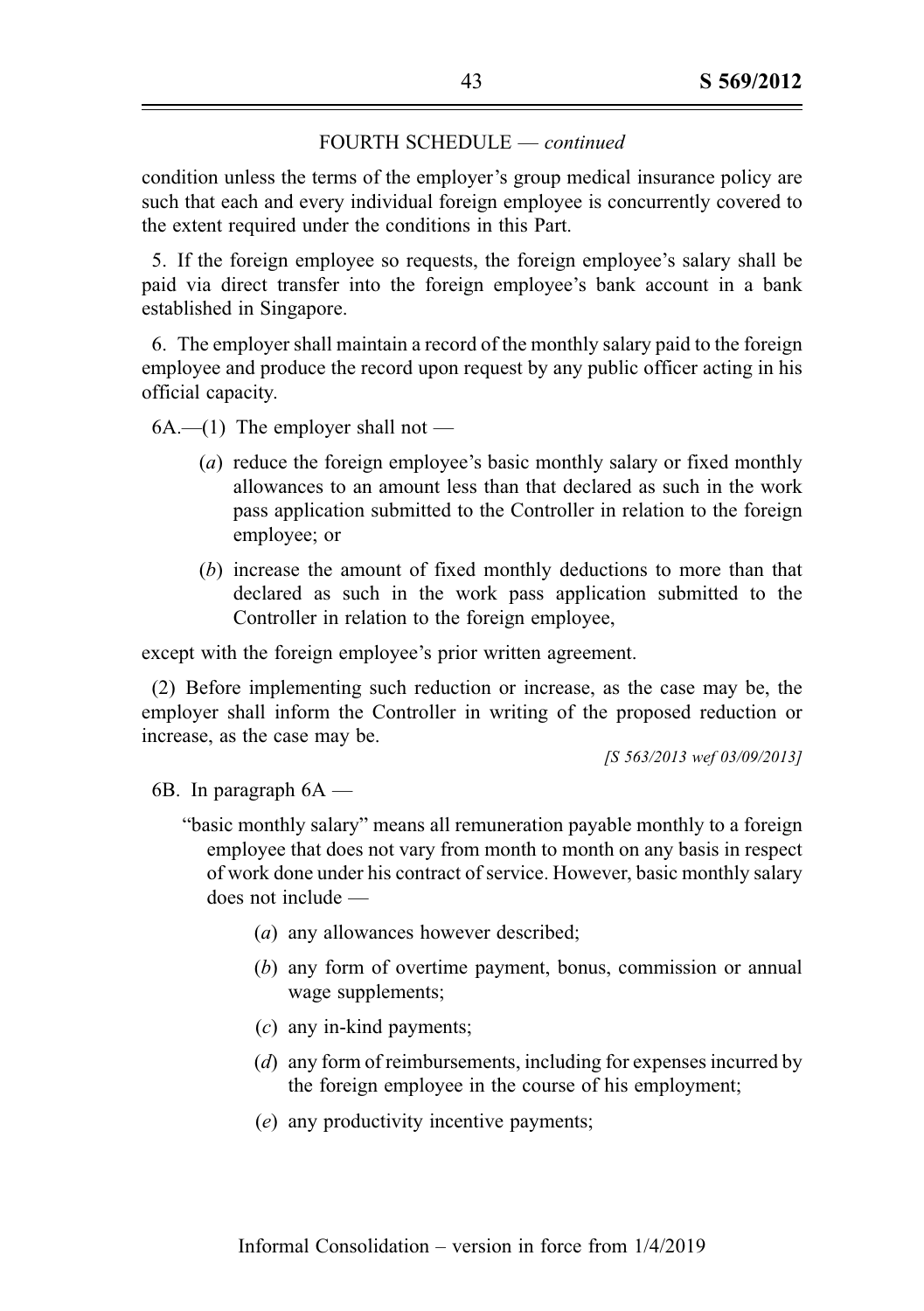- (f) any contributions payable by the employer to any pension or provident fund, including any contributions made on the foreign employee's behalf; or
- (g) any gratuity payable on the discharge, retrenchment or retirement of the foreign employee;

"fixed monthly allowances" means all allowances payable monthly to a foreign employee that do not vary from month to month on any basis. However, fixed monthly allowances shall not include any payments listed in paragraphs  $(b)$  to  $(g)$  of the definition of "basic monthly salary".

[S 563/2013 wef 03/09/2013]

7. The employer shall send the foreign employee for a medical examination by a medical practitioner registered under the Medical Registration Act (Cap. 174) as and when directed by the Controller.

8. If the foreign employee contravenes any of the work permit conditions applicable to the foreign employee, and the employer has knowledge of the contravention, the employer shall inform the Controller and, if required by the Controller, apply for the cancellation of the foreign employee's work permit and visit pass and comply with any other instruction from the Controller with respect to the contravention.

9. The employer shall pay the monthly foreign employee levy through General Interbank Recurring Order (GIRO) or by such other means as may be approved by the Controller in writing.

10. If the foreign employee goes missing, the employer shall inform the Controller within 7 days after the employer becomes aware of the foreign employee going missing.

11. If the foreign employee dies while in Singapore, the employer shall inform the Controller within 12 hours after the employer becomes aware of the foreign employee's death.

#### Cancellation of work permit and visit pass and duties before or upon repatriation of foreign employee

12. The employer shall apply for the cancellation of the work permit and visit pass of the foreign employee when the employment of the foreign employee ceases. The employer shall inform the Controller in writing within 7 days after such cessation of employment.

13. The employer shall give the foreign employee reasonable notice of the foreign employee's repatriation.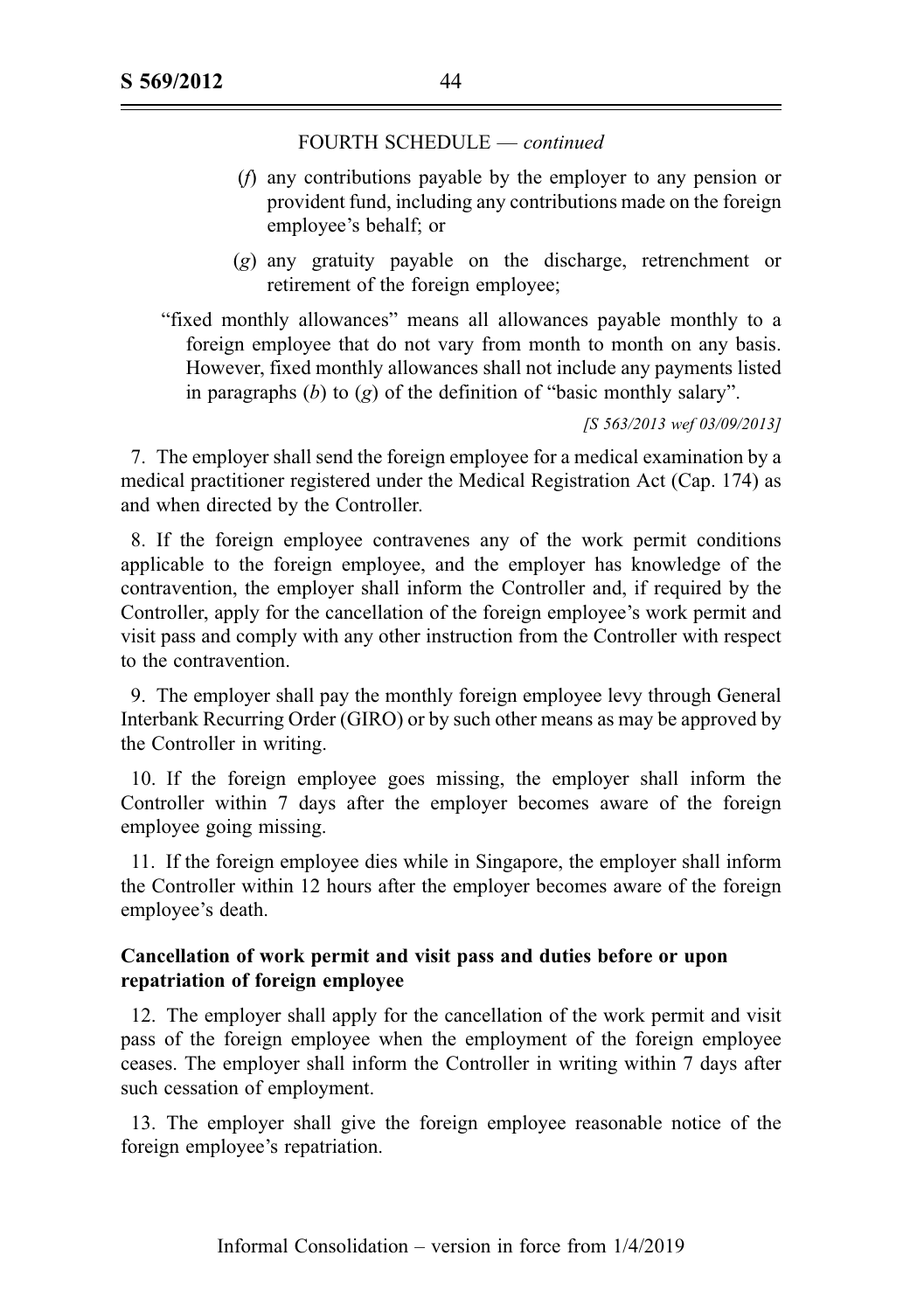#### PART V

## ADDITIONAL REGULATORY CONDITIONS TO BE COMPLIED WITH BY EMPLOYER OF FOREIGN EMPLOYEE WHO IS CONSTRUCTION WORKER OR CONSTRUCTION WORKER-CUM-DRIVER

[S 333/2015 wef 01/06/2015]

#### Definitions of this Part

1. In this Part —

- "construction site" means any worksite for the purpose of general building construction or civil engineering works;
- "employer" means the employer of a foreign employee to whom these conditions apply.

#### Specified activities

2. The employer may only allow the foreign employee to perform the following specified activities at or within a construction site:

Basic construction

- (1) erection of any building or part thereof;
- (2) renovation of any building or part thereof;
- (3) installation of roofs;
- (4) waterproofing of basement, roofs and wall;
- (5) erection of perimeter fences and gates;
- (6) concrete repairs, which encompass the reinforcement of structures and joints through the use of cement-sand-mortar mix, the injection of slurry into the joints and cracks in concrete structures, and the application of spraying of cement-sand-mortar onto surfaces of reinforced concrete works;
- (7) repainting and minor non-structural repair of buildings and existing structures;

#### Roadworks

- (8) marking and painting of roads;
- (9) laying asphalt;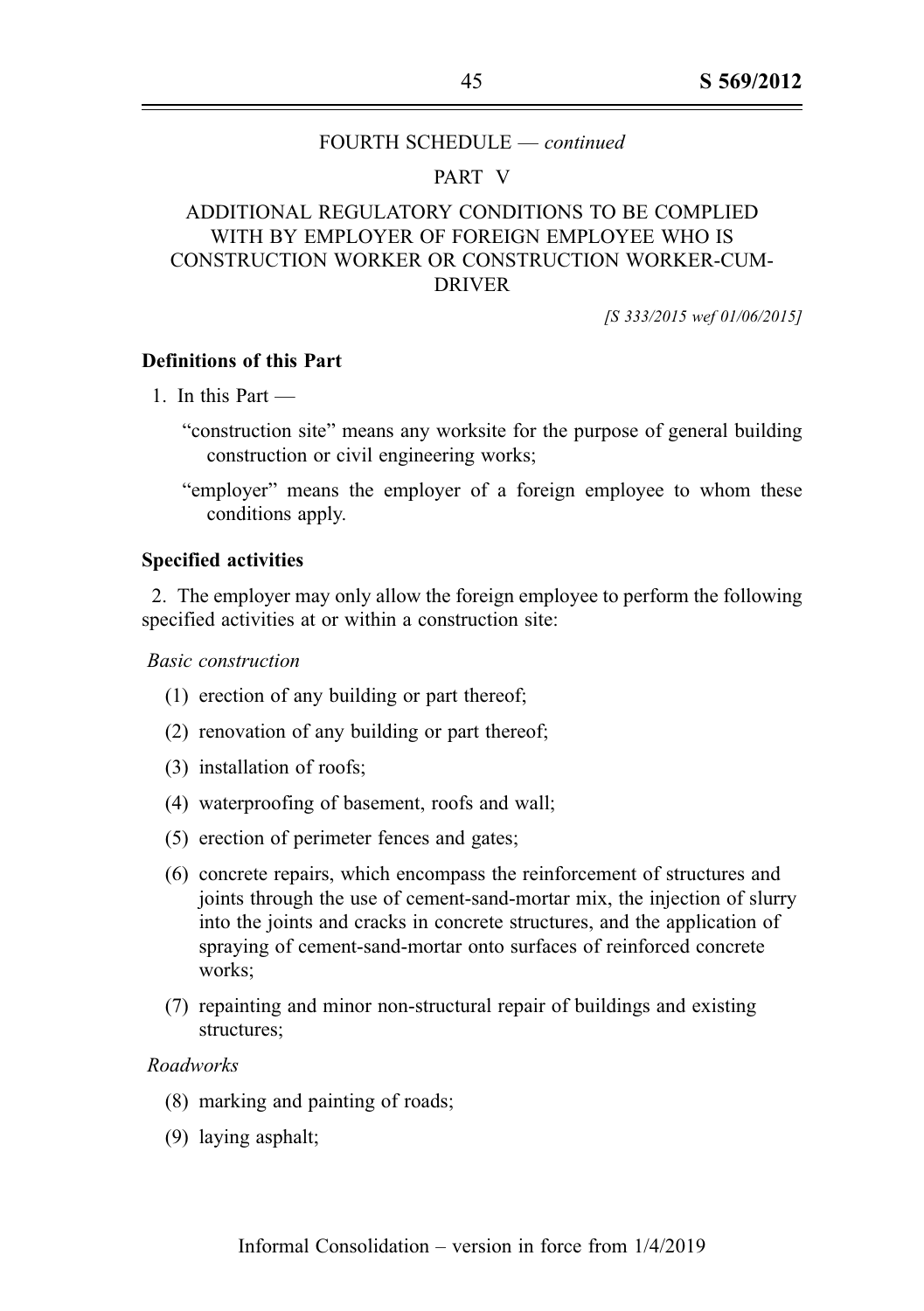- (10) laying underground pipes and the subsequent reinstatement of roads and other surfaces;
- (11) installation of underground cables and subsequent reinstatement of roads and other surfaces;

#### Specialised installation activities

- (12) installation of integrated signposting systems for complexes, airports and shopping centres;
- (13) installation of cold rooms and ventilation systems;
- (14) installation of microprocessor or computer based control systems, such as integrated environmental control, fire and security computer control systems, and industrial process control systems;
- (15) installation of communications system, such as intercom and wireless radio, and security systems, such as closed circuit television, security alarms, car park security control and card access systems;
- (16) installation of central antenna television systems;
- (17) installation of electrical based systems such as switch gears, transformers and large generators, including electrical installations in buildings;
- (18) installation of fire alarms, fire prevention and fire protection systems;
- (19) installation of low-tension and high-tension overhead wires, and poles for overhead cable and street lighting;
- (20) installation of lifts, escalators and travelators;
- (21) installation of mechanical plant, machinery, power generators and turbines systems;
- (22) installation of aluminium, steel, steel alloy and timber structural components, metal scaffolds and curtain walls;
- (23) installation of water and gas pipes, sanitary works and plumbing fixtures;
- (24) installation of traffic light systems, and the setting-up of signs along roads;
- (25) installation of all heavy sheet piles, driven precast reinforced and prestressed concrete piles, bored cast-in-situ piles and timber piles;

Telecommunication works

- (26) laying underground telecommunication cables;
- (27) laying underground pipes for the purposes of telecommunications;
- (28) wiring work within a building for telecommunication purposes;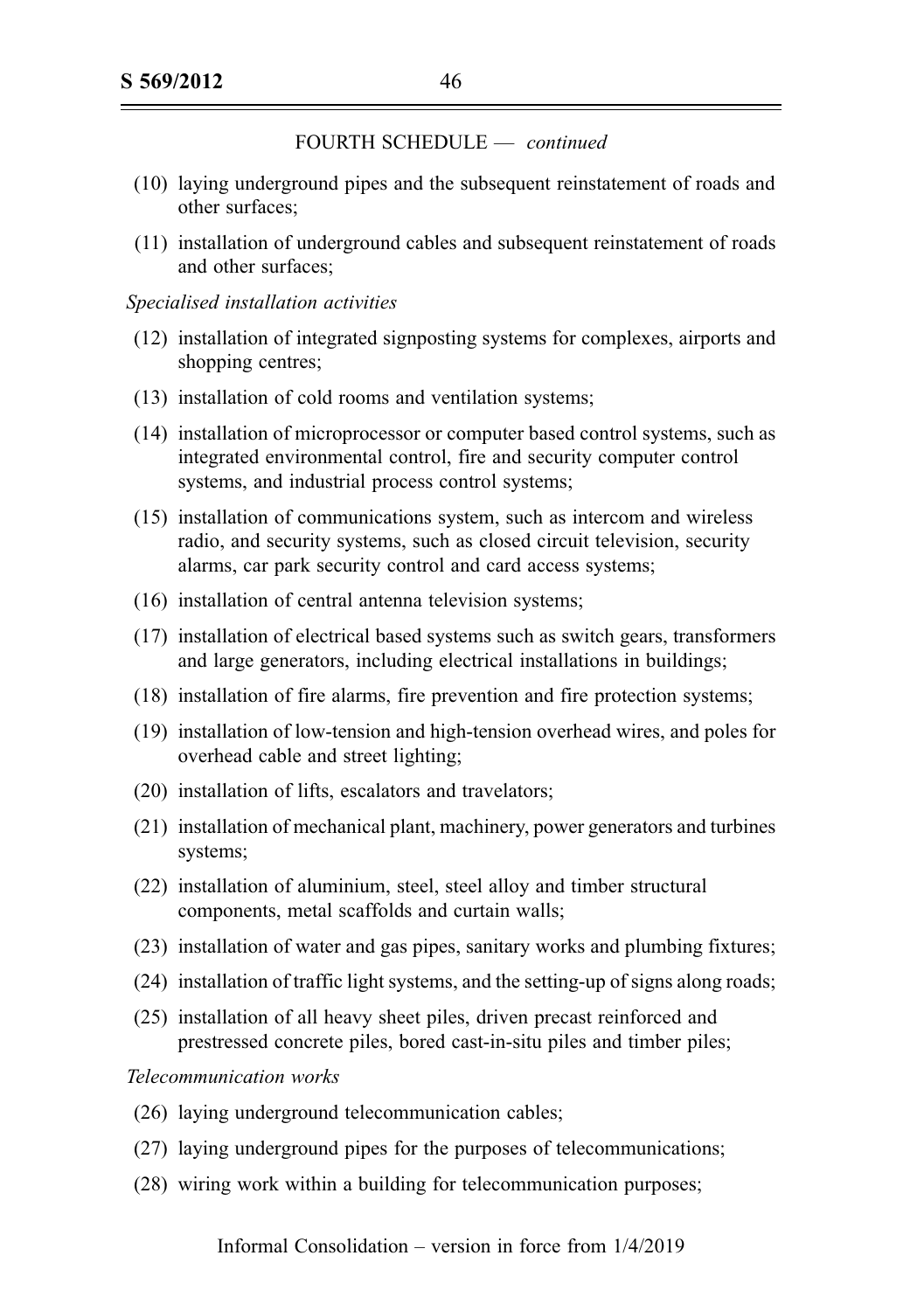#### Earthworks and soil sampling

- (29) excavation and earthmoving works;
- (30) collection of or removing earth samples for the purpose of investigation and testing services to determine soil classification, strength and composition, and soil stabilisation works such as micro piling, ground anchoring, sand drains and ground grouting;

### Landscaping works

(31) provision of landscaping works, excluding grass cutting and nursery works:

#### Demolition works

(32) general demolition works;

#### Marine construction works

(33) works involving marine piling and the construction of marine structures such as jetties, wharves, sea and river walls;

#### Dredging and land reclamation works

- (34) works involving the dredging of canals, rivers and offshore waters for the purpose of deepening;
- (35) works involving the reclamation of land;

#### Corrosion protection works

(36) corrosion protection works on metal surfaces and structures, including processes such as cathodic, anodic and electrolytic protection;

#### Driving

(37) driving vehicles;

#### Fabrication works

- (38) the fabrication of structural precast concrete products, such as slab panels, wall panels, column and beams;
- (39) the fabrication of prefabricated steel reinforcement products, such as beam cages and pile cap cages.

#### [S 333/2015 wef 01/06/2015]

3. The employer may allow the foreign employee to perform the following activities outside a construction site:

(a) in any case, fabrication works referred to in paragraph  $2(38)$  and  $(39)$ ;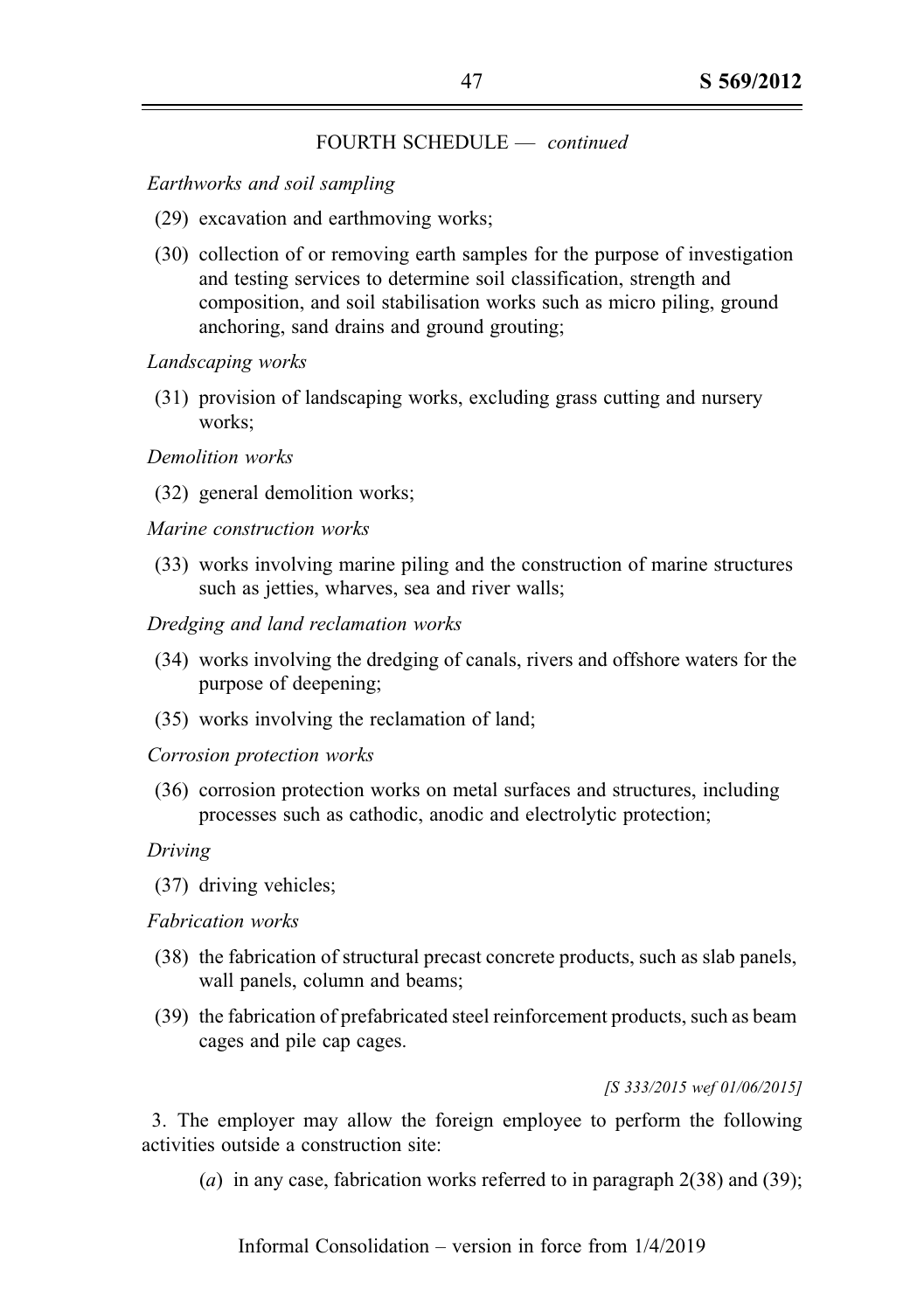(b) in the case where the foreign employee's work permit states the occupation as "construction worker-cum-driver" and the employee is in possession of a valid driving licence, driving vehicles on public roads in the course of work.

[S 333/2015 wef 01/06/2015]

4. Subject to paragraph 6, the employer shall not permit the foreign employee to be employed by or contracted to any other person or business to do work for that person or business.

5. Subject to paragraph  $8(b)$ , the foreign employee shall be under the employer's direct employment, and the employer shall control and supervise the foreign employee and ensure that the foreign employee performs only the specified activities.

6. Notwithstanding paragraph 4, an employer may, with the consent of the foreign employee, enter into a contract for the supply of labour with an eligible third party engaged in the construction industry, in relation to a foreign employee to whom the regulatory conditions in this Part and the conditions in Part VI apply.

7. The employer shall verify the eligibility of the third party with the Controller, through such means as may be provided by the Controller, before entering into any such contract for the supply of labour.

8. Any such contract for the supply of labour shall provide that —

- (a) the third party shall ensure that the foreign employee is not sent to work for any other person or business;
- (b) the third party or his employees shall supervise the foreign employee and ensure that the foreign employee performs only the specified activities as work for the third party;
- (c) the third party shall notify and update the employer of the particular specified activities that the foreign employee will perform;
- (d) the third party shall notify and update the employer of the worksite address where the foreign employee will work;
- (e) the third party shall produce the foreign employee to the employer once the foreign employee's services are no longer required, and the contract for the supply of labour in respect of the foreign employee shall be deemed terminated;
- (f) the third party shall produce the foreign employee to the employer if the contract for the supply of labour is terminated by either party, for whatsoever reason;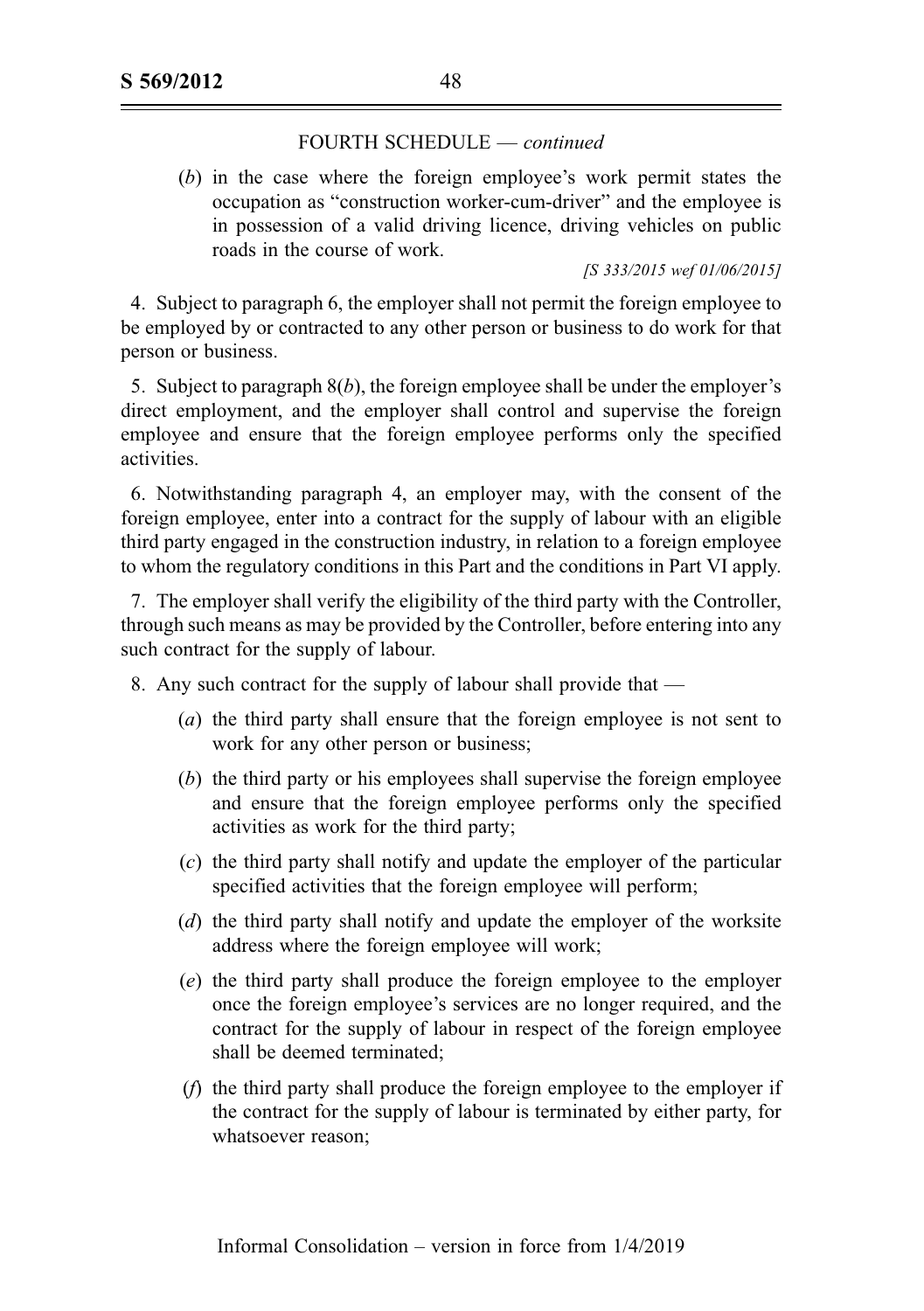- (g) the third party shall inform the employer immediately if the foreign employee goes missing; and
- (h) the third party shall not retain the original work permit and visit pass and shall allow the foreign employee to retain the foreign employee's work permit and visit pass.

9. The employer shall specify in the contract for the supply of labour that any breach by the third party of the contractual provisions stated in paragraph 8 shall be a material breach of the contract between them and the contract for the supply of labour for all foreign employees shall be deemed terminated.

10. Subject to the terms specified in paragraph 8, no other responsibilities of the employer as specified in the conditions in this Schedule shall be delegated to the third party.

11. The contract for the supply of labour shall be in writing, a copy of which shall be retained for a period of no less than 2 years from the date of execution.

12. Where the contract for the supply of labour is terminated or where the foreign employee is no longer working for the third party for any reason, the employer shall take all necessary measures to resume compliance with paragraphs 4 and 5 as if there was no contract for the supply of labour.

#### PART VI

### CONDITIONS TO BE COMPLIED WITH BY FOREIGN EMPLOYEE ISSUED WITH WORK PERMIT

#### Employment

1. The foreign employee shall work only for the employer specified and in the occupation and sector specified in the work permit.

2. A foreign employee whose occupation is stated in the work permit as a "domestic worker" may perform only household and domestic duties and reside only at one or more of the following addresses:

- (a) the residential address stated in the work permit;
- (b) any other residential address approved in writing by the Controller.

[S 143/2017 wef 01/04/2017]

3. Except for a foreign employee whose occupation as stated in the work permit is that of a "domestic worker", the foreign employee shall reside at the address indicated by the employer to the foreign employee upon the commencement of employment of the foreign employee and shall inform the employer about any subsequent self-initiated change in residential address.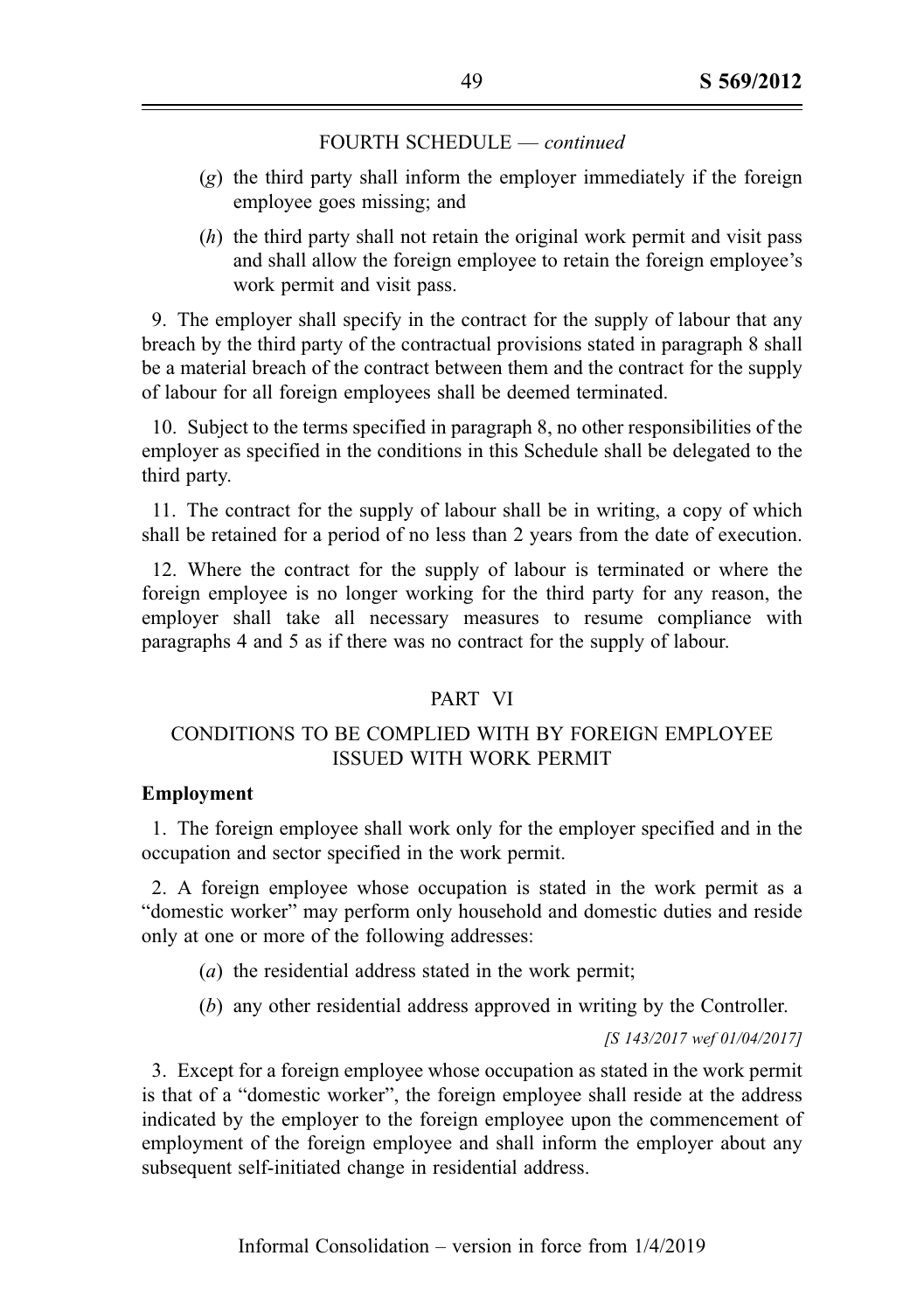4. The foreign employee shall undergo a medical examination by a medical practitioner registered under the Medical Registration Act (Cap. 174) as and when directed by the Controller.

5. The foreign employee shall report to the Controller as and when required by the Controller to do so.

### Conduct

6. The foreign employee shall not go through any form of marriage or apply to marry under any law, religion, custom or usage with a Singapore citizen or permanent resident in or outside Singapore, without the prior approval of the Controller, while the foreign employee holds a work permit, and also after the foreign employee's work permit has expired or has been cancelled or revoked.

7. If the foreign employee is a female foreign employee, the foreign employee shall not become pregnant or deliver any child in Singapore during and after the validity period of her work permit, unless she is a work permit holder who is already married to a Singapore citizen or permanent resident with the approval of the Controller, or as the Controller allows in any particular case.

[S 143/2017 wef 01/04/2017]

8. The foreign employee shall not be involved in any illegal, immoral or undesirable activities, including breaking up families in Singapore.

### PART VII

## REGULATORY CONDITIONS TO BE COMPLIED WITH BY FOREIGN EMPLOYEE ISSUED WITH WORK PERMIT

1. The foreign employee shall not do any of the following without the prior written approval of the Controller:

(a) apply for registration under the Business Names Registration Act 2014 (Act 29 of 2014) to carry on any business in Singapore;

[S 143/2017 wef 03/01/2016]

- (b) carry on or manage any business in Singapore;
- (c) be or purport to be a director, manager or secretary of any company that is incorporated under the Companies Act (Cap. 50);
- (d) be or purport to be a partner of any partnership that is formed in Singapore;
- (e) be or purport to be a partner or manager of any limited liability partnership that is registered under the Limited Liability Partnerships Act (Cap. 163A);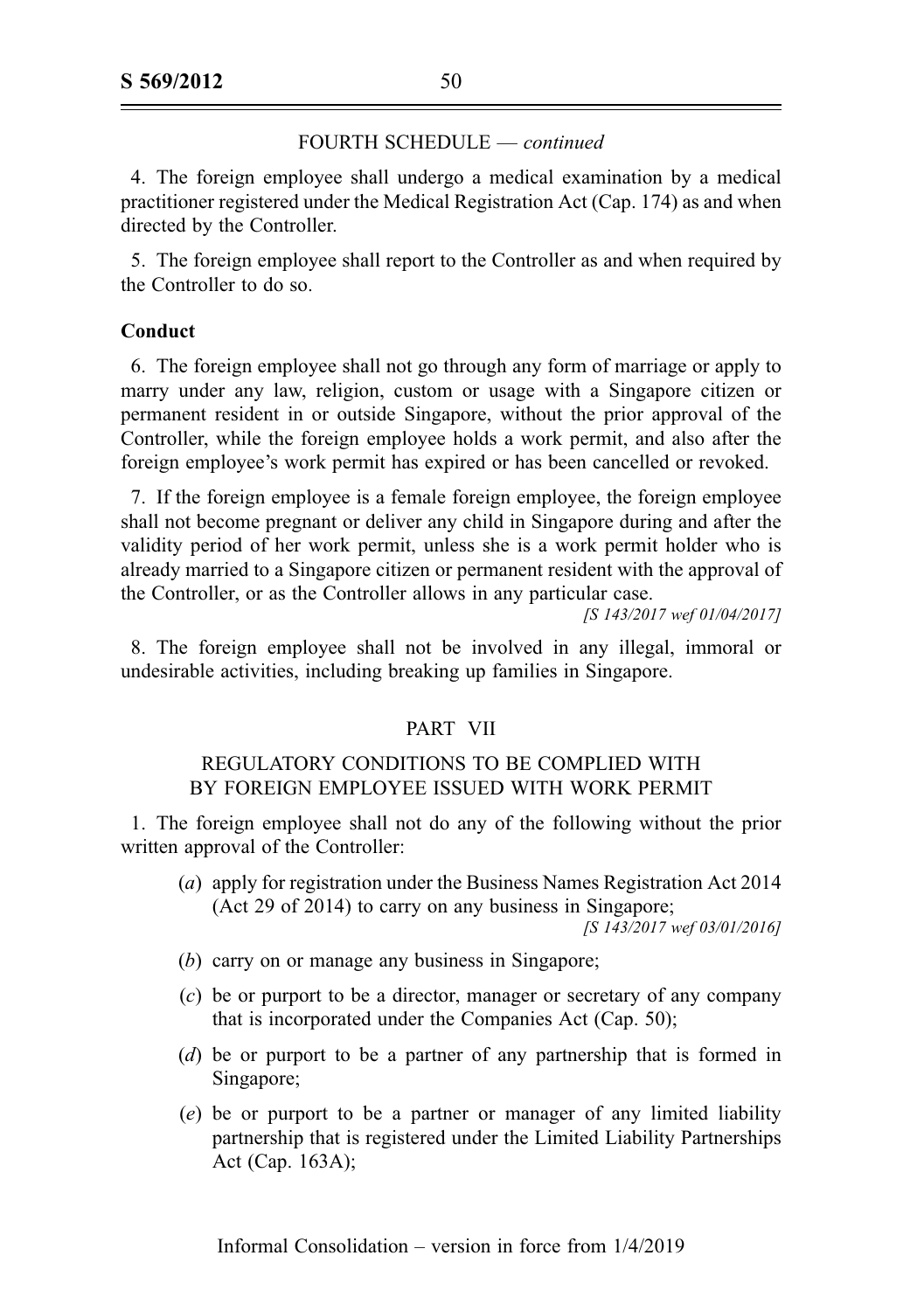(f) be or purport to be a general partner or limited partner of any limited partnership that is formed in accordance with the Limited Partnerships Act (Cap. 163B).

[S 563/2013 wef 03/09/2013]

# FIFTH SCHEDULE

Regulation 5(3)

## CONDITIONS AND REGULATORY CONDITIONS OF S PASS

# PART I

## CONDITIONS TO BE COMPLIED WITH BY EMPLOYER OF FOREIGN EMPLOYEE ISSUED WITH S PASS

### Upkeep, maintenance and well-being

1. The employer shall pay not less than the fixed monthly salary due to the foreign employee for the month. The payment shall be made not later than 7 days after the end of the salary period. Any salary period agreed between the employer and the foreign employee shall not exceed one month.

[S 563/2013 wef 03/09/2013]

2. Except as the Controller specifies otherwise in writing, the employer is responsible for and must bear the costs of the foreign employee's medical treatment in Singapore, except that and subject to paragraphs 2A and 2B, the foreign employee may be made to bear part of any medical costs in excess of the minimum mandatory coverage if —

- (a) the part of the medical costs to be paid by the foreign employee forms not more than 10% of the employee's fixed monthly salary per month;
- (b) the period for which the foreign employee has to pay part of any medical costs must not exceed an aggregate of 6 months of his period of employment with the same employer; and
- (c) the foreign employee's agreement to pay part of any medical costs is stated explicitly in the foreign employee's employment contract or collective agreement.

[S 563/2013 wef 03/09/2013] [S 143/2017 wef 01/04/2017]

2A. In the case where a foreign employee has, prior to 3rd September 2013, been made to bear part of any medical costs in excess of the minimum mandatory coverage in accordance with paragraph  $2(a)$  and (c) for an aggregate period of less than 6 months (referred to as the first period) during his employment with an employer, the foreign employee may continue to be made to bear part of such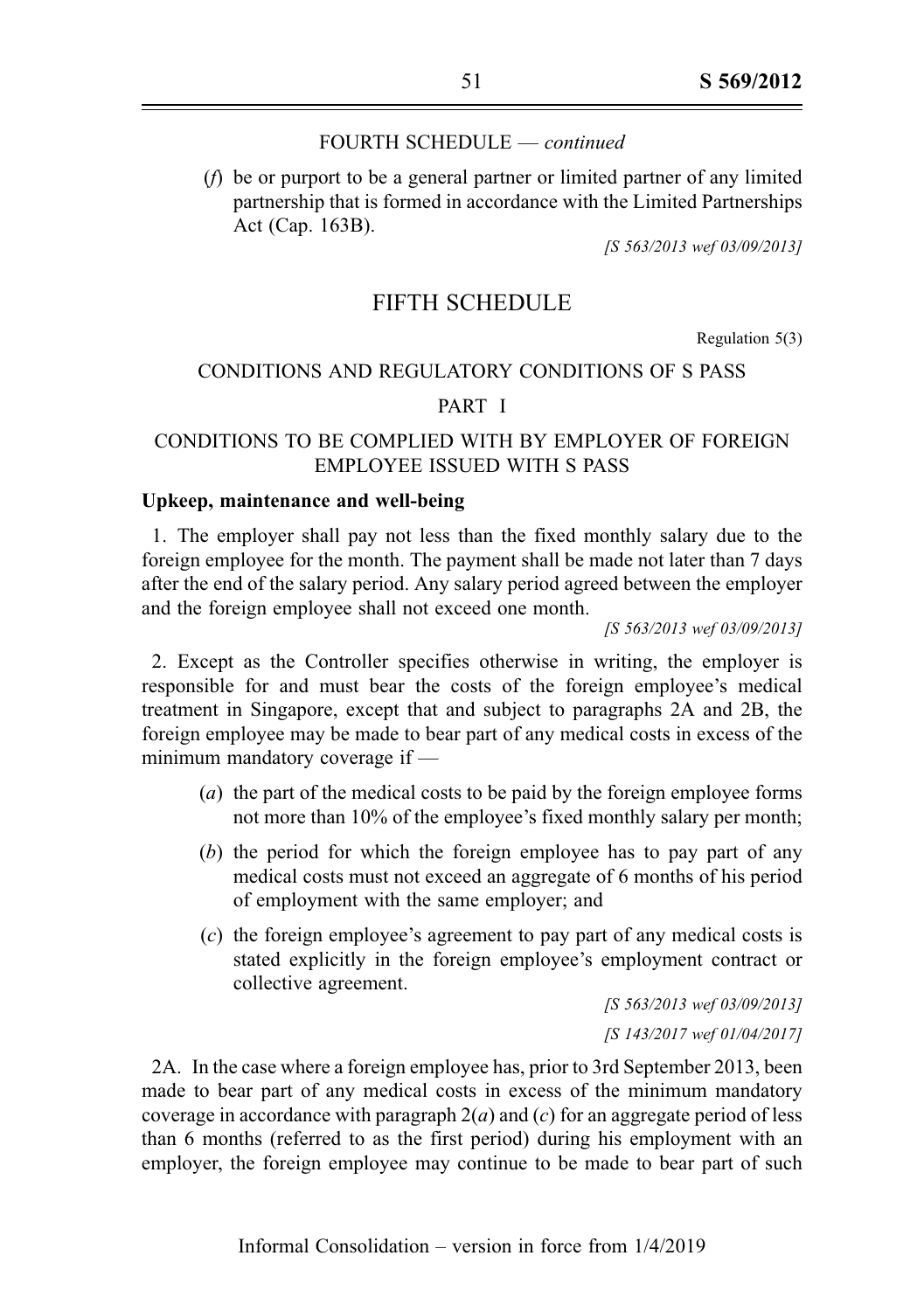medical costs in accordance with paragraph  $2(a)$  and  $(c)$  on or after 3rd September 2013 for an aggregate period not exceeding the difference between 6 months and the first period if the foreign employee continues in the employment of the same employer.

#### [S 563/2013 wef 03/09/2013]

2B. In the case where a foreign employee has, prior to 3rd September 2013, been made to bear part of any medical costs in excess of the minimum mandatory coverage in accordance with paragraph  $2(a)$  and (c) for an aggregate period of 6 months or more during his employment with an employer, the foreign employee shall not be made to bear any more medical costs with effect from 3rd September 2013 while he remains in the employment of the same employer.

[S 563/2013 wef 03/09/2013]

2C. In paragraphs 1 and 2, "fixed monthly salary" means the sum of basic monthly salary and fixed monthly allowances.

[S 563/2013 wef 03/09/2013]

2D. "Basic monthly salary" means all remuneration payable monthly to a foreign employee that does not vary from month to month on any basis in respect of work done under his contract of service. However, basic monthly salary does not include —

- (a) any allowances however described;
- (b) any form of overtime payment, bonus, commission or annual wage supplements;
- (c) any in-kind payments;
- (d) any form of reimbursements, including for expenses incurred by the foreign employee in the course of his employment;
- (e) any productivity incentive payments;
- (f) any contributions payable by the employer to any pension or provident fund, including any contributions made on the foreign employee's behalf; or
- (g) any gratuity payable on the discharge, retrenchment or retirement of the foreign employee.

[S 563/2013 wef 03/09/2013]

2E. "Fixed monthly allowances" means all allowances payable monthly to a foreign employee that do not vary from month to month on any basis. However, fixed monthly allowances shall not include any payments listed in paragraph  $2D(b)$  to  $(g)$ .

[S 563/2013 wef 03/09/2013]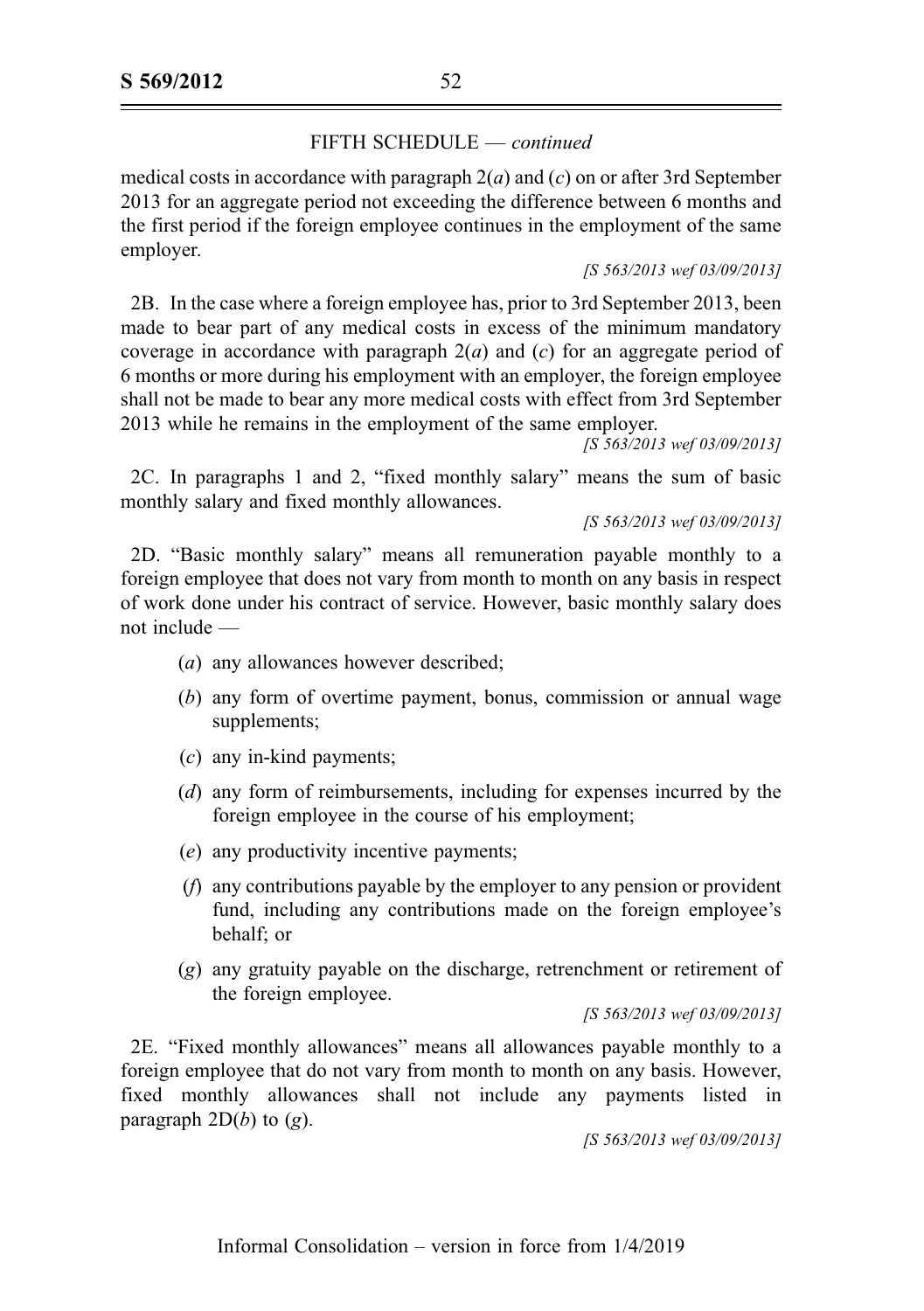3. The employer shall bear any medical expenses incurred by the foreign employee for any medical examination required by the Controller.

4. An employer shall not demand or receive any sum or other benefit from an employment agency or any other person in connection with the employment or change in employment of a foreign employee.

5. The employer shall not retain possession of the foreign employee's original S pass and visit pass and shall allow the foreign employee to retain possession of the foreign employee's S pass and visit pass.

6. The employer shall inform the Controller of any change to the business address stated in the work pass application form within 14 days after such a change.

### Cancellation of S pass and visit pass and duties before or upon repatriation of foreign employee

7. The employer shall return the S pass and visit pass to the Controller within 7 days after the cancellation of the S pass.

8. The employer shall ensure that all outstanding salaries or moneys due from the employer to the foreign employee have been paid before the foreign employee's repatriation.

9. Unless requested by the Controller of Immigration or Controller of Work Passes, the employer shall not repatriate the foreign employee when such repatriation would frustrate or deny any statutory claim filed before 1 April 2017 by the foreign employee for salary arrears under the Employment Act, any claim lodged or intended to be lodged by the foreign employee for salary arrears under the Employment Claims Act 2016 (Act 21 of 2016), or work injury compensation under the Work Injury Compensation Act.

[S 143/2017 wef 01/04/2017]

# PART II

### REGULATORY CONDITIONS TO BE COMPLIED WITH BY EMPLOYER OF FOREIGN EMPLOYEE ISSUED WITH S PASS

#### Employment

1. An employer of a foreign employee issued with an S pass shall control and supervise the foreign employee. The foreign employee shall be under the employer's direct employment.

2. The employer shall not permit the foreign employee to be employed by or contracted to any other person or business to do work for that person or business.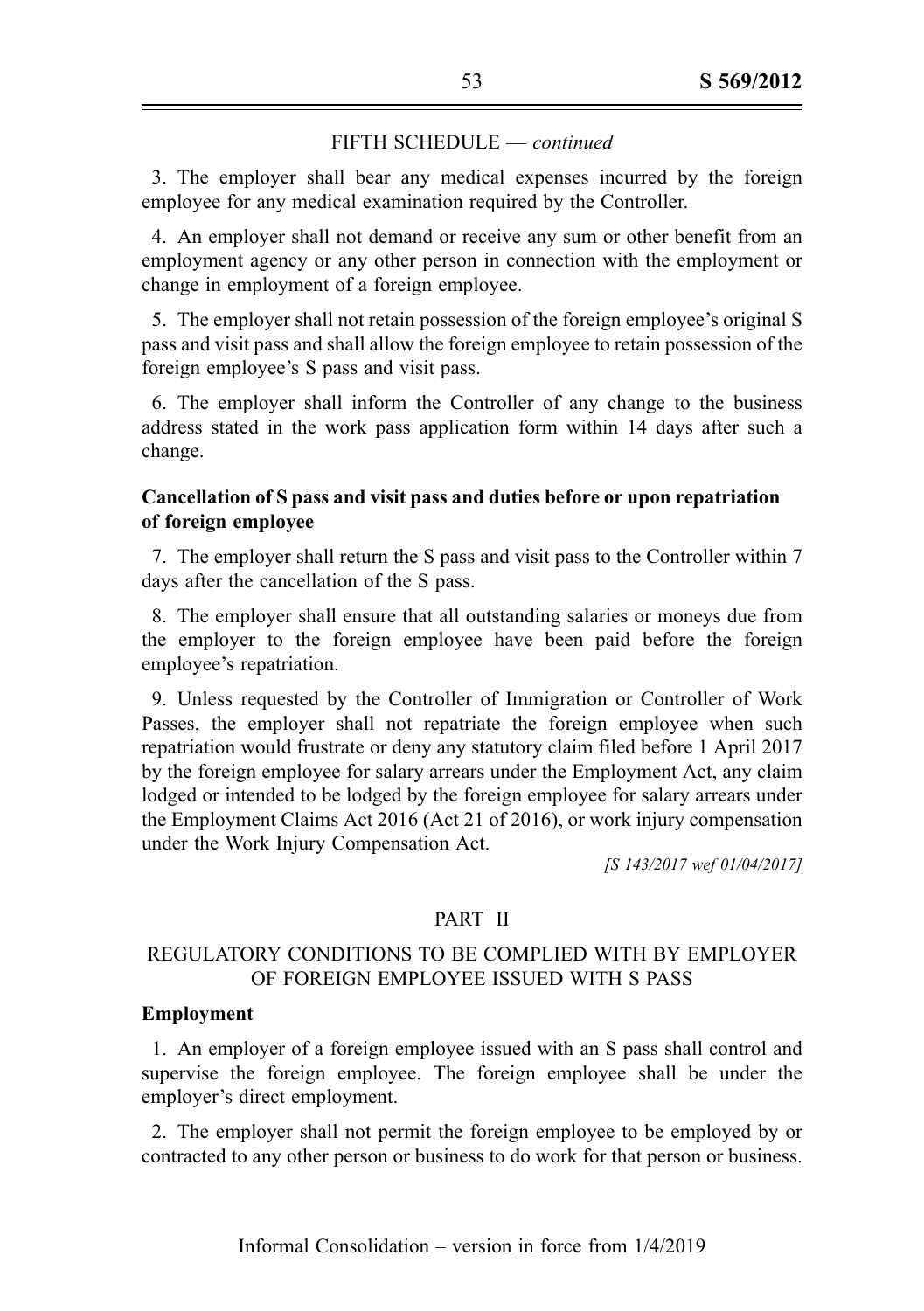3. The employer shall not employ the foreign employee in either an occupation or a sector which is different from that specified in the S pass.

4. The employer shall maintain a record of the monthly salary paid to the foreign employee and produce the record upon request by any public officer acting in his official capacity.

5. The employer shall pay the wages of the foreign employee through General Interbank Recurring Order (GIRO) or by such other means as may be approved by the Controller in writing, except where —

- (a) the S pass is issued for a period of 3 months or less;
- (b) the salary represents the salary due to the foreign employee for the last month of employment of the foreign employee with the employer;
- (c) the salary represents salary for overtime work done by the foreign employee; or
- (d) the Controller, in his discretion, exempts the employer in writing from this condition.

6. The employer shall purchase and maintain medical insurance with coverage of at least \$15,000 per 12-month period of the foreign employee's employment (or for such shorter period where the foreign employee's period of employment is less than 12 months) for the foreign employee's in-patient care and day surgery except as the Controller may otherwise provide by notification in writing. Where the employer purchases group medical insurance policy for his foreign employees, the employer shall not be considered to have satisfied the obligation under this condition unless the terms of the group medical insurance policy are such that each and every individual foreign employee is concurrently covered to the extent required under the conditions in this Part.

7. The employer shall send the foreign employee for a medical examination by a medical practitioner registered under the Medical Registration Act (Cap. 174) as and when directed by the Controller.

8. If the foreign employee contravenes any of the S pass conditions applicable to that employee, and the employer becomes aware of the contravention, the employer shall inform the Controller and, if required by the Controller, apply for the cancellation of the foreign employee's S pass and visit pass and comply with any other instruction from the Controller with respect to the contravention.

9. The employer shall pay the foreign employee levy through GIRO or by such other means as may be approved by the Controller in writing.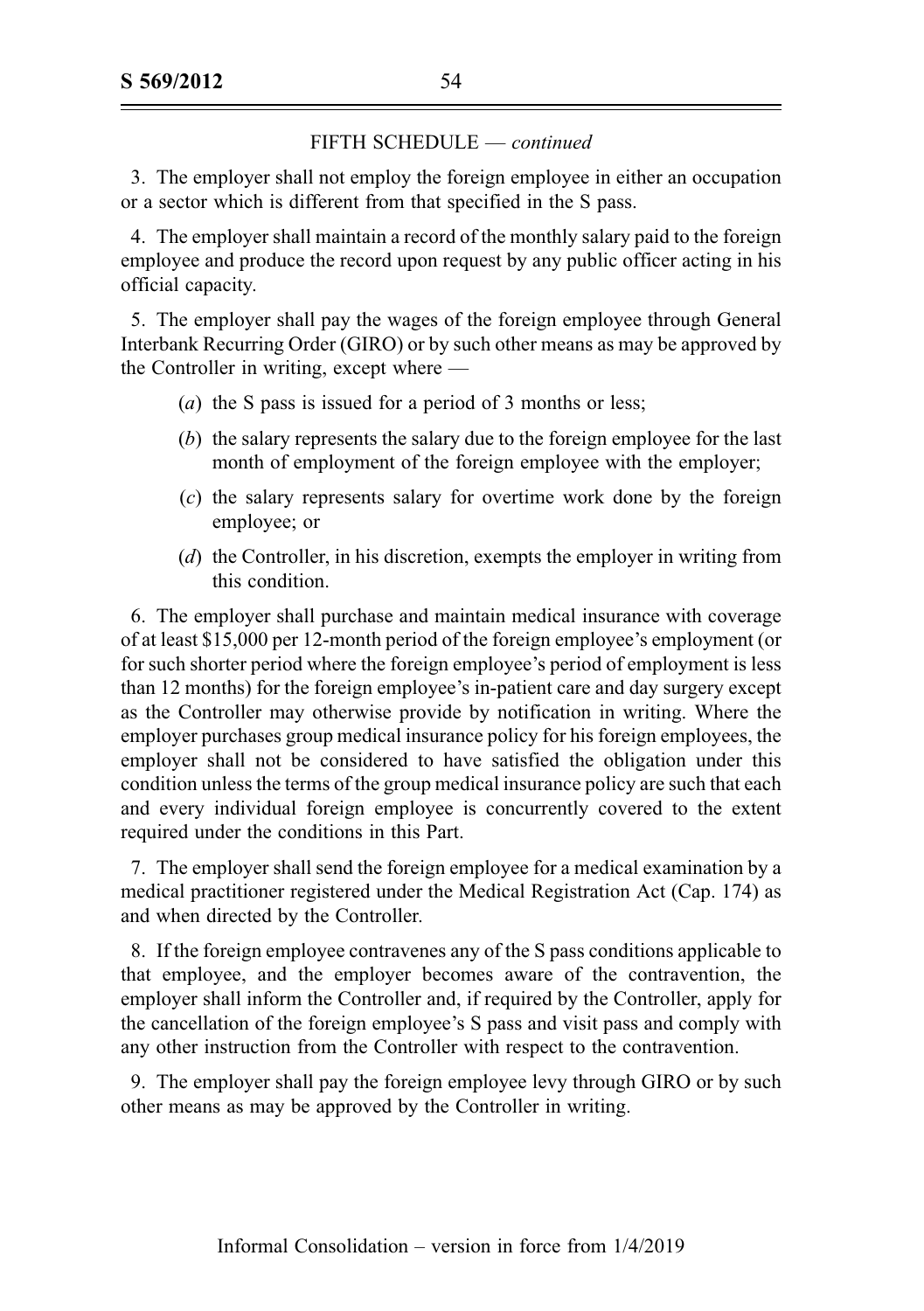10. If the foreign employee goes missing, the employer shall inform the Controller within 7 days after the employer becomes aware of the foreign employee going missing.

11. If the foreign employee dies while in Singapore, the employer shall inform the Controller within 12 hours after the employer becomes aware of that employee's death.

12. Any employer who intends to reduce the fixed monthly salary of the foreign employee, below that of the fixed monthly salary as declared in the work pass application, shall submit a request to the Controller for reassessment of the foreign employee's work pass eligibility, prior to such salary reduction.

13. If upon reassessment, the Controller is of the opinion that the foreign employee referred to in paragraph 12 will not be eligible for the S pass the foreign employee is currently holding with the reduced fixed monthly salary proposed by the employer to the Controller, the employer shall not implement such reduced fixed monthly salary unless the employer applies for and is issued with a valid work pass for that foreign employee that the Controller determines to be appropriate for the reduced fixed monthly salary so proposed.

[S 563/2013 wef 03/09/2013]

13A. If upon reassessment, the Controller is of the opinion that the foreign employee referred to in paragraph 12 will continue to be eligible for the S pass the foreign employee is currently holding with the reduced fixed monthly salary proposed by the employer to the Controller, the employer may reduce the fixed monthly salary to not less than the reduced fixed monthly salary so proposed.

[S 563/2013 wef 03/09/2013]

14. In paragraphs 12, 13 and 13A, "fixed monthly salary" means the sum of basic monthly salary and fixed monthly allowances.

[S 563/2013 wef 03/09/2013]

15. "Basic monthly salary" means all remuneration payable monthly to a foreign employee that does not vary from month to month on any basis in respect of work done under his contract of service. However, basic monthly salary does not include —

- (a) any allowances however described;
- (b) any form of overtime payment, bonus, commission or annual wage supplements;
- (c) any in-kind payments;
- (d) any form of reimbursements, including for expenses incurred by the foreign employee in the course of his employment;
- (e) any productivity incentive payments;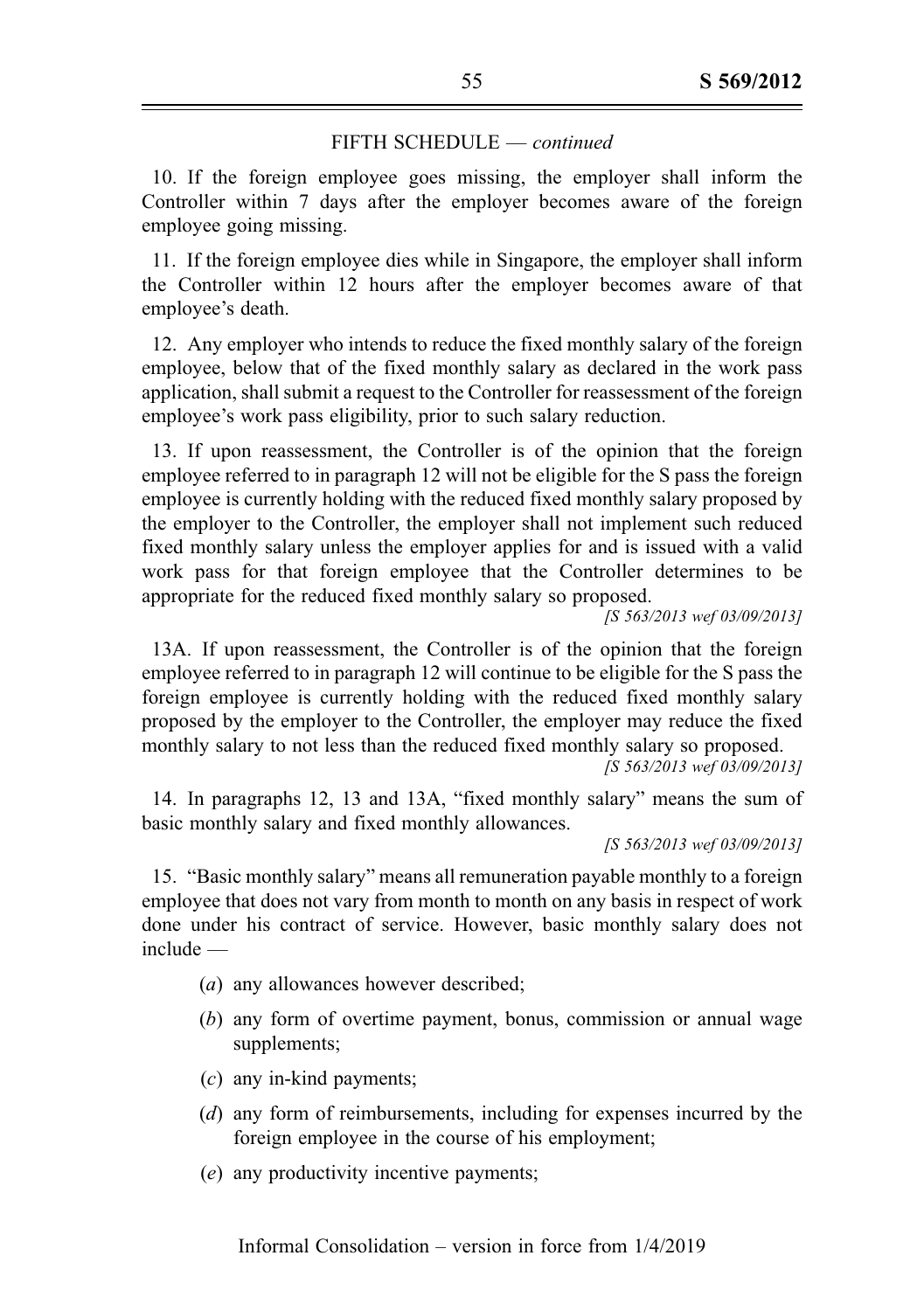- (f) any contributions payable by the employer to any pension or provident fund, including any contributions made on the foreign employee's behalf; or
- (g) any gratuity payable on the discharge, retrenchment or retirement of the foreign employee.

[S 563/2013 wef 03/09/2013]

16. "Fixed monthly allowances" means all allowances payable monthly to a foreign employee that do not vary from month to month on any basis. Fixed monthly allowances may not include any payments listed in paragraph  $15(b)$ to  $(g)$ .

[S 563/2013 wef 03/09/2013]

### Cancellation of S pass and visit pass and duties before or upon repatriation of foreign employee

17. The employer shall apply for the cancellation of the S pass and visit pass of the foreign employee when the employment of the foreign employee ceases. The employer shall inform the Controller in writing within 7 days after such cessation of employment.

### PART III

### CONDITIONS TO BE COMPLIED WITH BY FOREIGN EMPLOYEE ISSUED WITH S PASS

#### Employment

1. The foreign employee shall work only for the employer and in the occupation and sector specified in the S pass and visit pass.

2. The foreign employee shall undergo a medical examination by a medical practitioner registered under the Medical Registration Act (Cap. 174) as and when directed by the Controller.

3. The foreign employee shall report to the Controller as and when required by the Controller to do so.

#### Obligation to update residential address

4. The foreign employee shall, for so long as the foreign employee's S pass is valid, inform the Controller of the foreign employee's residential address, in such form or manner as the Controller may determine, within 14 days after each change of the foreign employee's residential address, as the case may be.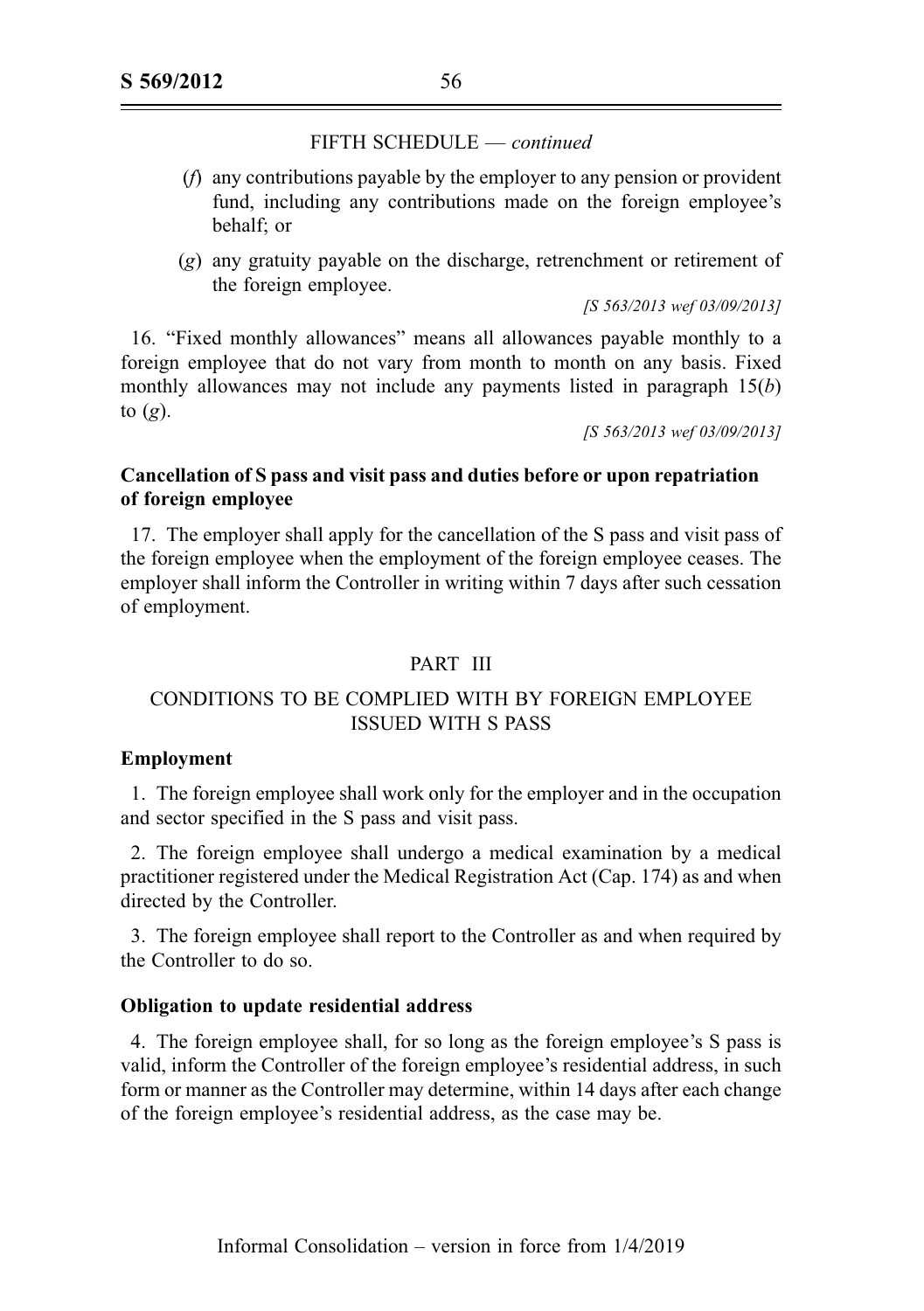#### PART IV

### REGULATORY CONDITIONS TO BE COMPLIED WITH BY FOREIGN EMPLOYEE ISSUED WITH S PASS

1. The foreign employee shall not do any of the following without the prior written approval of the Controller:

(a) apply for registration under the Business Names Registration Act 2014 (Act 29 of 2014) to carry on any business in Singapore;

[S 143/2017 wef 03/01/2016]

- (b) carry on or manage any business in Singapore;
- (c) be or purport to be a director, manager or secretary of any company that is incorporated under the Companies Act;
- (d) be or purport to be a partner of any partnership that is formed in Singapore;
- (e) be or purport to be a partner or manager of any limited liability partnership that is registered under the Limited Liability Partnerships Act;
- (f) be or purport to be a general partner or limited partner of any limited partnership that is formed in accordance with the Limited Partnerships Act.

[S 563/2013 wef 03/09/2013]

### SIXTH SCHEDULE

Regulation 6(3)

### CONDITIONS AND REGULATORY CONDITIONS OF EMPLOYMENT PASS

#### PART I

### CONDITIONS TO BE COMPLIED WITH BY EMPLOYER OF FOREIGN EMPLOYEE ISSUED WITH EMPLOYMENT PASS

1. The employer shall not demand or receive any sum or other benefit from an employment agency or any other person in connection with the employment or change in employment of a foreign employee.

2. The employer shall pay not less than the fixed monthly salary due to the foreign employee for the month. The payment shall be made not later than 7 days after the end of the salary period. Any salary period agreed between the employer and the foreign employee shall not exceed one month.

[S 563/2013 wef 03/09/2013]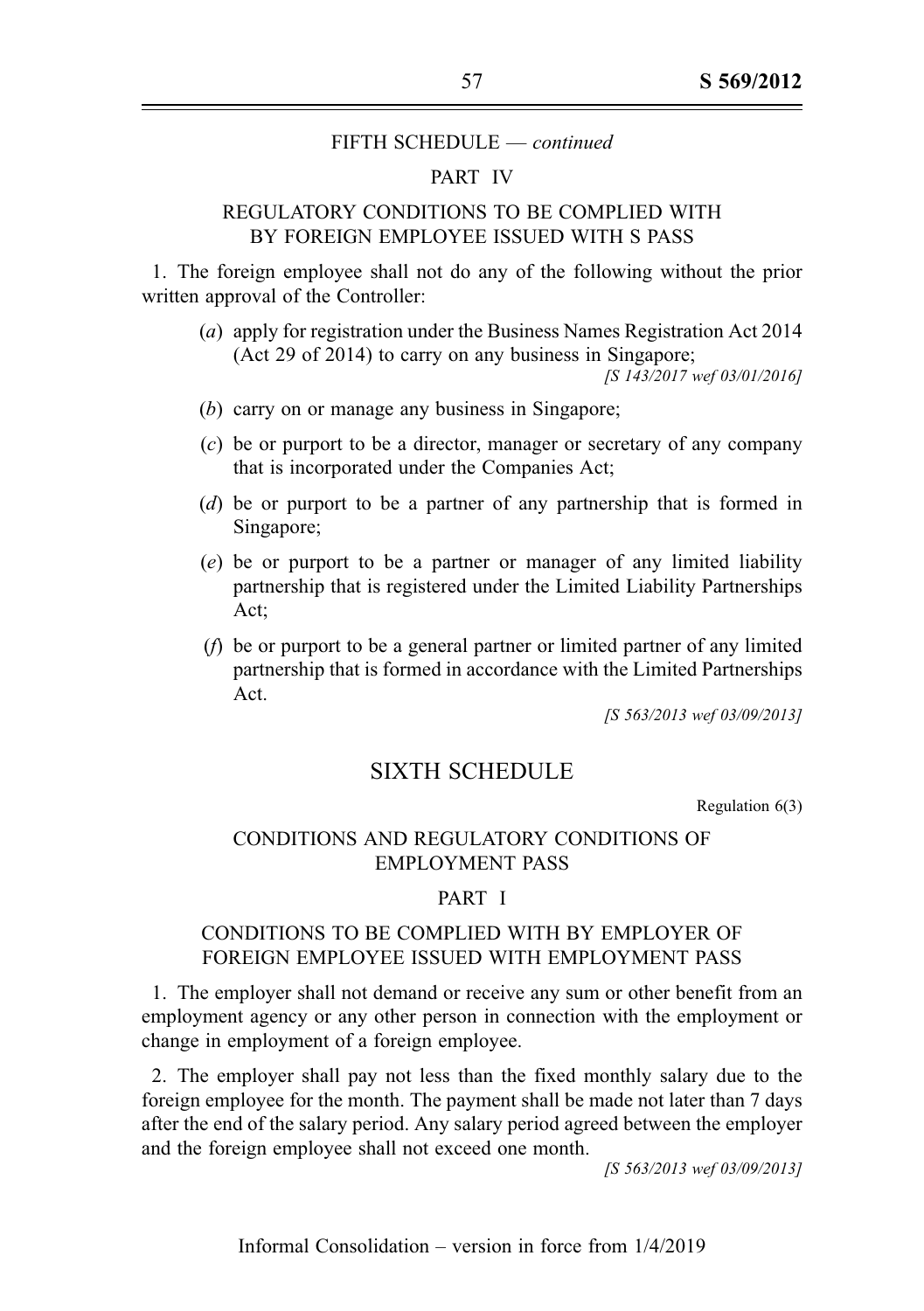3. In paragraph 2, "fixed monthly salary" means the sum of basic monthly salary and fixed monthly allowances.

[S 563/2013 wef 03/09/2013]

4. "Basic monthly salary" means all remuneration payable monthly to a foreign employee that does not vary from month to month on any basis in respect of work done under his contract of service. However, basic monthly salary does not include —

- (a) any allowances however described;
- (b) any form of overtime payment, bonus, commission or annual wage supplement;
- (c) any in-kind payments;
- (d) any form of reimbursements, including for expenses incurred by the foreign employee in the course of his employment;
- (e) any productivity incentive payments;
- (f) any contributions payable by the employer to any pension or provident fund, including any contributions made on the foreign employee's behalf; or
- (g) any gratuity payable on the discharge, retrenchment or retirement of the foreign employee.

[S 563/2013 wef 03/09/2013]

5. "Fixed monthly allowances" means all allowances payable monthly to a foreign employee that do not vary from month to month on any basis. However, fixed monthly allowances shall not include any payments listed in paragraph 4(b) to  $(g)$ .

[S 563/2013 wef 03/09/2013]

### PART II

## REGULATORY CONDITIONS TO BE COMPLIED WITH BY EMPLOYER OF FOREIGN EMPLOYEE ISSUED WITH EMPLOYMENT PASS

1. The employer shall inform the Controller if the foreign employee contravenes any employment pass conditions applicable to that foreign employee and the employer of the foreign employee becomes aware of the contravention.

2. An employer who intends to reduce the fixed monthly salary of the foreign employee, below that of the fixed monthly salary as declared in the work pass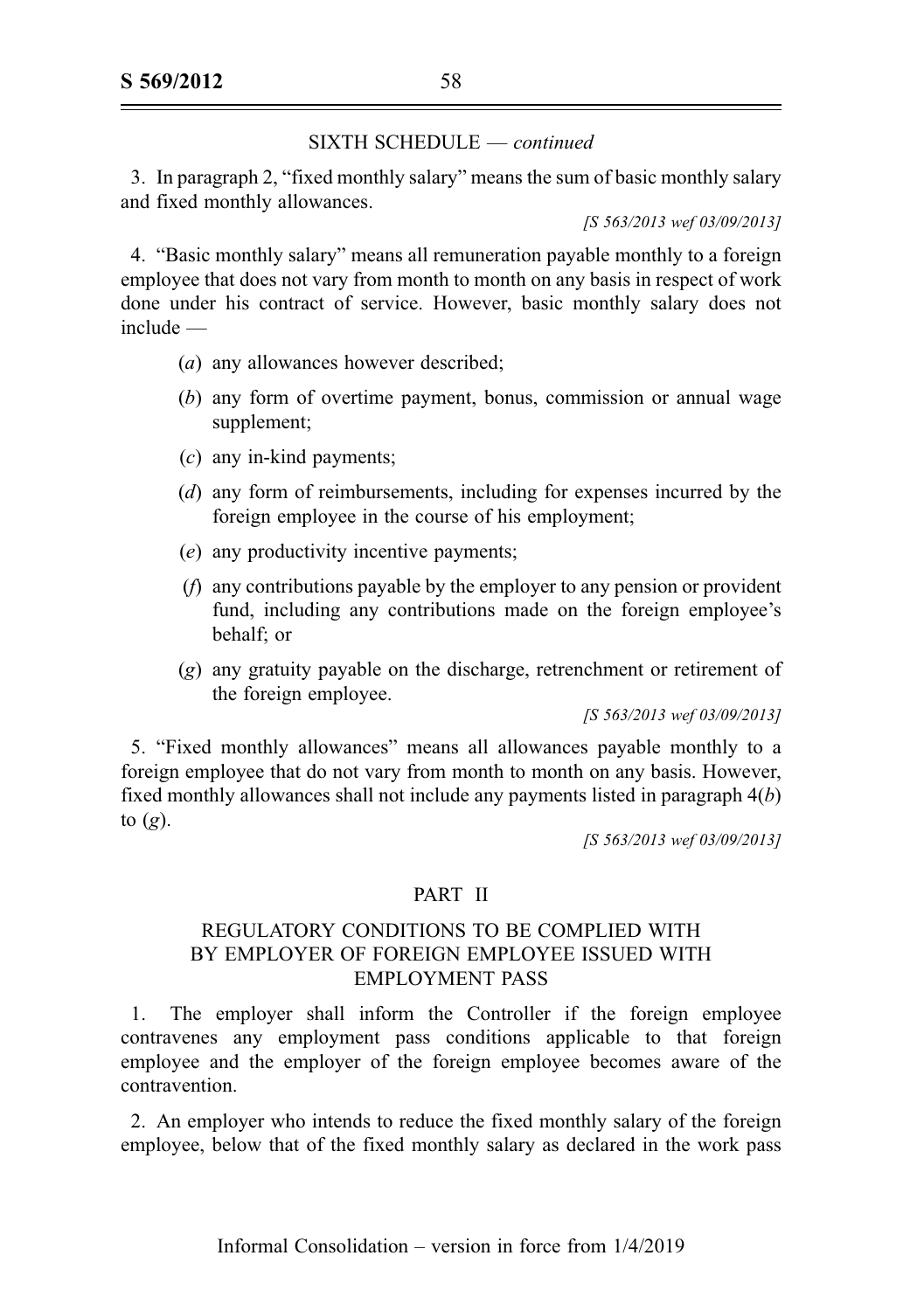application, shall submit a request to the Controller for reassessment of the foreign employee's work pass eligibility, prior to such salary reduction.

3. If upon reassessment, the Controller is of the opinion that the foreign employee referred to in paragraph 2 will not be eligible for the employment pass the foreign employee is currently holding with the reduced fixed monthly salary proposed by the employer to the Controller, the employer shall not implement such reduced fixed monthly salary unless the employer applies for and is issued with a valid work pass for that foreign employee that the Controller determines to be appropriate for the reduced fixed monthly salary so proposed.

[S 563/2013 wef 03/09/2013]

3A. If upon reassessment, the Controller is of the opinion that the foreign employee referred to in paragraph 2 will continue to be eligible for the employment pass the foreign employee is currently holding with the reduced fixed monthly salary proposed by the employer to the Controller, the employer may reduce the fixed monthly salary to not less than the reduced fixed monthly salary so proposed.

[S 563/2013 wef 03/09/2013]

4. In paragraphs 2, 3 and 3A, "fixed monthly salary" means the sum of basic monthly salary and fixed monthly allowances.

[S 563/2013 wef 03/09/2013]

5. "Basic monthly salary" means all remuneration payable monthly to a foreign employee that does not vary from month to month on any basis in respect of work done under his contract of service. However, basic monthly salary does not include —

- (a) any allowances however described;
- (b) any form of overtime payment, bonus, commission or annual wage supplements;
- (c) any in-kind payments;
- (d) any form of reimbursements, including for expenses incurred by the foreign employee in the course of his employment;
- (e) any productivity incentive payments;
- (f) any contributions payable by the employer to any pension or provident fund, including any contributions made on the foreign employee's behalf; or
- (g) any gratuity payable on the discharge, retrenchment or retirement of the foreign employee.

[S 563/2013 wef 03/09/2013]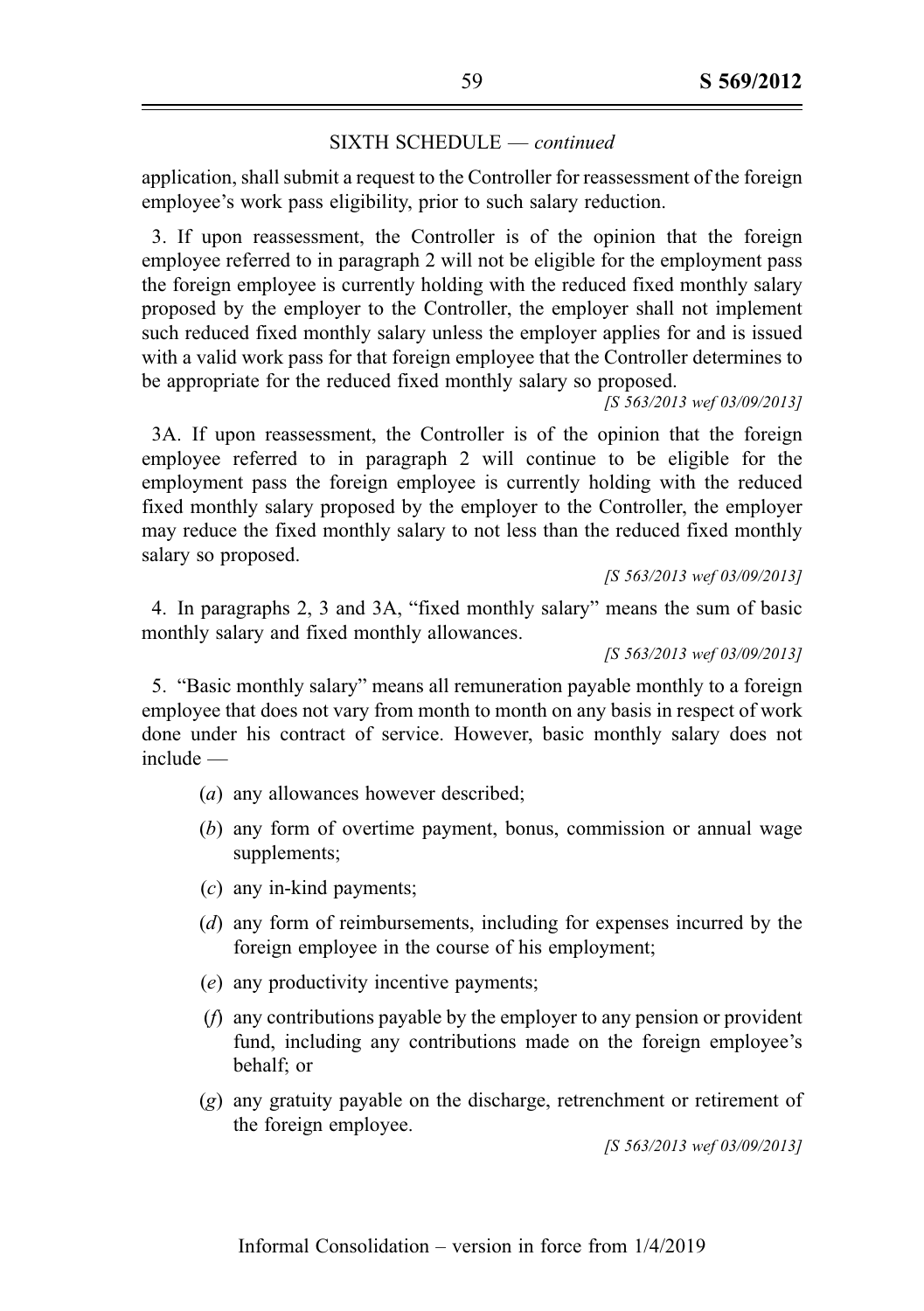6. "Fixed monthly allowances" means all allowances payable monthly to a foreign employee that do not vary from month to month on any basis. Fixed monthly allowances may not include any payments listed in paragraph  $5(b)$  to (g). [S 563/2013 wef 03/09/2013]

### Cancellation of employment pass and visit pass and duties before or upon repatriation of foreign employee

7. The employer shall apply for the cancellation of the employment pass and visit pass of the foreign employee when the employment of the foreign employee ceases. The employer shall inform the Controller in writing within 7 days after such cessation of employment.

#### PART III

### CONDITIONS TO BE COMPLIED WITH BY FOREIGN EMPLOYEE ISSUED WITH EMPLOYMENT PASS

#### Obligation to update residential address

1. The foreign employee shall, for so long as his employment pass is valid, inform the Controller of the foreign employee's residential address, in such form or manner as the Controller may determine, within 14 days after each change of the foreign employee's residential address, as the case may be.

### SEVENTH SCHEDULE

Regulations 14(1), 16 and 17

#### **FEES**

| First column                                                                                                                 | Second column |  |
|------------------------------------------------------------------------------------------------------------------------------|---------------|--|
| 1. Work permit (other than a work permit<br>(Performing Artiste)):                                                           |               |  |
| (a) application for a work permit                                                                                            | \$35          |  |
| $(b)$ issuance of a work permit                                                                                              | \$35          |  |
| $(c)$ renewal of a work permit                                                                                               | \$35          |  |
| (d) application for reinstatement of a work<br>permit following the suspension of that<br>work permit                        | \$35          |  |
| (e) issuance of a duplicate work permit to<br>replace damaged work permit or to update<br>the information on the work permit | \$60          |  |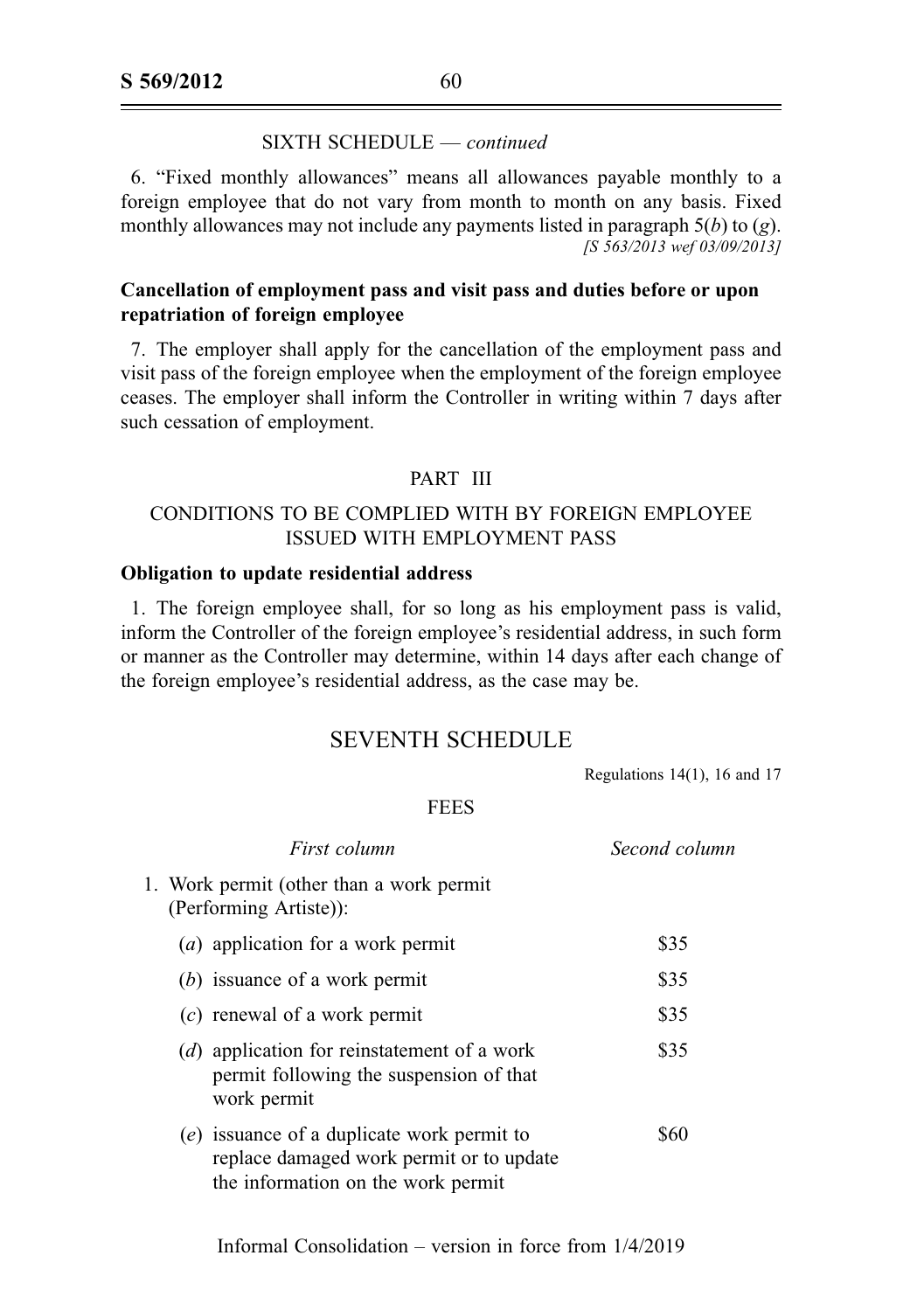|            | First column                                                                                                                                | Second column |
|------------|---------------------------------------------------------------------------------------------------------------------------------------------|---------------|
|            | $(f)$ issuance of a duplicate work permit for<br>first replacement of a lost work permit                                                    | \$100         |
|            | (g) issuance of a duplicate work permit for<br>second or subsequent replacement of a lost<br>work permit                                    | \$300         |
| 2. S pass: |                                                                                                                                             |               |
|            | ( <i>a</i> ) application for an S pass                                                                                                      | \$75          |
|            | (b) issuance of an S pass                                                                                                                   | \$100         |
|            | $(c)$ renewal of an S pass                                                                                                                  | \$100         |
|            | ( $d$ ) issuance of a duplicate S pass to replace<br>damaged S pass or to update the<br>information on the S pass                           | \$60          |
|            | $(e)$ issuance of a duplicate S pass for first<br>replacement of a lost S pass                                                              | \$100         |
|            | $(f)$ issuance of a duplicate S pass for second or<br>subsequent replacement of a lost S pass                                               | \$300         |
|            | 3. Employment pass:                                                                                                                         |               |
|            | (a) application for an employment pass                                                                                                      | \$105         |
|            | $(b)$ issuance of an employment pass                                                                                                        | \$225         |
|            | $(c)$ renewal of an employment pass                                                                                                         | \$225         |
|            | (d) issuance of a duplicate employment pass to<br>replace damaged employment pass or to<br>update the information on the employment<br>pass | \$60          |
|            | (e) issuance of a duplicate employment pass<br>for first replacement of a lost employment<br>pass                                           | \$100         |
|            | (f) issuance of a duplicate employment pass<br>for second or subsequent replacement of a<br>lost employment pass                            | \$300         |
|            | 4. Personalised employment pass:                                                                                                            |               |
|            | (a) application for a personalised employment<br>pass                                                                                       | \$105         |
|            |                                                                                                                                             |               |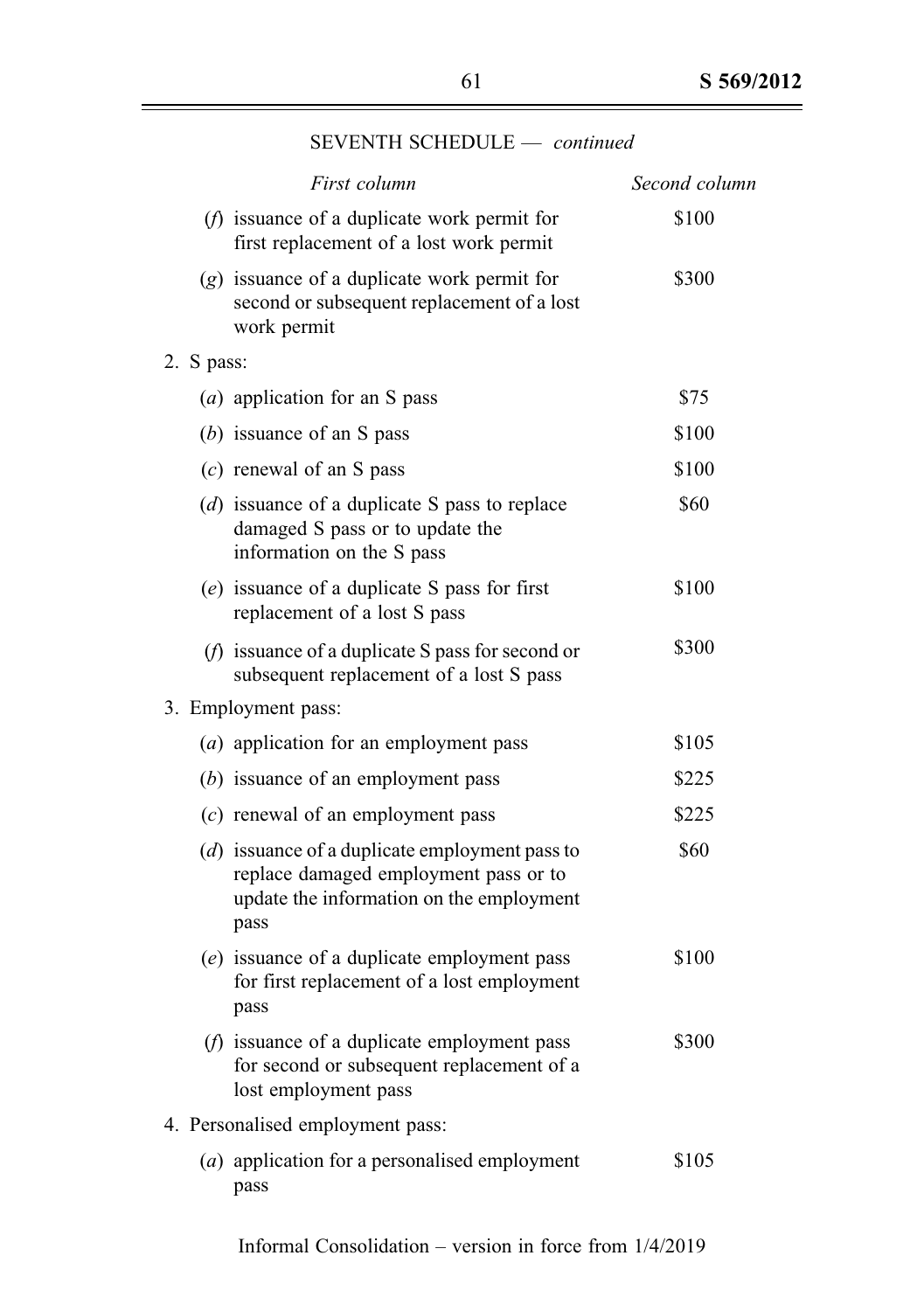5. EntrePass:

|               | First column                                                                                                                                                                            | Second column |
|---------------|-----------------------------------------------------------------------------------------------------------------------------------------------------------------------------------------|---------------|
|               | (b) issuance of a personalised employment<br>pass                                                                                                                                       | \$225         |
|               | $(c)$ issuance of a duplicate personalised<br>employment pass to replace damaged<br>personalised employment pass or to update<br>the information on the personalised<br>employment pass | \$60          |
|               | $(d)$ issuance of a duplicate personalised<br>employment pass for first replacement of a<br>lost personalised employment pass                                                           | \$100         |
|               | (e) issuance of a duplicate personalised<br>employment pass for second or subsequent<br>replacement of a lost personalised<br>employment pass                                           | \$300         |
| 5. EntrePass: |                                                                                                                                                                                         |               |
|               | (a) application for an EntrePass                                                                                                                                                        | \$105         |
|               | $(b)$ issuance of an EntrePass                                                                                                                                                          | \$225         |
|               | $(c)$ renewal of an EntrePass                                                                                                                                                           | \$225         |
|               | ( $d$ ) issuance of a duplicate EntrePass to<br>replace damaged EntrePass or to update<br>the information on the EntrePass                                                              | \$60          |
|               | (e) issuance of a duplicate EntrePass for first<br>replacement of a lost EntrePass                                                                                                      | \$100         |
|               | $(f)$ issuance of a duplicate EntrePass for<br>second or subsequent replacement of a lost<br><b>EntrePass</b>                                                                           | \$300         |
|               | 6. Training work permit:                                                                                                                                                                |               |
|               | (a) application for a training work permit                                                                                                                                              | \$35          |
|               | $(b)$ issuance of a training work permit                                                                                                                                                | \$35          |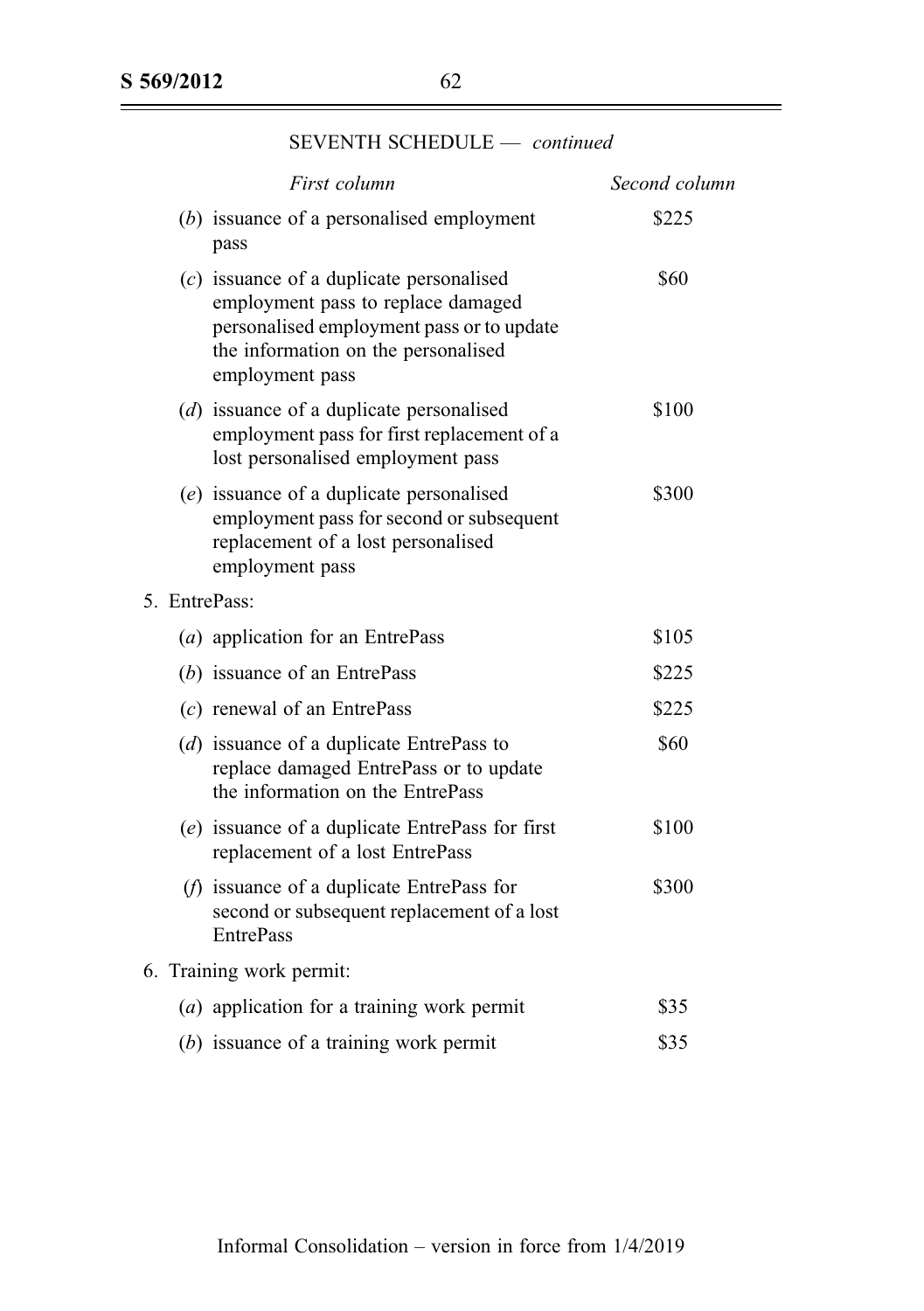|  | First column                                                                                                                                                                | Second column |
|--|-----------------------------------------------------------------------------------------------------------------------------------------------------------------------------|---------------|
|  | $(c)$ issuance of a duplicate training work<br>permit to replace damaged training work<br>permit or to update the information on the<br>training work permit                | \$60          |
|  | $(d)$ issuance of a duplicate training work<br>permit for first replacement of a lost<br>training work permit                                                               | \$100         |
|  | $(e)$ issuance of a duplicate training work<br>permit for second or subsequent<br>replacement of a lost training work permit                                                | \$300         |
|  | 7. Training employment pass:                                                                                                                                                |               |
|  | (a) application for a training employment pass                                                                                                                              | \$105         |
|  | $(b)$ issuance of a training employment pass                                                                                                                                | \$225         |
|  | $(c)$ issuance of a duplicate training<br>employment pass to replace damaged<br>training employment pass or to update the<br>information on the training employment<br>pass | \$60          |
|  | $(d)$ issuance of a duplicate training<br>employment pass for first replacement of a<br>lost training employment pass                                                       | \$100         |
|  | $(e)$ issuance of a duplicate training<br>employment pass for second or subsequent<br>replacement of a lost training employment<br>pass                                     | \$300         |
|  | 8. Work holiday pass:                                                                                                                                                       |               |
|  | (a) issuance of a work holiday pass                                                                                                                                         | \$175         |
|  | (b) issuance of a duplicate work holiday pass<br>to replace damaged work holiday pass or to<br>update the information on the work<br>holiday pass                           | \$60          |
|  | $(c)$ issuance of a duplicate work holiday pass<br>for first replacement of a lost work holiday<br>pass                                                                     | \$100         |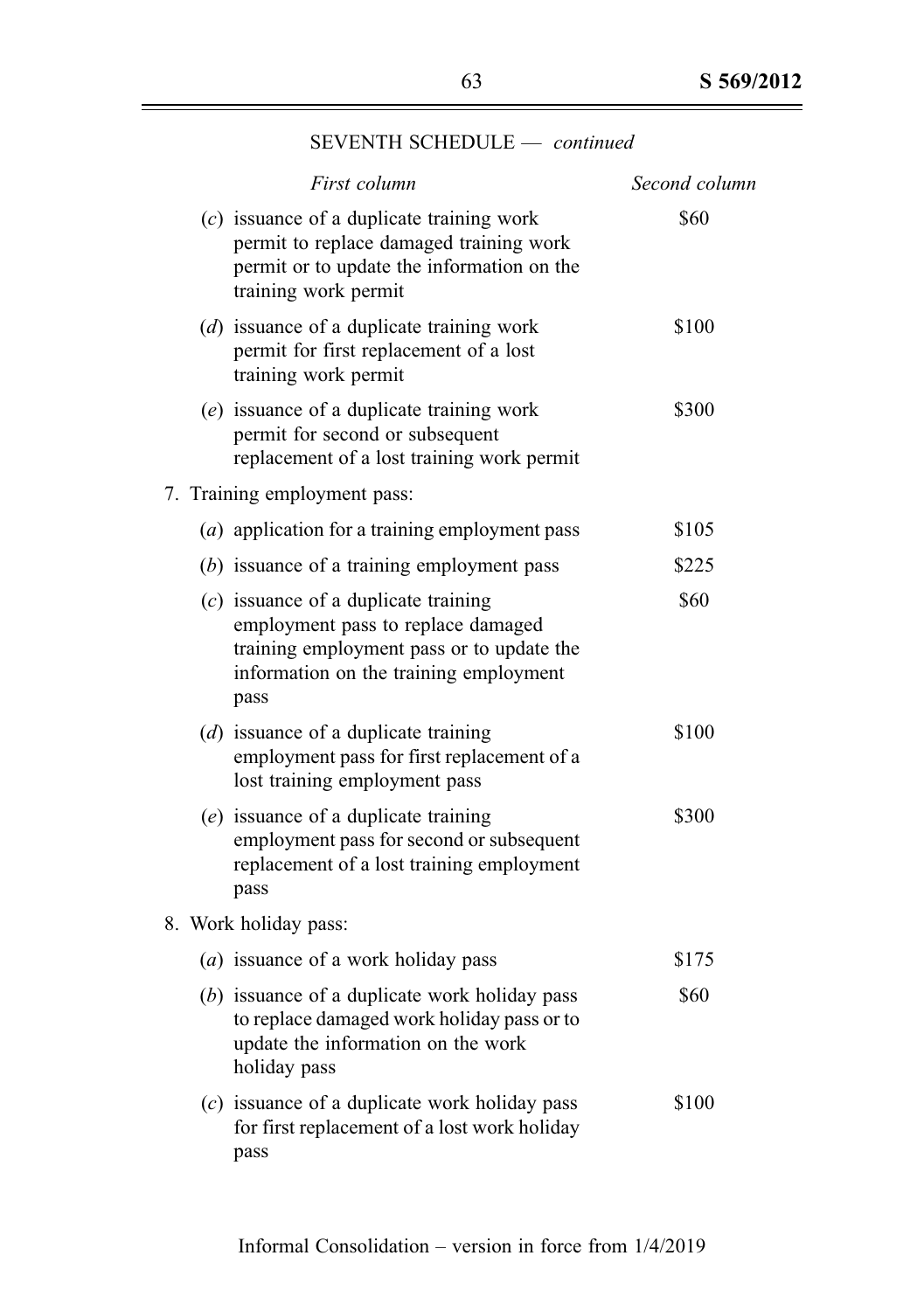|  | First column                                                                                                                                         | Second column               |
|--|------------------------------------------------------------------------------------------------------------------------------------------------------|-----------------------------|
|  | $(d)$ issuance of a duplicate work holiday pass<br>for second or subsequent replacement of a<br>lost work holiday pass                               | \$300                       |
|  | 9. Miscellaneous work pass:                                                                                                                          |                             |
|  | (a) application for a miscellaneous work pass                                                                                                        | \$175                       |
|  | 10. Work permit (Performing Artiste):                                                                                                                |                             |
|  | (a) application for a work permit (Performing<br>Artiste)                                                                                            | \$75                        |
|  | (b) issuance of a work permit (Performing<br>Artiste)                                                                                                | \$100                       |
|  | $(c)$ renewal of a work permit (Performing<br>Artiste)                                                                                               | \$100                       |
|  | $(d)$ application for reinstatement of a work<br>permit (Performing Artiste) following the<br>suspension of that work permit                         | \$75                        |
|  | (e) issuance of a duplicate work permit<br>(Performing Artiste) to replace damaged<br>work permit or to update the information<br>on the work permit | \$60                        |
|  | $(f)$ issuance of a duplicate work permit<br>(Performing Artiste) for first replacement<br>of a lost work permit                                     | \$100                       |
|  | (g) issuance of a duplicate work permit<br>(Performing Artiste) for second or<br>subsequent replacement of a lost work<br>permit                     | \$300.                      |
|  |                                                                                                                                                      | [S 170/2019 wef 01/04/2019] |